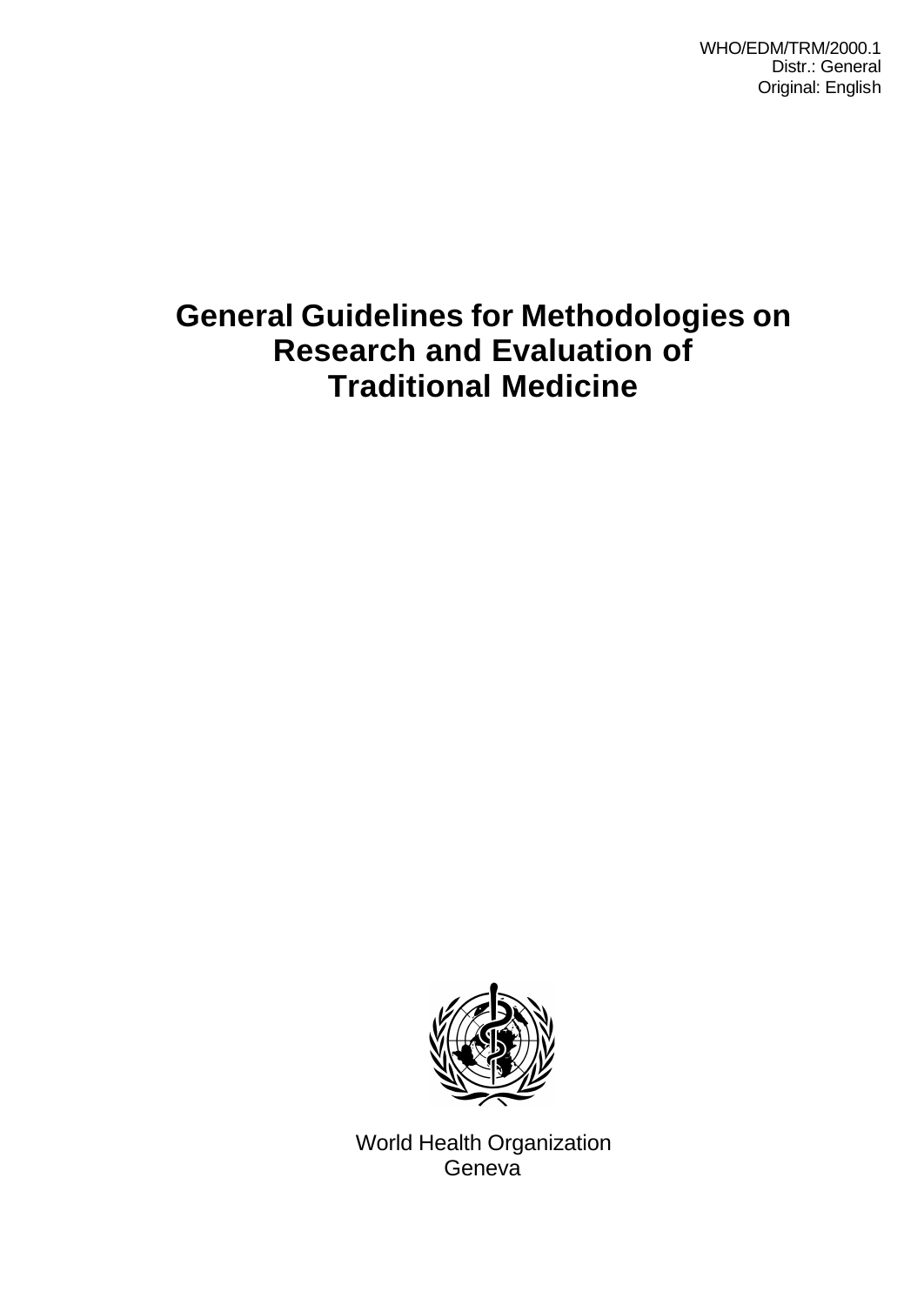# **Acknowledgements**

WHO acknowledges its indebtedness to the more than 100 experts, and national health authorities, who provided comments and advice during the preparation of these guidelines. Thanks are also due to those who participated in a WHO informal discussion on research methodology for evaluation of traditional medicine, which took place in Rockville, MD, USA in 1997, where the first draft of the guidelines was prepared.

In particular, we thank those who participated in the WHO Consultation held in Hong Kong Special Administrative Region of China (Hong Kong SAR) in 2000 (see Annex X), to review and finalize the draft guidelines. We also thank Professor Johan Karlberg, Director of the Clinical Trial Centre of the University of Hong Kong, who revised Part 3; and Dr Williamina Wilson, who edited the final draft.

Appreciation is also extended to the National Center for Complementary and Alternative Medicine – a WHO Collaborating Centre for Traditional Medicine – at the National Institutes of Health, Bethesda, MD, USA, for their support to initiate this endeavour in 1997; and to the Department of Health of the Government of Hong Kong SAR, the Federation of Hong Kong Industries, and the Innovation and Technology Fund of Hong Kong SAR, for their generous support in hosting the WHO Consultation and for their financial contribution to publication of the guidelines.

#### © **World Health Organization 2000**

This document is not a formal publication of the World Health Organization (WHO), and all rights are reserved by the Organization. The document may, however, be freely reviewed, abstracted, reproduced and translated, in part or in whole, but not for sale nor for use in conjunction with commercial purposes.

The views expressed in documents by named authors are solely the responsibility of those authors.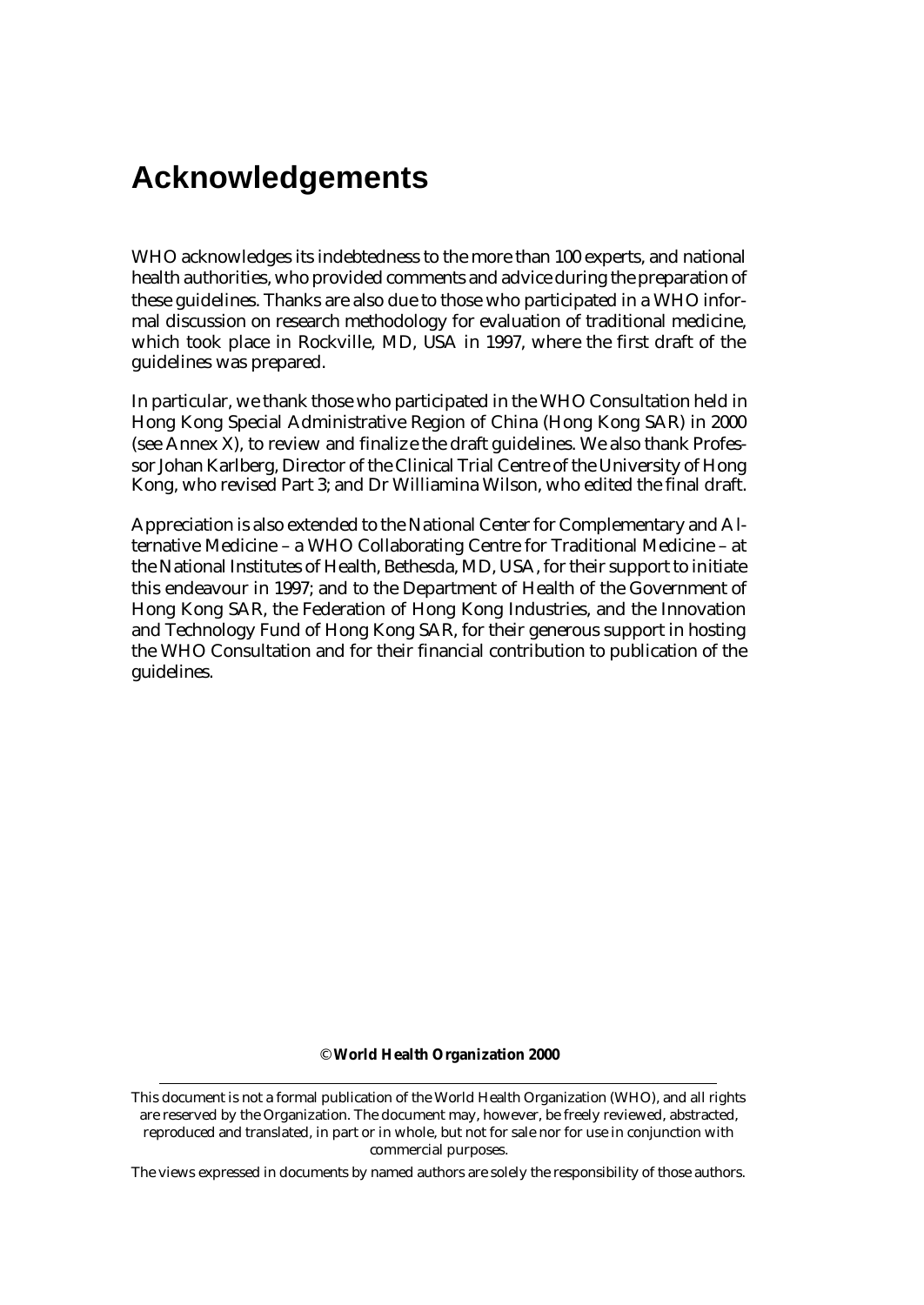# **Contents**

| 1. Methodologies for Research and Evaluation of Herbal Medicines  3            |  |
|--------------------------------------------------------------------------------|--|
|                                                                                |  |
| 2. Methodologies for Research and Evaluation of Traditional Procedure-Based    |  |
|                                                                                |  |
|                                                                                |  |
|                                                                                |  |
|                                                                                |  |
|                                                                                |  |
|                                                                                |  |
|                                                                                |  |
|                                                                                |  |
|                                                                                |  |
|                                                                                |  |
|                                                                                |  |
|                                                                                |  |
| Annex II. Research Guidelines for Evaluating the Safety and Efficacy of Herbal |  |
|                                                                                |  |
|                                                                                |  |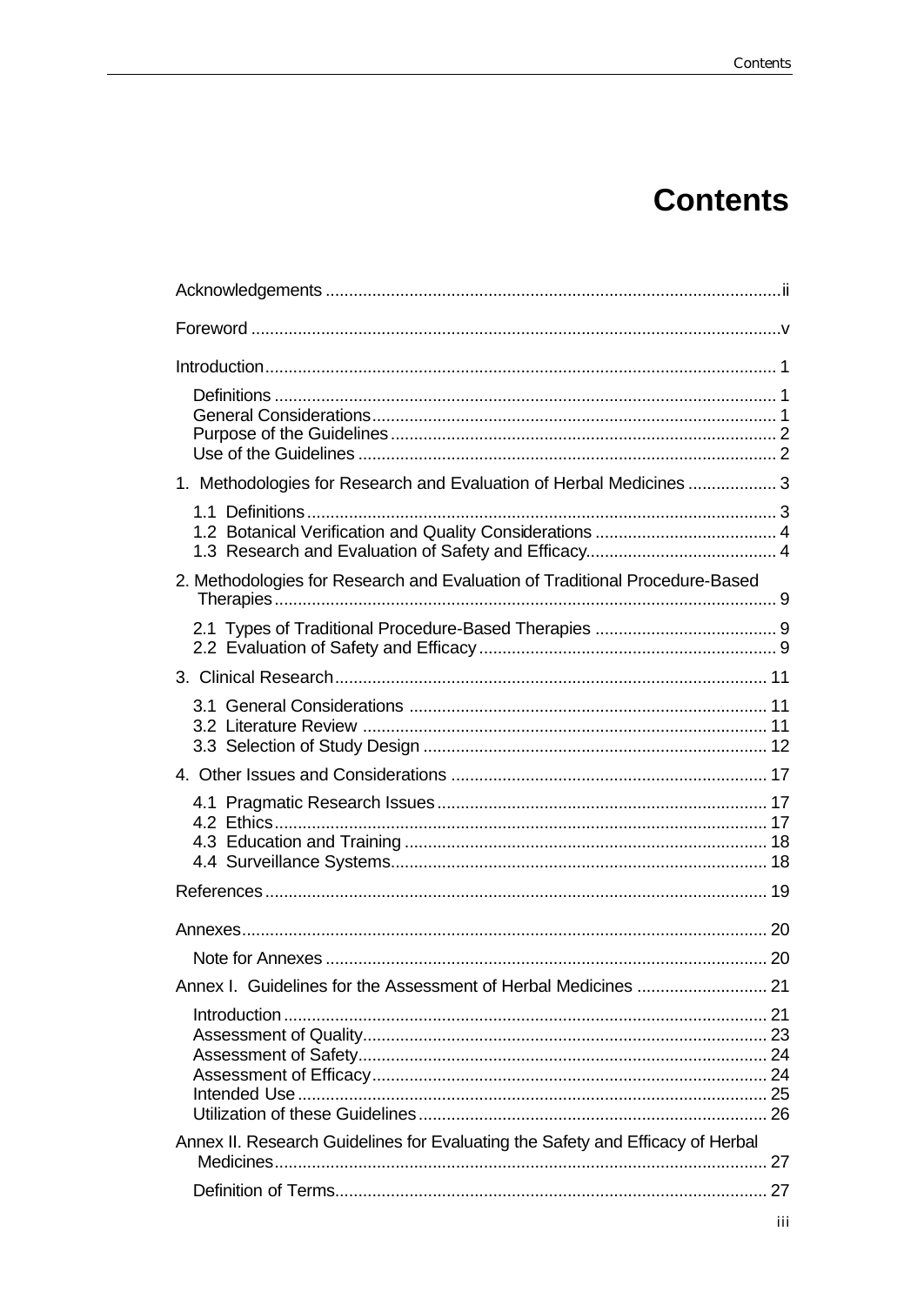| Annex III. Report of a WHO Consultation on Traditional Medicine and AIDS:<br>Clinical Evaluation of Traditional Medicines and Natural Products33      |  |
|-------------------------------------------------------------------------------------------------------------------------------------------------------|--|
|                                                                                                                                                       |  |
| Annex IV. Definition of Levels of Evidence and Grading of Recommendations39                                                                           |  |
|                                                                                                                                                       |  |
| Annex V. Guidelines for Levels and Kinds of Evidence to Support Claims for                                                                            |  |
|                                                                                                                                                       |  |
| Annex VI. Guidelines for Good Clinical Practice (GCP) for Trials on                                                                                   |  |
|                                                                                                                                                       |  |
|                                                                                                                                                       |  |
| Annex VII. Guidance for Industry: Significant Scientific Agreement in the Review<br>of Health Claims for Conventional Foods and Dietary Supplements53 |  |
|                                                                                                                                                       |  |
|                                                                                                                                                       |  |
|                                                                                                                                                       |  |
| ANNEX IX. WHO QOL (Quality of Life) User Manual: Facet Definitions and                                                                                |  |
|                                                                                                                                                       |  |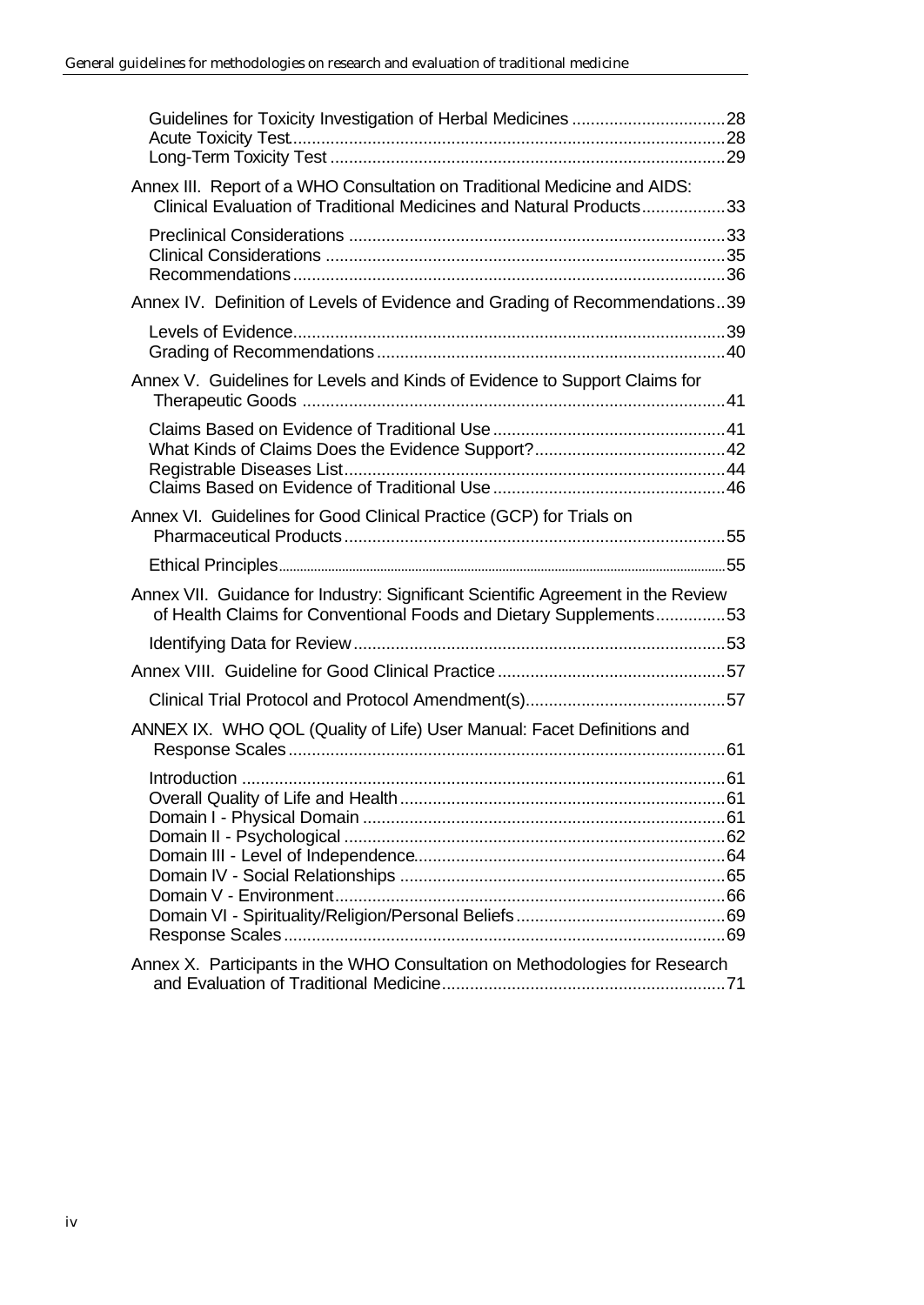# **Foreword**

During the last decade, use of traditional medicine has expanded globally and has gained popularity. It has not only continued to be used for primary health care of the poor in developing countries, but has also been used in countries where conventional medicine is predominant in the national health care system.

With the tremendous expansion in the use of traditional medicine worldwide, safety and efficacy as well as quality control of herbal medicines and traditional procedure-based therapies have become important concerns for both health authorities and the public.

Various practices of traditional medicine have been developed in different cultures in different regions without a parallel development of international standards and appropriate methods for evaluating traditional medicine.

The challenge now is to ensure that traditional medicine is used properly and to determine how research and evaluation of traditional medicine should be carried out. Governments and researchers, among others, are increasingly requesting WHO to provide standards, technical guidance and information on these issues.

Since 1991, WHO has developed and issued a series of technical guidelines such as *Guidelines for the assessment of herbal medicines*; *Research guidelines for evaluating the safety and efficacy of herbal medicines*; and *Guidelines for clinical research on acupuncture*. However, these guidelines are still not sufficient to cover the many challenging issues in the research and evaluation of traditional medicine.

In 1997, with the support of the National Center of Complementary and Alternative Medicine, National Institutes of Health, Bethesda, MD, USA, a WHO informal discussion developed draft guidelines for methodology on research and evaluation of traditional medicine. Since then, the draft has been revised four times. The guidelines were finalized at a WHO consultation in April 2000, in Hong Kong, China, with the support of the Government of Hong Kong SAR.

The guidelines focus on the current major debates on safety and efficacy of traditional medicine, and are intended to raise and answer some challenging questions concerning the evidence base. They also clarify certain commonly used but unclear definitions. The guidelines present some national regulations for the evaluation of herbal medicine, and also recommend new approaches for carrying out clinical research, for example, using the WHO *QOL user manual*. The quality of life (QOL) manual was developed by the WHO Programme on Mental Health, and may also be used to evaluate the results of clinical research in traditional medicine.

Although the guidelines have been carefully developed and modified, based on comments received from various experts and national health authorities across the world, there still may be other issues and views that, unintentionally, have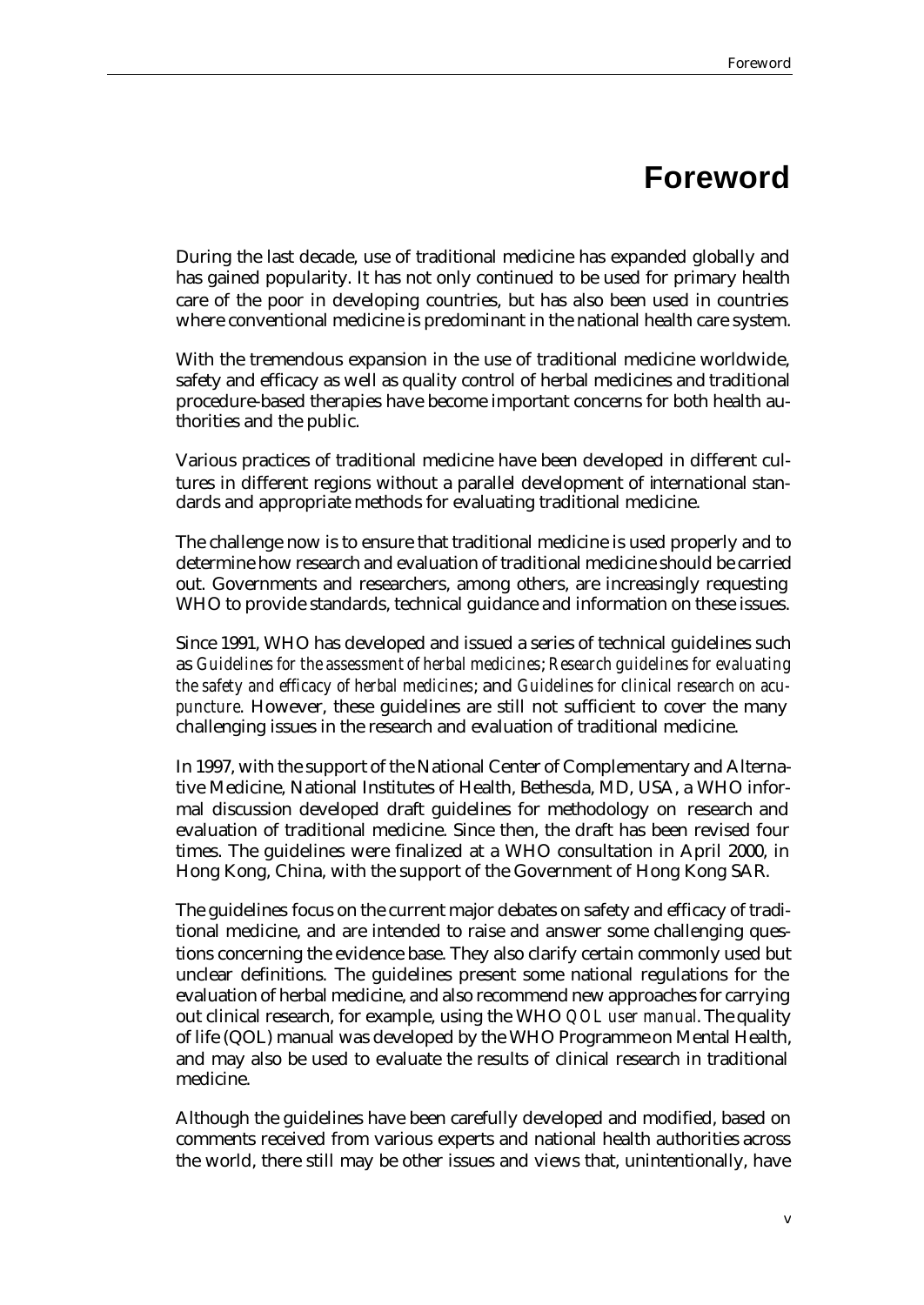not been included. Unfortunately, it is possible that some experts in the field may not have been consulted, due to WHO's limited budget and time for preparation.

There can be no doubt that the guidelines will achieve their purpose of improving the quality and value of research in traditional medicine. It is anticipated that the guidelines will be revised again in the near future, in response to developments in research in traditional medicine. We therefore welcome all comments and views at any time.

> *Dr Xiaorui Zhang* Acting Coordinator Traditional Medicine (TRM) Department of Essential Drugs and Medicines Policy (EDM) World Health Organization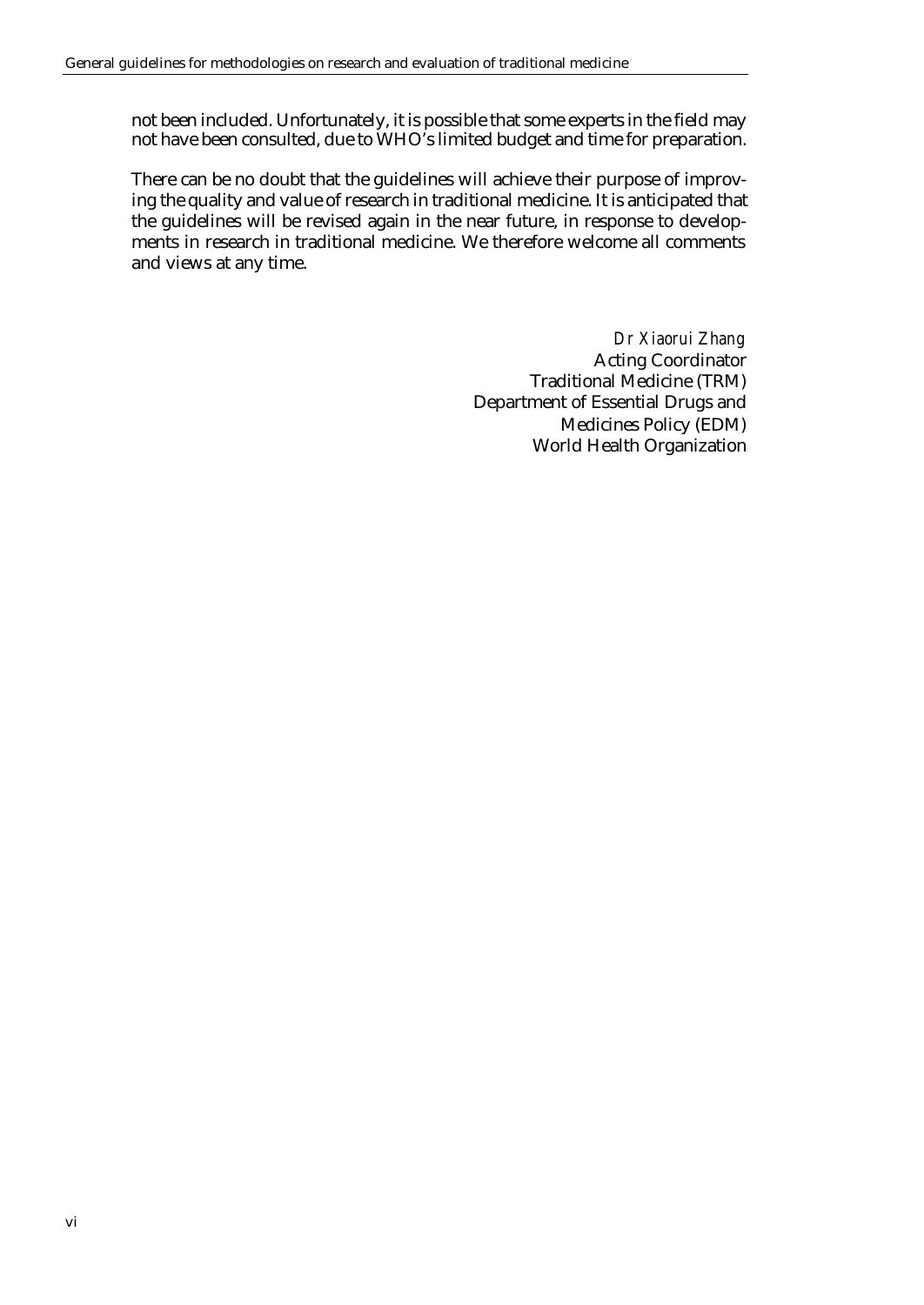# **Introduction**

### **Definitions**

### *Traditional medicine*

Traditional medicine has a long history. It is the sum total of the knowledge, skills and practices based on the theories, beliefs and experiences indigenous to different cultures, whether explicable or not, used in the maintenance of health, as well as in the prevention, diagnosis, improvement or treatment of physical and mental illnesses. The terms complementary/alternative/non-conventional medicine are used interchangeably with traditional medicine in some countriesa.

### **General considerations**

 $\overline{a}$ 

Practices of traditional medicine vary greatly from country to country, and from region to region, as they are influenced by factors such as culture, history, personal attitudes and philosophy. In many cases, their theory and application are quite different from those of conventional medicine. Long historical use of many practices of traditional medicine, including experience passed on from generation to generation, has demonstrated the safety and efficacy of traditional medicine. However, scientific research is needed to provide additional evidence of its safety and efficacy. In conducting research and evaluating traditional medicine, knowledge and experience obtained through the long history of established practices should be respected.

Despite its existence and continued use over many centuries, and its popularity and extensive use during the last decade, traditional medicine has not been officially recognized in most countries. Consequently, education, training and research in this area have not been accorded due attention and support. The quantity and quality of the safety and efficacy data on traditional medicine are far from sufficient to meet the criteria needed to support its use worldwide. The reasons for the lack of research data are due not only to health care policies, but also to a lack of adequate or accepted research methodology for evaluating traditional medicine. It should also be noted that there are published and unpublished data on research in traditional medicine in various countries, but further research in safety and efficacy should be promoted, and the quality of the research should be improved.

<sup>&</sup>lt;sup>a</sup> The term complementary and alternative medicine is used in some countries to refer to a broad set of health care practices that are not part of the country's own tradition and are not integrated into the dominant health care system.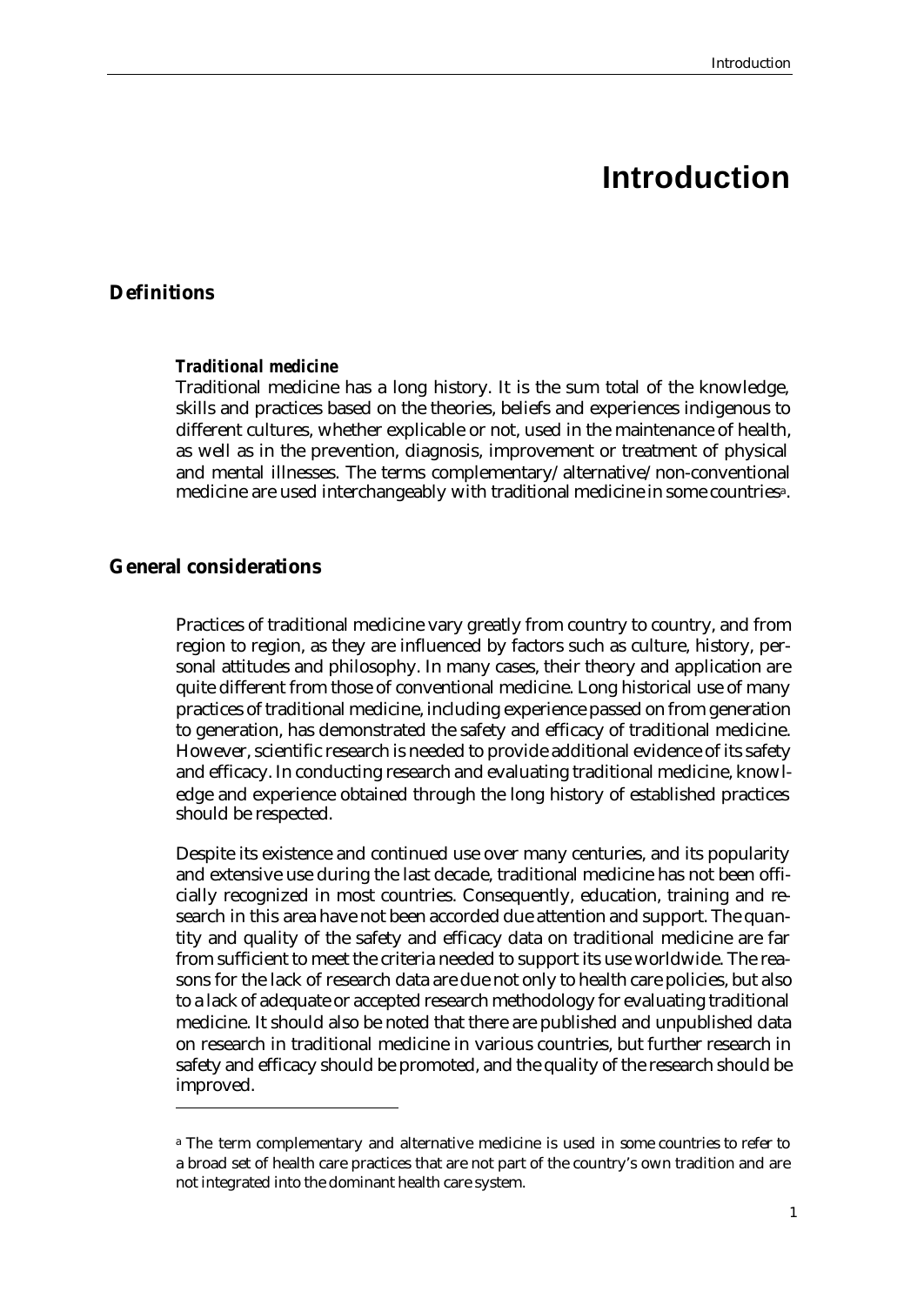The methodologies for research and evaluation of traditional medicine should be based on the following basic principles. On the one hand, the methodologies should guarantee the safety and efficacy of herbal medicines and traditional procedure-based therapies. On the other hand, however, they should not become obstacles to the application and development of traditional medicine. This complex issue has been a concern for national health authorities and scientists in recent years.

The discussion of methodologies for research and evaluation of traditional medicine is divided into two parts: herbal medicines and traditional procedure-based therapies. However, successful treatment is often the consequence of both types of treatment acting synergistically. Thus, the efficacy of traditional medicine has to be evaluated in an integrated manner, taking into account both treatment types. Consequently, efficacy assessment of traditional medicine may be quite different to that of conventional medicine. As traditional medicine relies on a holistic approach, conventional efficacy assessment measures may not be adequate.

## **Purpose of the guidelines**

These guidelines have been developed to improve the situation described above, and to promote the proper use and development of traditional medicine. The specific objectives of the guidelines are to:

- ♦ harmonize the use of certain accepted and important terms in traditional medicine;
- ♦ summarize key issues for developing methodologies for research and evaluation of traditional medicine;
- ♦ improve the quality and value of research in traditional medicine; and
- ♦ provide appropriate evaluation methods to facilitate the development of regulation and registration in traditional medicine.

## **Use of the guidelines**

These guidelines cover a wide range of issues and are intended to meet the different situations that exist in various countries and regions of the world. The guidelines can be modified to meet the specific needs of WHO Member States. WHO can provide technical assistance to facilitate such efforts. Where appropriate, a phased approach to the implementation of the guidelines should be considered.

These guidelines are intended to serve as a reference source for researchers, health care providers, manufacturers, traders, and health authorities.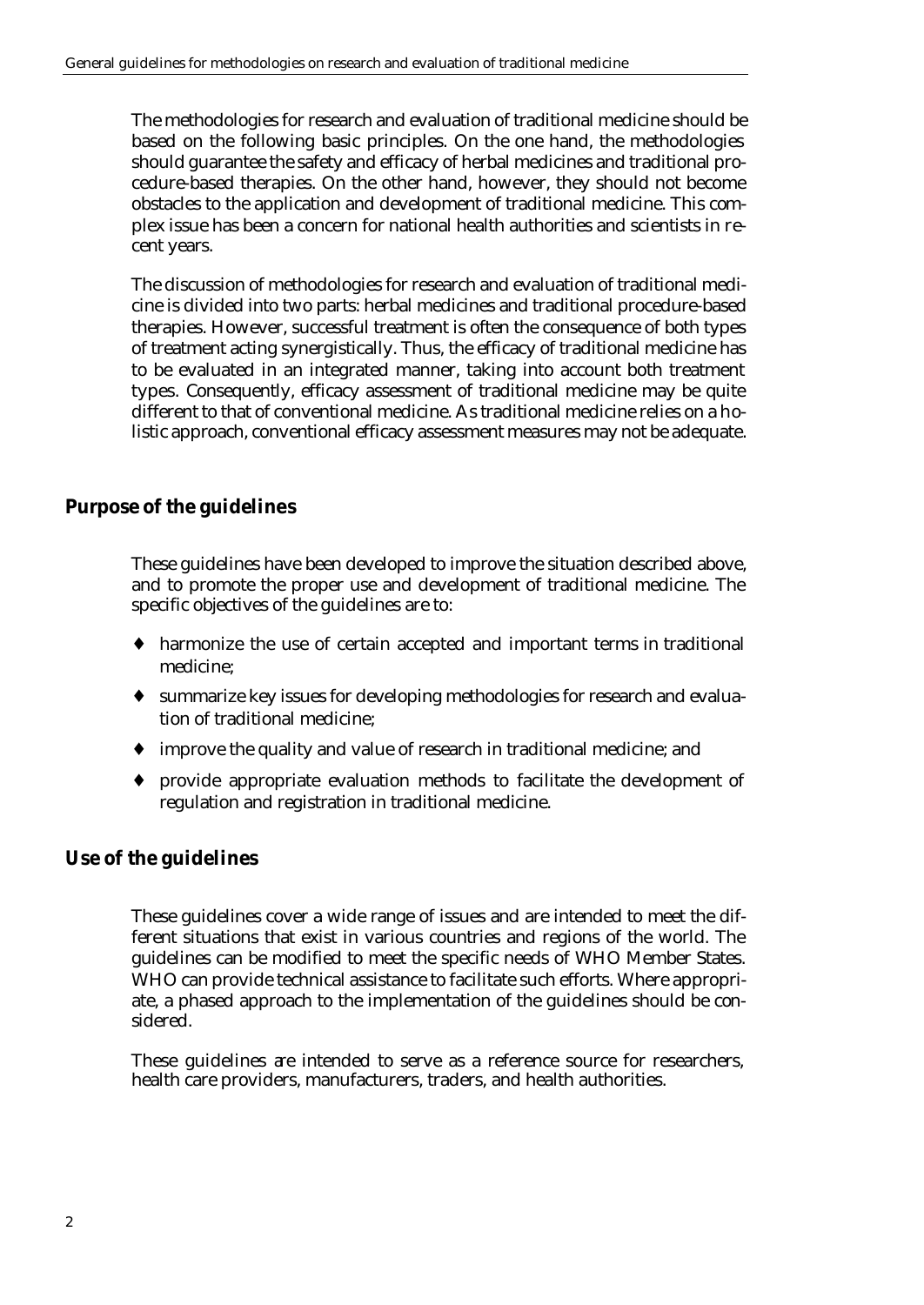# **1. Methodologies for research and evaluation of herbal medicines**

Traditional medication involves the use of herbal medicines, animal parts and minerals. As herbal medicines are the most widely used of the three, and as the other types of materials involve other complex factors, the guidelines presented in Part 1 concentrate on herbal medicines.

## **1.1 Definitions**

Certain definitions in the field of herbal medicines have been presented in other WHO guidelines: *Guidelines for the assessment of herbal medicines* (see Annex I) and *Research guidelines for evaluating the safety and efficacy of herbal medicines* (see Annex II). In order to make WHO definitions consistent, certain terms have now been redefined. Furthermore, the following definitions have been developed in order to meet the demand for the establishment of standard, internationally accepted definitions to be used in the evaluation and research of herbal medicines.

These definitions may differ from those in regulations in countries where traditional medicine is used. Therefore, these definitions are for reference only.

### *Herbs*

Herbs include crude plant material such as leaves, flowers, fruit, seed, stems, wood, bark, roots, rhizomes or other plant parts, which may be entire, fragmented or powdered.

### *Herbal materials*

Herbal materials include, in addition to herbs, fresh juices, gums, fixed oils, essential oils, resins and dry powders of herbs. In some countries, these materials may be processed by various local procedures, such as steaming, roasting, or stirbaking with honey, alcoholic beverages or other materials.

### *Herbal preparations*

Herbal preparations are the basis for finished herbal products and may include comminuted or powdered herbal materials, or extracts, tinctures and fatty oils of herbal materials. They are produced by extraction, fractionation, purification, concentration, or other physical or biological processes. They also include preparations made by steeping or heating herbal materials in alcoholic beverages and/or honey, or in other materials.

### *Finished herbal products*

Finished herbal products consist of herbal preparations made from one or more herbs. If more than one herb is used, the term mixture herbal product can also be used. Finished herbal products and mixture herbal products may contain excipients in addition to the active ingredients. However, finished products or mixture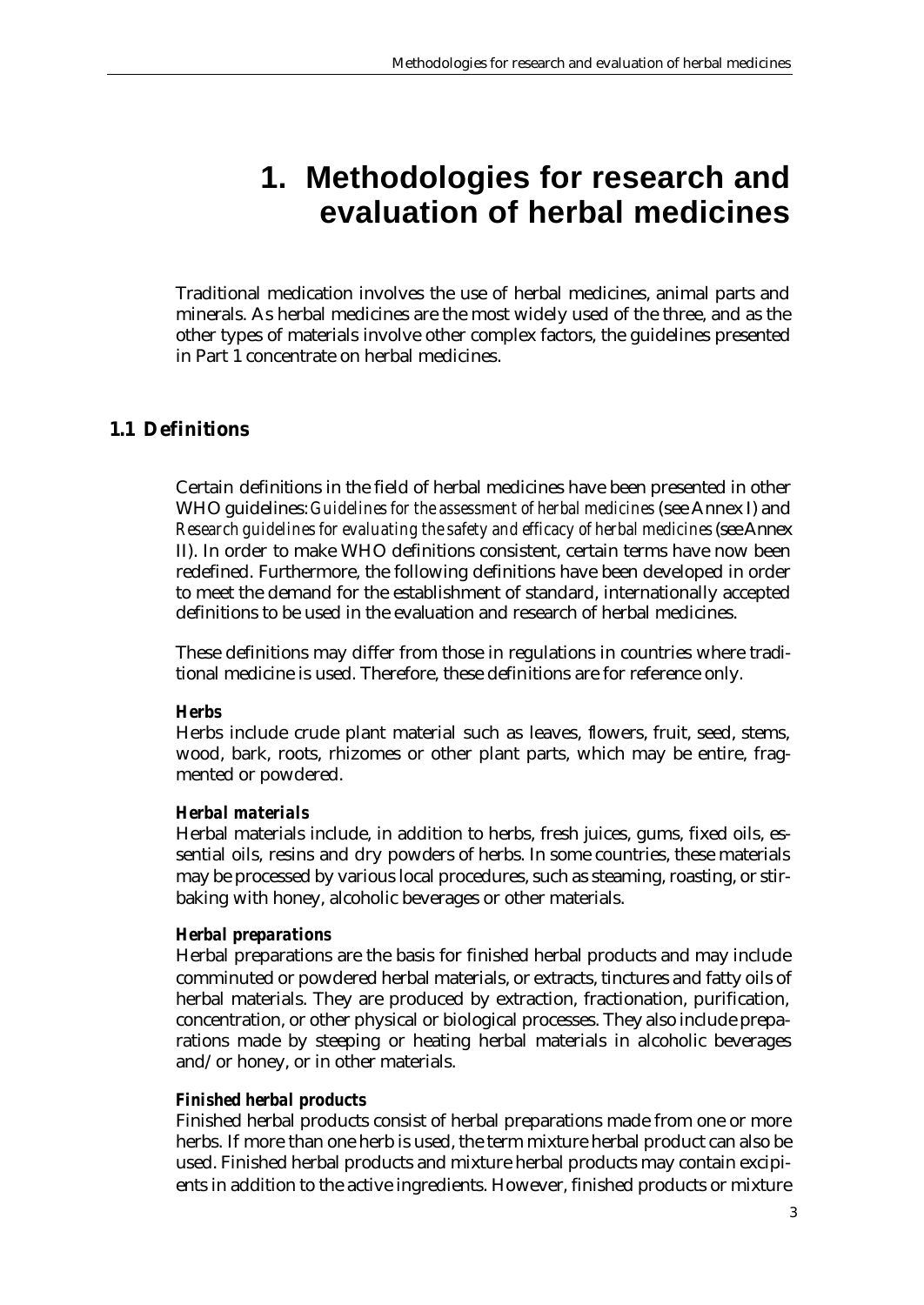products to which chemically defined active substances have been added, including synthetic compounds and/or isolated constituents from herbal materials, are not considered to be herbal.

### *Traditional use of herbal medicines*

Herbal medicines include herbs, herbal materials, herbal preparations and finished herbal products, that contain as active ingredients parts of plants, or other plant materials, or combinations. Traditional use of herbal medicines refers to the long historical use of these medicines. Their use is well established and widely acknowledged to be safe and effective, and may be accepted by national authorities.

### *Therapeutic activity*

Therapeutic activity refers to the successful prevention, diagnosis and treatment of physical and mental illnesses; improvement of symptoms of illnesses; as well as beneficial alteration or regulation of the physical and mental status of the body.

### *Active ingredients*

Active ingredients refer to ingredients of herbal medicines with therapeutic activity. In herbal medicines where the active ingredients have been identified, the preparation of these medicines should be standardized to contain a defined amount of the active ingredients, if adequate analytical methods are available. In cases where it is not possible to identify the active ingredients, the whole herbal medicine may be considered as one active ingredient.

## **1.2 Botanical verification and quality considerations**

The first stage in assuring the quality, safety and efficacy of herbal medicines is identification of the plant species. Botanical verification is necessary. The information required includes the currently accepted Latin binomial name and synonyms, vernacular names, the parts of the plant used for each preparation, and detailed instructions for agricultural production and collection conditions according to the each country's good agricultural practice. A WHO Consultation on Traditional Medicine and AIDS (September 1990) addressed the issues of quality control, safety and efficacy of herbal medicines. Detailed information is presented in Annex III. The WHO *Quality control methods for medicinal plant materials*1 and *WHO monographs on selected medicinal plants*2 can be consulted for quality control.

### **1.3 Research and evaluation of safety and efficacy**

Research and evaluation of herbal medicines without a long history of use or which have not been previously researched, should follow WHO's *Research guidelines for evaluating the safety and efficacy of herbal medicines*3.

For herbal medicines with a well-documented history of traditional use, the following procedures for conducting research and evaluating safety and efficacy may be followed.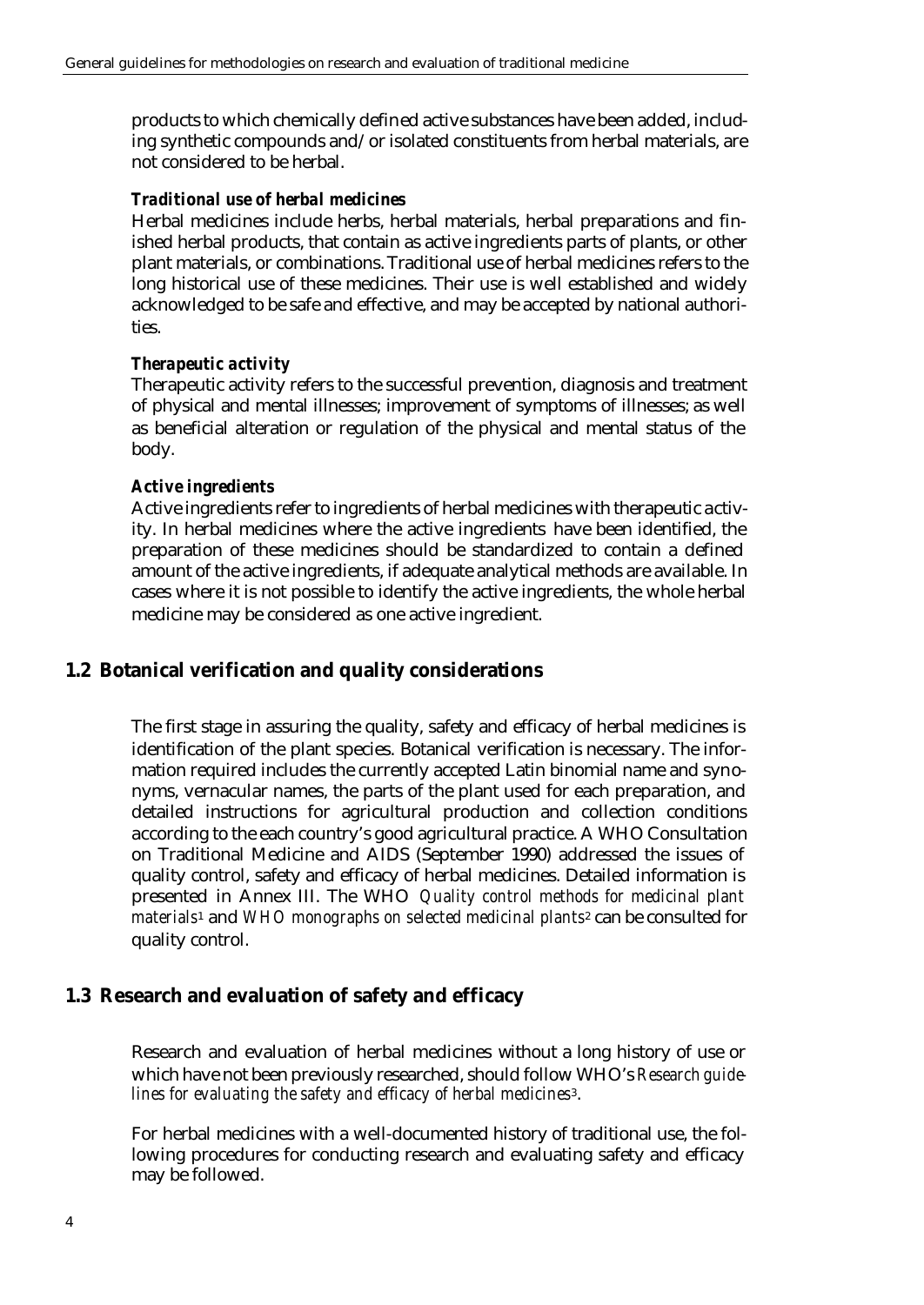### **Literature review**

### *General*

In assessing the safety and/or efficacy of a herbal medicine, whether derived from a single plant or from a defined mixture of plants, the first step involves the evaluation of literature reports. The literature search should include reference books, review articles, systematic surveillance of primary sources, and/or database searches. It should be kept in mind, however, that reference books and review articles might contain inaccurate information. Nevertheless, these sources will cite primary references that can be consulted for in-depth analysis. The search profile used should be recorded, as should details of any references cited, whether or not they are available. The literature search should then be extended to gather information on closely related plant species for chemotaxonomic correlation.

If several investigators publish similar safety and/or efficacy data, they should be accepted as useful indicators. *In vitro* (biochemical or cellular) safety data should be viewed as indicators of potential toxicity, but not as absolute markers. *In vivo* data from animal studies are more indicative of toxicity and may be considered to be safety markers.

For both safety and efficacy, a pharmacological effect observed *in vitro* or in animal models is not necessarily applicable to humans. *In vitro* data usually serve to verify the reported mechanism of action in animals or humans. Such data have to be confirmed by clinical studies. Well-documented reports of pharmacological activity in animals or humans may be viewed as having scientific rationale.

### *Theories and concepts of systems of traditional medicine*

The theories and concepts of prevention, diagnosis, improvement and treatment of illness in traditional medicine historically rely on a holistic approach towards the sick individual, and disturbances are treated on the physical, emotional, mental, spiritual and environmental levels simultaneously. As a result, most systems of traditional medicine may use herbal medicines or traditional procedure-based therapies along with certain behavioural rules promoting healthy diets and habits. Holism is a key element of all systems of traditional medicine. Therefore, when reviewing the literature on traditional medicine (both herbal medicines and traditional procedure-based therapies), the theories and concepts of the individual practice of traditional medicine, as well as the cultural background of those involved, must be taken into account.

### *Review of safety and efficacy literature*

A review of the literature should identify the current level of evidence for the safe and effective use of a herbal medicine. The study design should be evaluated, taking note of, for example, the number of patients, specific diagnosis, dosage, duration of administration, criteria for evaluation (such as improvement of symptoms), absence of simultaneous therapy, and valid statistical analysis.

In cases where traditional use and experience of a herbal medicine in humans have not established its safety and efficacy, new clinical studies will be necessary. If well-known herbal medicines are formulated into a new mixture, however, the requirements for proof of safety and efficacy should take into account the wellestablished uses of each herbal medicine. Such information may appear in au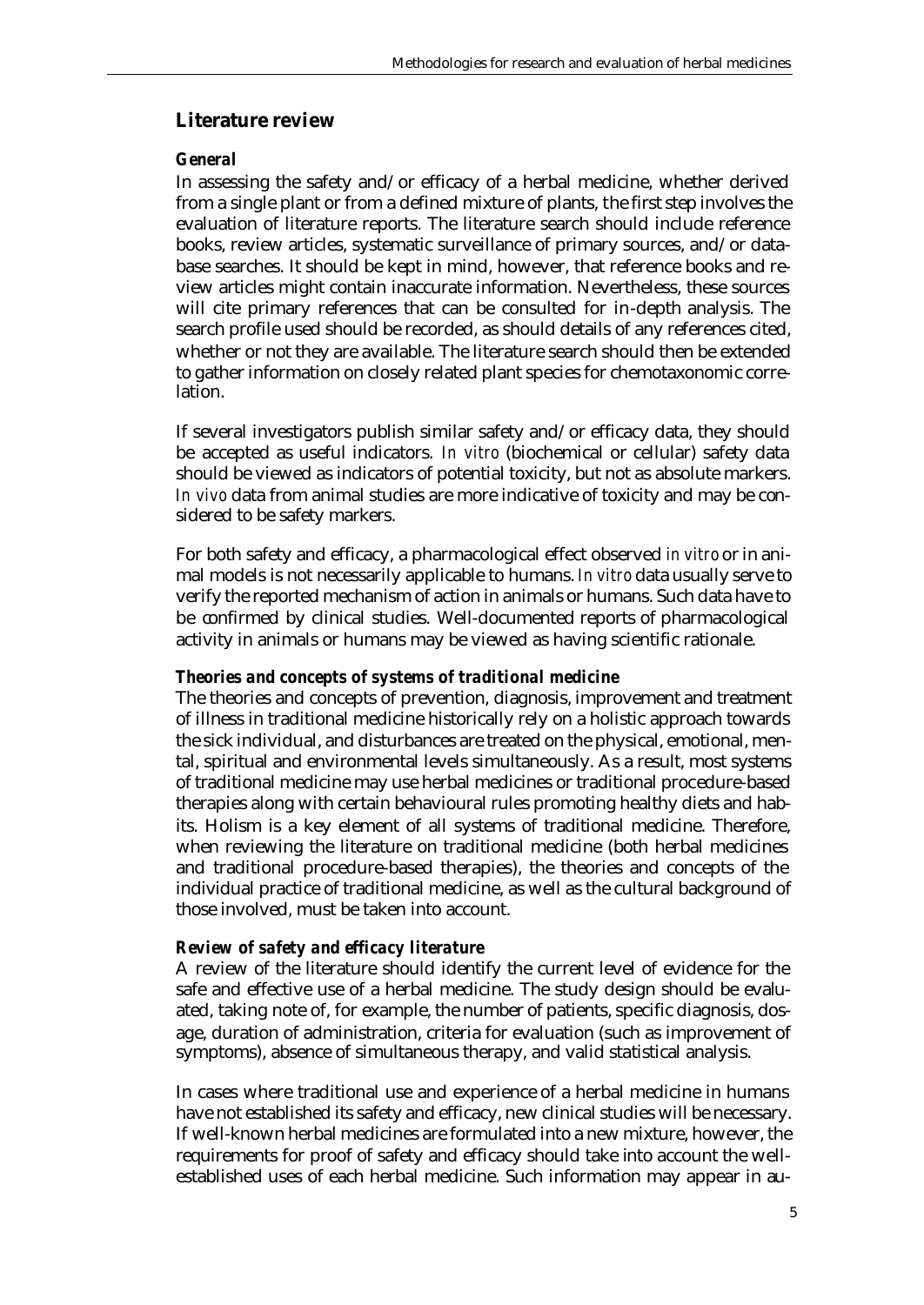thoritative national documents (such as pharmacopoeias or official guidelines of national authorities) or in highly respected scientific publications. However, it should not be forgotten that new preparative methods may alter the chemical, toxicological and even pharmacological profiles of traditionally used herbal medicines.

Issues related to reviewing literature on clinical trials are presented in Part 3, and should also be consulted.

# **Safety**

Reported and documented side-effects (recorded according to established principles of pharmacovigilance) of a herb or herb mixture, its closely related species, constituents of the herb and its preparations/finished herbal products should be taken into account when decisions are made about the need for new pharmacological or toxicological studies.

The absence of any reported or documented side-effects is not an absolute assurance of safety for herbal medicines. However, a full range of toxicological tests may not be necessary. Tests which examine effects that are difficult or even impossible to detect clinically should be encouraged. Suggested tests include immunotoxicity (e.g. tests for allergic reactions), genotoxicity, carcinogenicity and reproductive toxicity. The discussion presented in Annex III may be used for reference. WHO's *Research guidelines for evaluating the safety and efficacy of herbal medicines* can also be consulted for these as well as for other appropriate toxicity tests (see Annex II).

Only when there is no documentation of long historical use of a herbal medicine, or when doubts exist about its safety, should additional toxicity studies be performed. Where possible, such studies should be carried out *in vitro*. Using *in vitro* tests can reduce the number of *in vivo* experiments. If *in vivo* studies are needed, they are to be conducted humanely, with respect for the animals' welfare and rights. Toxicity studies should be conducted in accordance with generally accepted principles, such as those described in WHO's *Research guidelines for evaluating the safety and efficacy of herbal medicines*3.

## **Efficacy**

It is important for herbal medicines, and particularly for those made from mixture herbal products, that the requirements for proof of efficacy, including the documentation required to support the indicated claims, should depend on the nature and level of the indications. For the treatment of minor disorders, for nonspecific indications, or for prophylactic uses, less stringent requirements (e.g. observational studies) may be adequate to prove efficacy, especially when the extent of traditional use and the experience with a particular herbal medicine and supportive pharmacological data are taken into account. The level of the evidence and the grading of recommendations must correspond to the nature of the illness to be treated or the nature of the physical or mental function to be influenced and regulated. Definitions of levels of evidence and the grading of recommendations from the USA Agency for Health Care Policy and Research may be used for guidance (see Annex IV). Many other national documents, such as the Australian *Guidelines for levels and kinds of evidence to support claims for therapeutic goods* (see Annex V), could also be used for reference.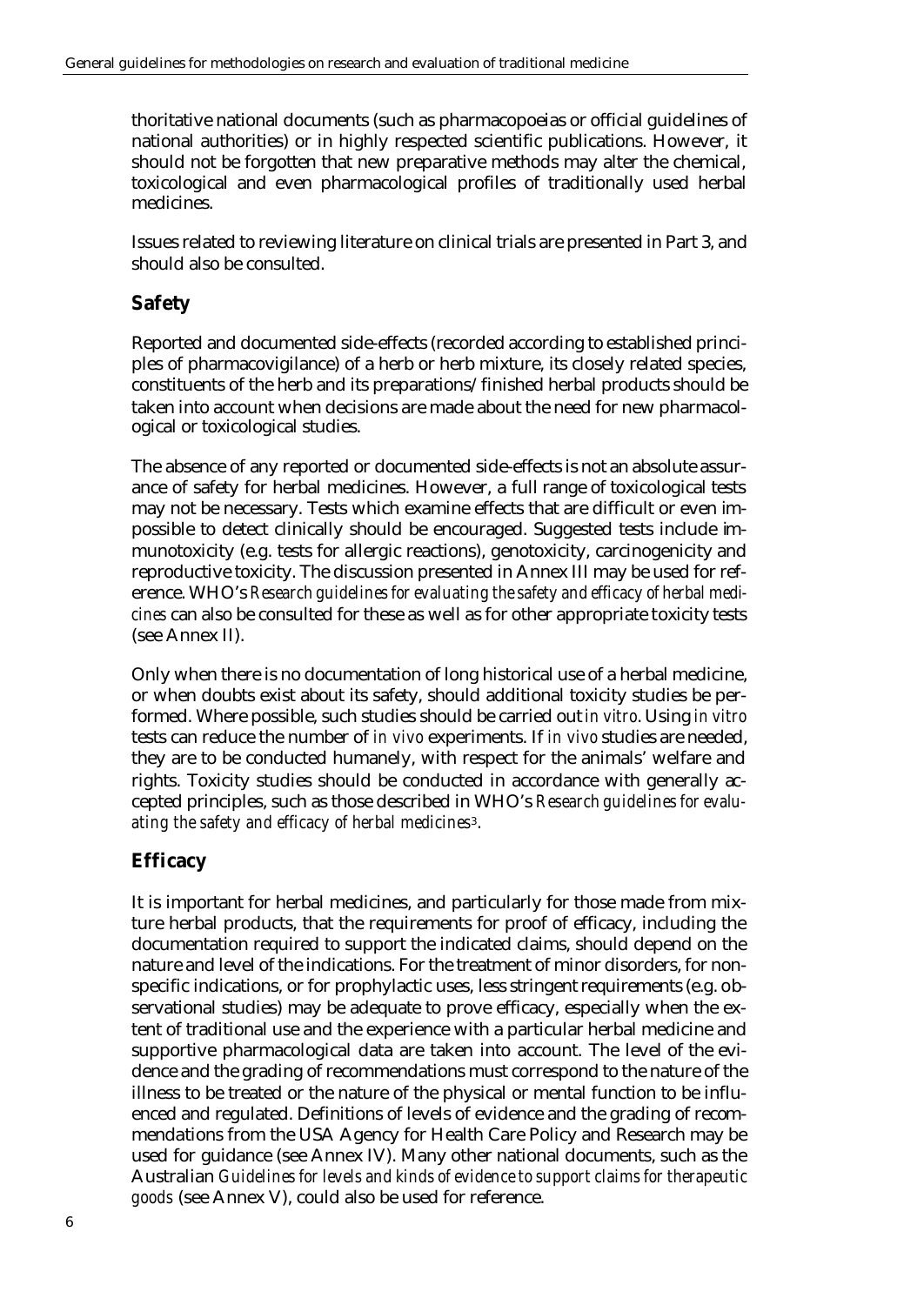The therapeutic alternatives available within the community and the risks of the herbal medicine have to be taken into account. It should be noted that in the case of herbal medicines made from herb mixtures, a therapeutic or scientific rationale must exist for the presence of each herb in the mixture. Research on possible therapeutic effects of herbal medicines made from herb mixtures or specific combinations of herbs, however, needs to be carried out.

### *Clinical trials*

The scope and design of such studies should be based on information on traditional use obtained from official national compendia and relevant literature, or by consultation with traditional medical practitioners.

In the case of a new herbal medicine, a new indication for an existing herbal medicine, or a significantly different dosage form or route of administration, the general principles and requirements for a clinical trial should be very similar to those which apply to conventional drugs (see, for example, WHO's good clinical practice protocols, which are described in Annex VI). In some cases, however, the design of such studies must be adapted to deal with the particularities of herbal medicines.

Well-established, randomized controlled clinical trials provide the highest level of evidence for efficacy. Such studies facilitate the acceptance of herbal medicines in different regions and in people with different cultural traditions. However, methods such as randomization and use of a placebo may not always be possible as they may involve ethical issues as well as technical problems. For example, it may be not possible to have a placebo control if the herbal medicine has a strong or prominent smell or taste, as is the case for products containing certain essential oils. In addition, patients who have been treated previously with the herbal medicine under investigation that has a characteristic organoleptic property, cannot be randomized into control groups. In the case of herbal medicines with a strong flavour, placebo substances with the same flavour may have a similar function. In such cases, it may be advisable to use a low dosage of the same herbal medicine as a control. Alternatively, a positive control, such as wellestablished treatment, can be used. Other examples of control groups are presented in Part 3.

Observational studies involving large numbers of patients may also be a very valuable tool for the evaluation of herbal medicines. According to the theories and concepts of traditional medicine, as mentioned in Part 1 (section 1.3), the prevention, diagnosis, improvement and treatment of illness is often based on the specific needs of the individual patient. Therefore, single-case studies for the evaluation of efficacy of a herbal medicine should not be ignored. Due to the potential contribution of single-case studies to traditional medicine, a more detailed description of this and other study designs is given in Part 3.

Regulatory requirements of national authorities for evaluating herbal medicines differ from country to country. Many governments have recently developed their own national regulations for traditional medicine. For an extensive review of the regulatory situation in various countries, consult WHO's *Regulatory situation of herbal medicines: a worldwide review*4.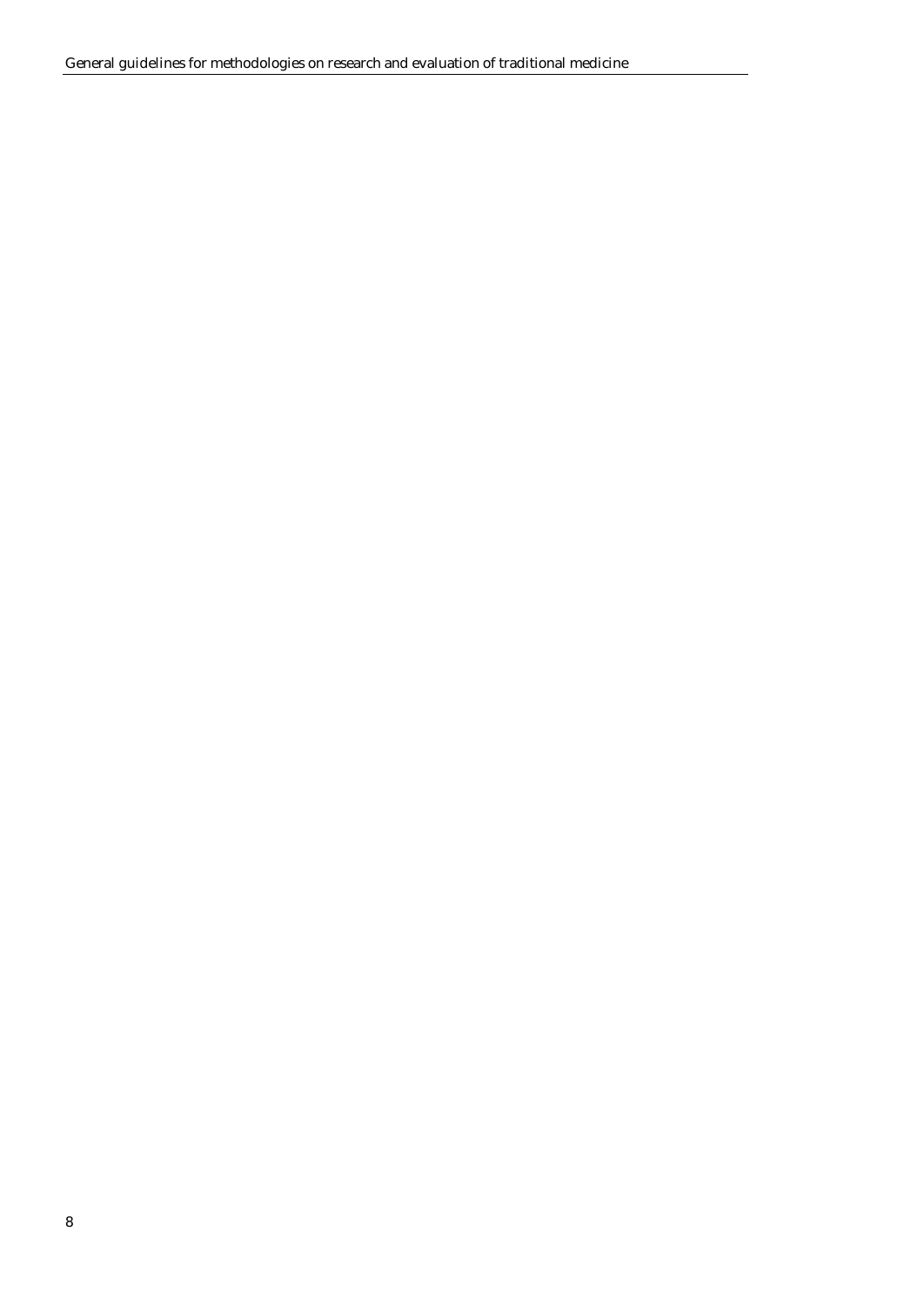# **2. Methodologies for research and evaluation of traditional procedure-based therapies**

# **2.1 Types of traditional procedure-based therapies**

Traditional procedure-based therapies are therapies that use various techniques, primarily without the use of medication, to provide health care. They include, for example, acupuncture and related techniques, chiropractic, osteopathy, manual therapies, qigong, tai ji, yoga, naturopathy, thermal medicine, and other physical, mental, spiritual and mind–body therapies.

## **2.2 Evaluation of safety and efficacy**

# **Theories and concepts**

The theories and concepts of the various systems of traditional medicine are very important for the research and evaluation of traditional procedure-based therapies. These are discussed in Part 1 (section 1.3).

## **Safety**

In general, traditional procedure-based therapies are relatively safe, if they are performed properly by well-trained practitioners. But accidents do occasionally occur, most probably when practitioners are not fully trained. Therapies should be performed within accepted parameters, and the indications for a therapy should be evidence based when possible. Serious adverse effects of therapies are rare, but supportive data on adverse effects are not readily available. Accordingly, the evaluation of adverse effects should be considered a priority area for systematic evaluation of safety of these therapies.

One problem in ensuring safety of a therapy is variable quality control in the manufacture of therapy equipment. The most effective safety measures, therefore, are to ensure that the equipment used is of good quality, as well as ensuring that the practitioners who use it have had sound and well supervised theoretical and practical training. These are the appropriate ways to minimize incompetent examination of patients, incorrect diagnoses and errors of technique, and to ensure that patients are properly selected for traditional procedure-based therapy. It should also ensure that the practitioner knows how to deal with accidents when they do occur, and knows how to refer the patient to an appropriate physician if the patient does not respond to therapy or if there is a medical emergency. The WHO *Guidelines on basic training and safety in acupuncture*<sup>5</sup> promote the safe use of acupuncture to prevent adverse effects occurring in patients who have been incorrectly selected for treatment. Similar guidelines could be prepared by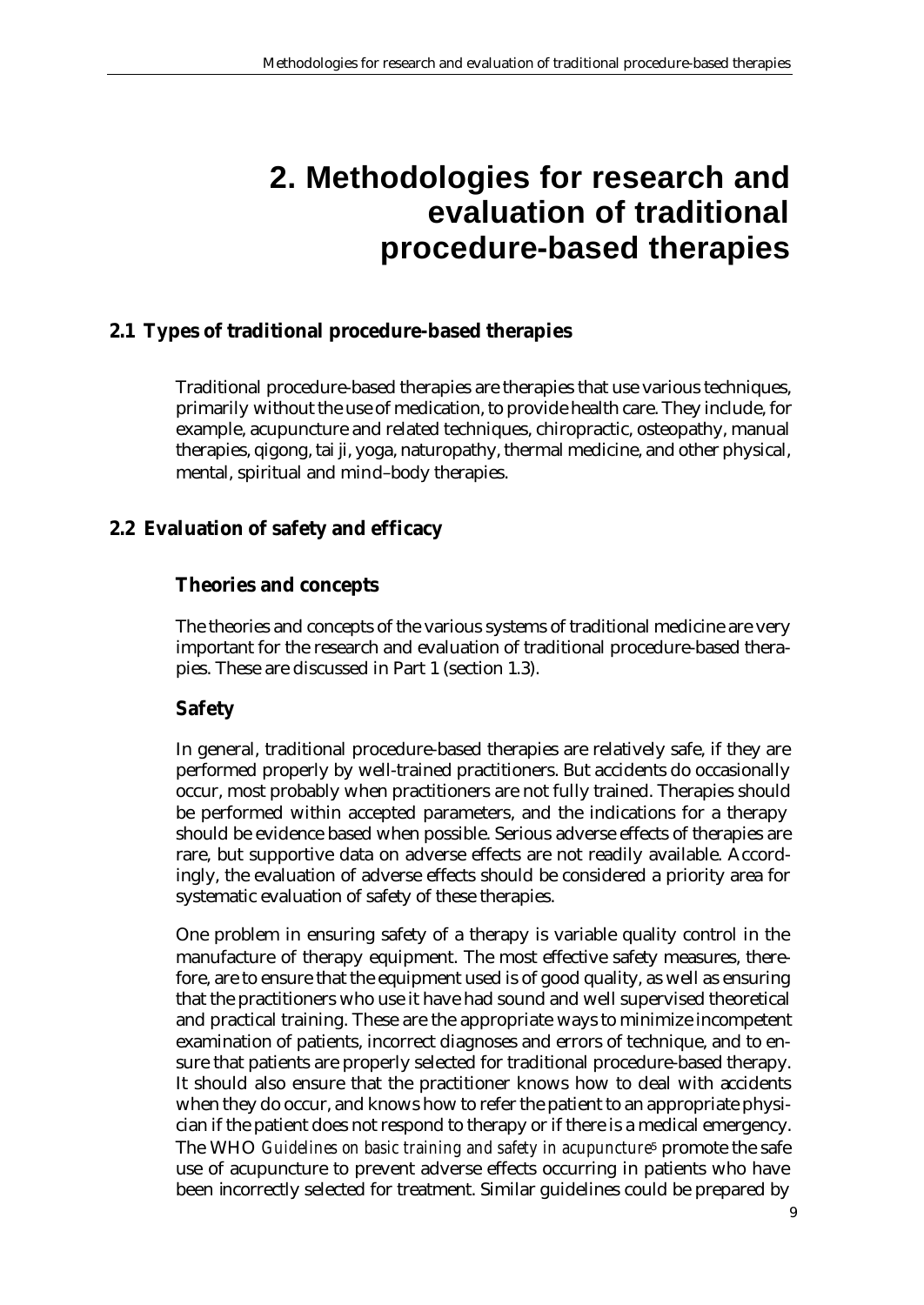WHO Member States. WHO can provide technical assistance to facilitate such efforts.

## **Efficacy**

Many kinds of traditional procedure-based therapies, such as acupuncture and manual therapies, have already been widely used in health care systems in a number of countries. However, there is an increasing demand to study and evaluate the efficacy of these therapies.

The efficacy of most forms of traditional procedure-based therapies depends heavily upon the proficiency of the practitioners, including their skills and experience. This may partly explain the disparity or inconsistency of results reported by different authors, even though the methodologies of the studies were equally sound. Non-specific effects of the therapy can also contribute to efficacy, but these are difficult to measure or quantify. Therefore, clinical trials and other research methodologies are extremely important in the evaluation of the efficacy of traditional procedure-based therapies (see Part 3).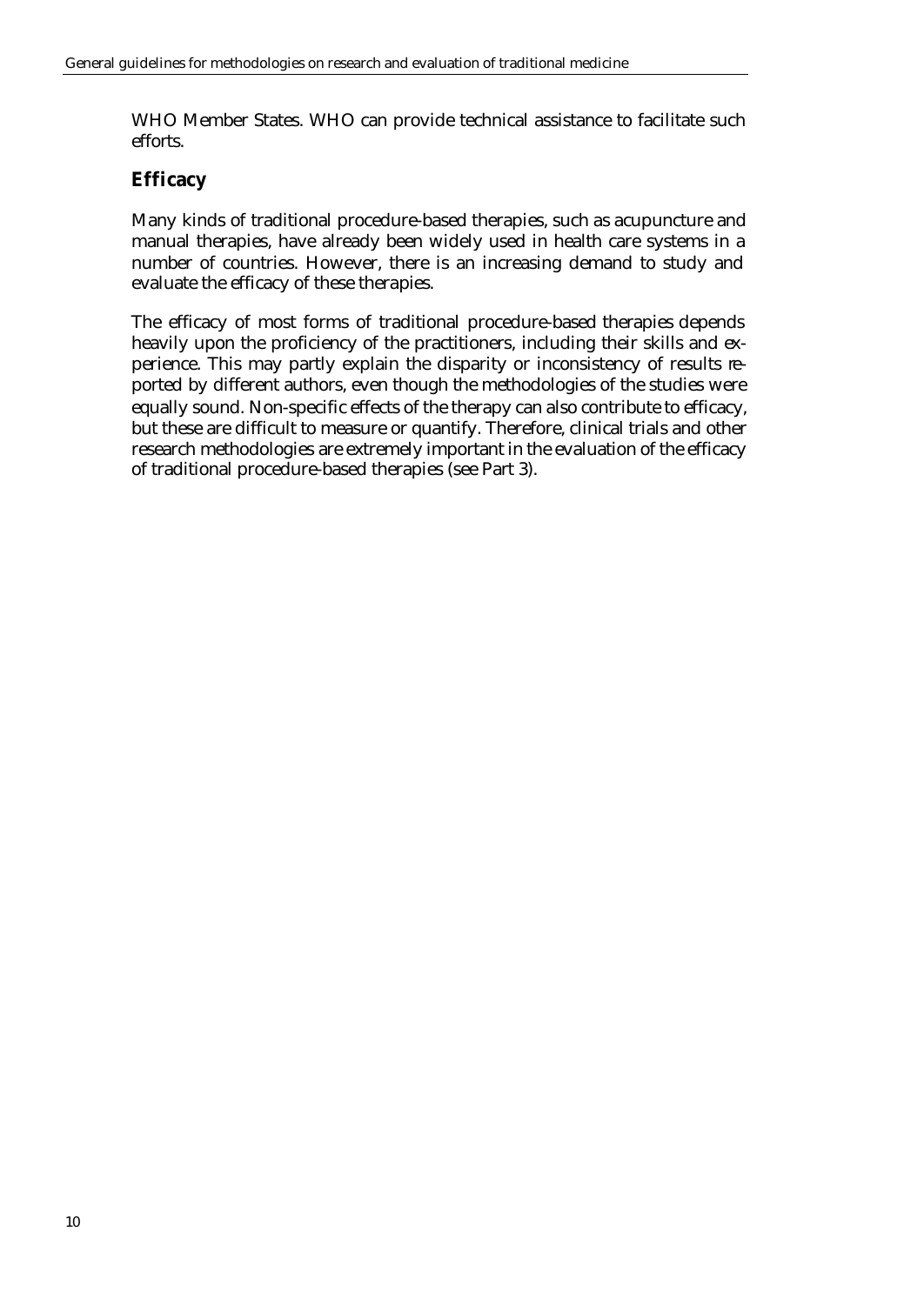# **3. Clinical research**

# **3.1 General considerations**

Normally, clinical research of all types of conventional and traditional medicine considers both efficacy and safety, and is conducted according to WHO's guidelines for good clinical practice and the Declaration of Helsinki (see Annex VI). Safety evaluation, however, may not be the main focus of clinical research in traditional medicine, because of the long history of traditional medicine. The information here provides further details to the relevant sections dealing with clinical trials in the assessment of herbal medicines (Part 1) and traditional procedurebased therapies (Part 2).

In addition to evaluating the safety and efficacy of traditional medicine through clinical trials, there may be a number of different objectives when evaluating traditional medicine through clinical research, as when using clinical research to evaluate conventional medicine. Some of the objectives specific to the assessment of traditional medicine through clinical research are to:

- ♦ evaluate traditional medicine in its own theoretical framework (e.g. mechanistic studies);
- ♦ evaluate traditional medicine in the theoretical framework of conventional medicine (e.g. mechanistic studies);
- ♦ compare the efficacy of different systems of traditional medicine and/or conventional medicine; and
- ♦ compare the efficacy of different traditional practices within a system of traditional medicine.

## **3.2 Literature review**

The starting point in the design of a research protocol is a complete literature review, including the traditional use of the proposed practice and existing scientific research in the field. Where little or no literature exists, the oral tradition and the source of this tradition need to be clearly stated.

A review of the literature should identify the current level of evidence of efficacy and safety for the proposed intervention. Evaluation of the literature should follow well-established and accepted guidelines (see Part 1, section 1.3). However, meta-analysis in traditional medicine may be difficult, mainly due to the lack of large clinical trials of good quality. In addition, the efficacy of a particular treatment may also vary according to the skill and experience of the practitioner. These issues must be considered and kept in mind.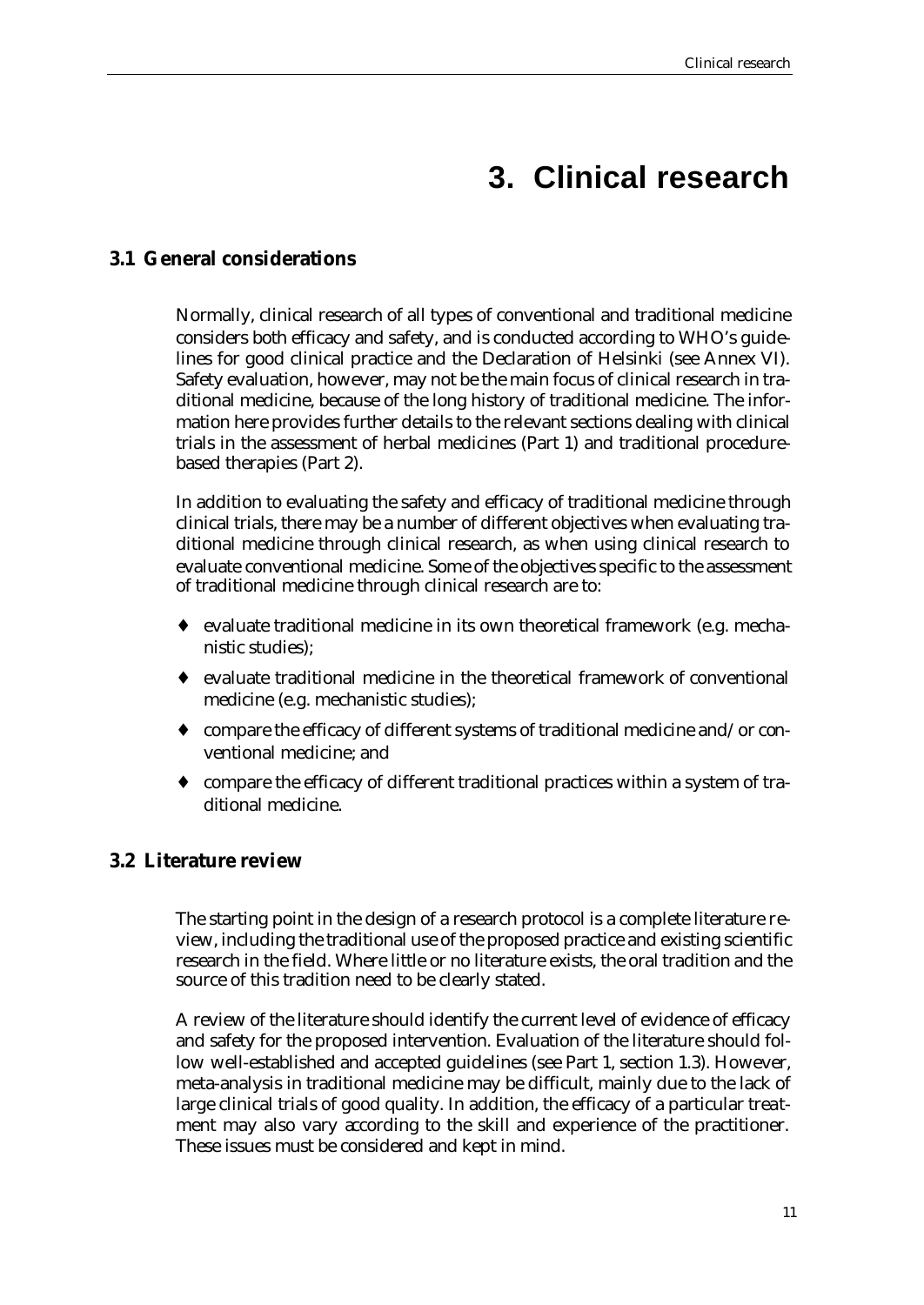# **3.3 Selection of study design**

# **Study design**

Clinical research aimed at evaluating traditional medicine should incorporate the conventional concepts of research design, such as randomized controlled trials or other types of clinical studies, such as observational studies. The USA Food and Drug Administration guidelines *Guidance for industry: significant scientific agreement in the review of health claims to conventional foods and dietary supplements*, which introduce several types of clinical studies, could be consulted (see Annex VII). The *Guideline for Good Clinical Practice* produced by the International Conference on Harmonization of Technical Requirements for Registration of Pharmaceuticals for Human Use (see Annex VIII), as well as official guidelines from other governmental agencies (such as those in Annex V) may also be a good reference source for clinical research design.

Conventional concepts of clinical research design may be difficult to apply when using clinical research to evaluate various systems and practices of traditional medicine, depending on the goal of the assessment (see Part 3, section 3.1). In such circumstances, the choice of study design should be discussed on a case-bycase basis with experienced traditional medical practitioners. The study design may be chosen from a whole spectrum of clinical research designs which are suitable for assessing traditional medicine (see Annex VII), including:

### *Single-case design*

Single-case designs have the advantage of being adaptable to the clinical needs of the patient and the therapeutic approach of the practitioner, but have limitations due to their lack of generalization to other patients. Such designs are appropriate for the development of research hypotheses, testing those hypotheses in daily clinical practice and refining clinical techniques. Single-case designs using a common protocol—if the protocol can be systematically followed—should be advocated for collaborative research among practitioners from different backgrounds. For example, single-case designs can evaluate the effectiveness of various specialized acupuncture methods in patients with a variety of individual differences. In a single-case design, the patient is his or her own control. Treatment can be randomized for a patient, rather than the patient being randomized for a treatment.

### *Black-box design*

The study of traditional medicine can also be undertaken in a "black-box" manner. This means that the treatment and all of its components are delivered as they would be in the usual clinical situation. In this type of study, no component of the treatment "package" is isolated and studied independently. This allows the effectiveness of traditional medicine to be determined either within its own theoretical framework or within that of conventional medicine.

### *Ethnographic design*

Ethnographic studies that document the social and cultural context in which a traditional practice emanates may be appropriate in situations where there is no available scientific literature or other documentation. These and other qualitative studies can provide baseline information from which hypotheses may be generated, and can lead to further research.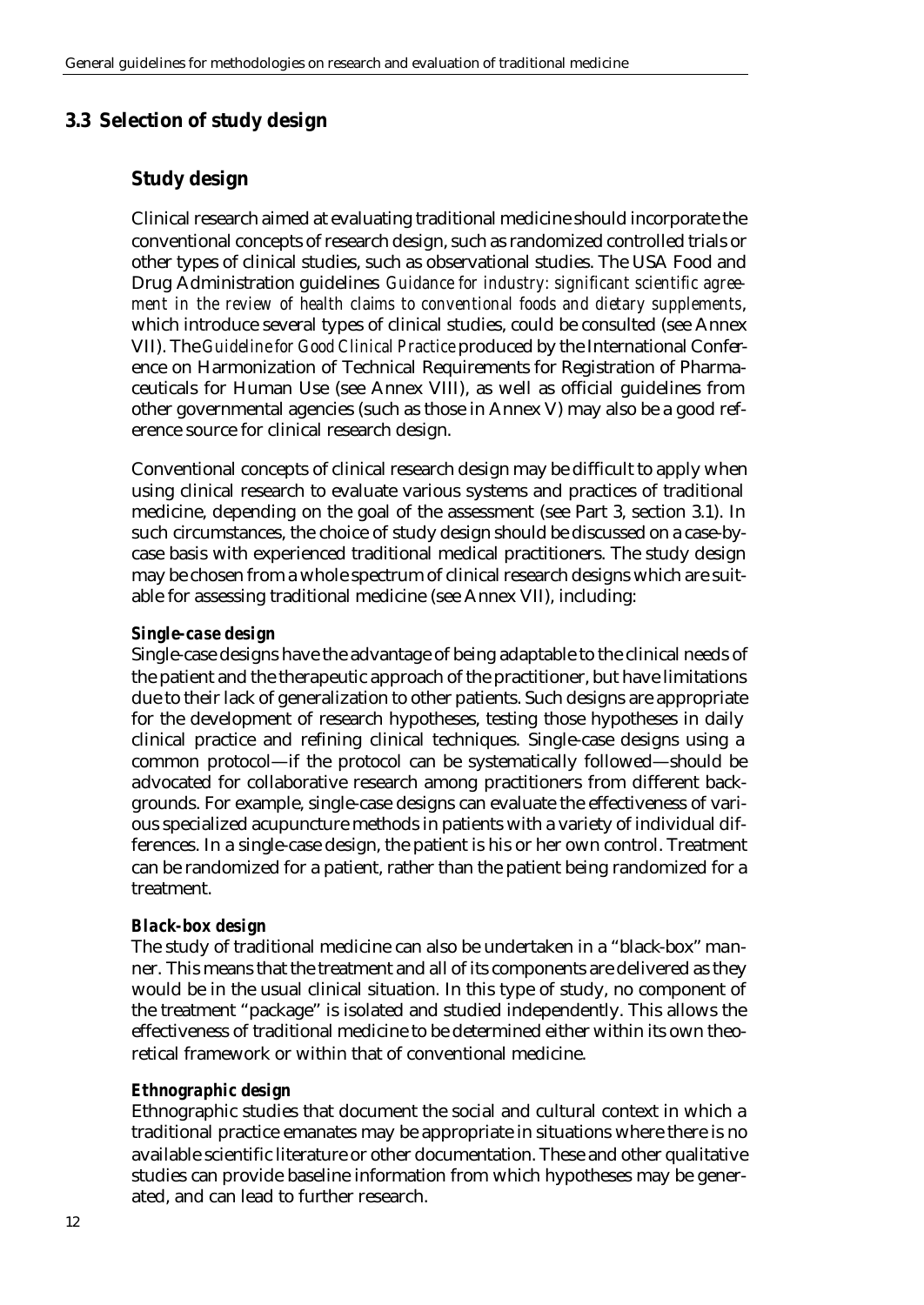### *Observational design*

Observational studies collect findings on a therapeutic or prophylactic treatment under routine conditions. The special feature of these studies is that they seek, as far as possible, not to influence the individual doctor–patient relationship with respect to indications, and the selection of and carrying out the treatment. These studies may be conducted with or without a control group. The specific details of the study (e.g. the time and extent of examination for each individual patient, the number of patients involved) and the envisaged methods (e.g. data recording and evaluation) must be adapted to the question investigated in the study (e.g. safety or appropriate posology). Observational studies have specific advantages in studying aspects of clinical safety. The use of such studies to prove efficacy is limited because bias in patient selection may occur. Nevertheless, the level of evidence on efficacy of traditional medicine can be significantly increased by well-designed observational studies.

## **Study outcome measures**

It is essential that the outcome measures chosen be appropriate to the research question. Appropriate outcomes may include quantitative and qualitative outcomes; primary and/or secondary outcomes; and generic and/or highly specific outcomes.

# **Selection of patients**

It is essential that the sample represent the target population of patients to which the results would be generalized. Publication of the study requires a clear description of the patients using both traditional and conventional terms. The reliability of the categorization/diagnostic criteria used in the study should be considered and stated. The source of the patients under study should be comprehensively described along with details of the recruitment process. The inclusion and exclusion criteria should be completely described and rationalized. Any potential bias in patient selection, recruitment and enrolment should be excluded. Investigators should be aware of any potential errors that may occur when studying traditional medicine out of context and without reference to its traditional theories and concepts.

When the research involves techniques that depend on skills that may differ between practitioners, such research should be conducted by more than one practitioner in order to increase the generalizability of the results.

## **Sample size**

The number of patients in a study needs to be adequate, in order to be able to determine any clinically important differences between the study groups. With respect to the study design, the statistical methods used should be appropriate to the proposed analysis of the study's outcome.

# **Control groups**

A well-conducted and controlled clinical trial could provide sufficient evidence to establish a relationship between the use of a herbal medicine or traditional procedure-based therapy and the prevention, diagnosis, improvement or treat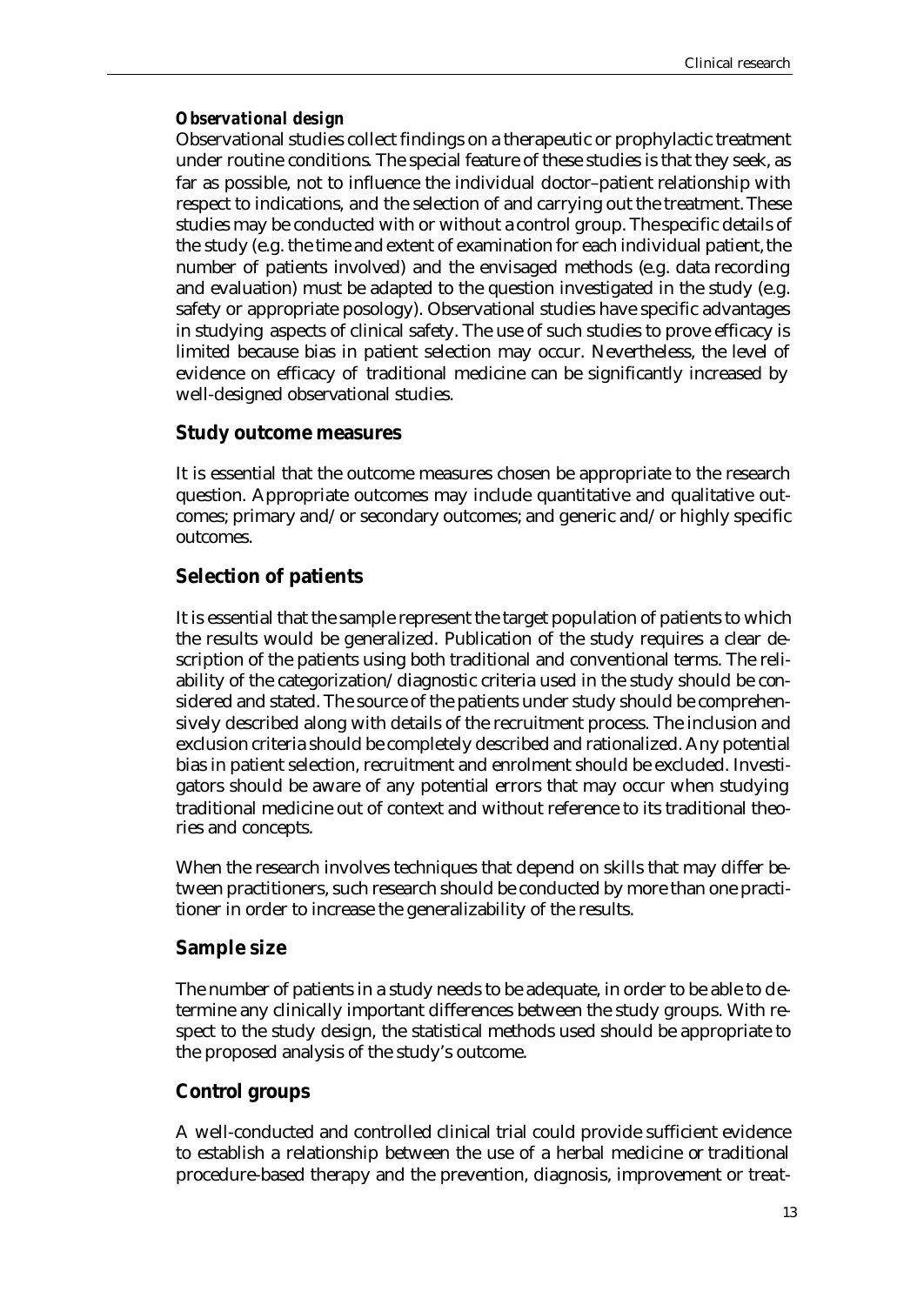ment of an illness, provided there is a supporting body of evidence from observational or mechanistic studies.

Randomized controlled trials require one or more control groups for purposes of comparison. The selection of control groups depends on the objectives of the study. In the evaluation of traditional medicine, a concurrent control group should be used. The control groups may involve (not in order of priority):

- ♦ well established treatment
- ♦ non-treatment
- different doses of the same treatment
- ♦ sham or placebo treatment
- ♦ full-scale treatment
- minimal treatment
- alternative treatment.

Different controls can be used in clinical trials to answer different questions. The use of a placebo, when possible, is desirable, because it generates evidence of better quality. Placebo-controlled trials are intended to establish whether treatment is valuable over and above what might be achieved by a control treatment, and not whether treatment is valuable at all. Thus, it allows researchers to distinguish specific from non-specific effects of treatment in order to determine whether the additional cost, risk and effort of a specific treatment are worthwhile. It is also important for understanding the mechanism of a treatment. This is true for the evaluation of all drugs. It is not only of academic interest, but is also of practical value, especially for developing new treatments from traditional ones. However, in some cases, placebo-controlled trials may not be possible (see section on clinical trials in Part 1).

It is preferable to compare a herbal medicine with both a well-established treatment and another control group (from the list of control groups) to determine whether the herbal medicine is useful in the context of current best practice.

One specific problem in clinical research of traditional medicine is the simultaneous conventional treatment of patients (e.g. cancer patients) in a study. It may not be ethically possible to withdraw the conventional treatment. Therefore, in such cases, the focus of research may be on the additional or supportive effects of traditional medicine. Research on combinations of traditional and conventional medicine should always consider potential therapeutic interactions and sideeffects (see section on black-box design in Part 3).

## **Randomization**

Randomization has been a tremendous advance in developing comparable groups to assess therapeutic interventions. It is essential to control various known, and even unknown, biases. Nevertheless, there are many situations where randomization can be impossible or unethical. The best way to solve this problem is probably by the proper selection of control treatments.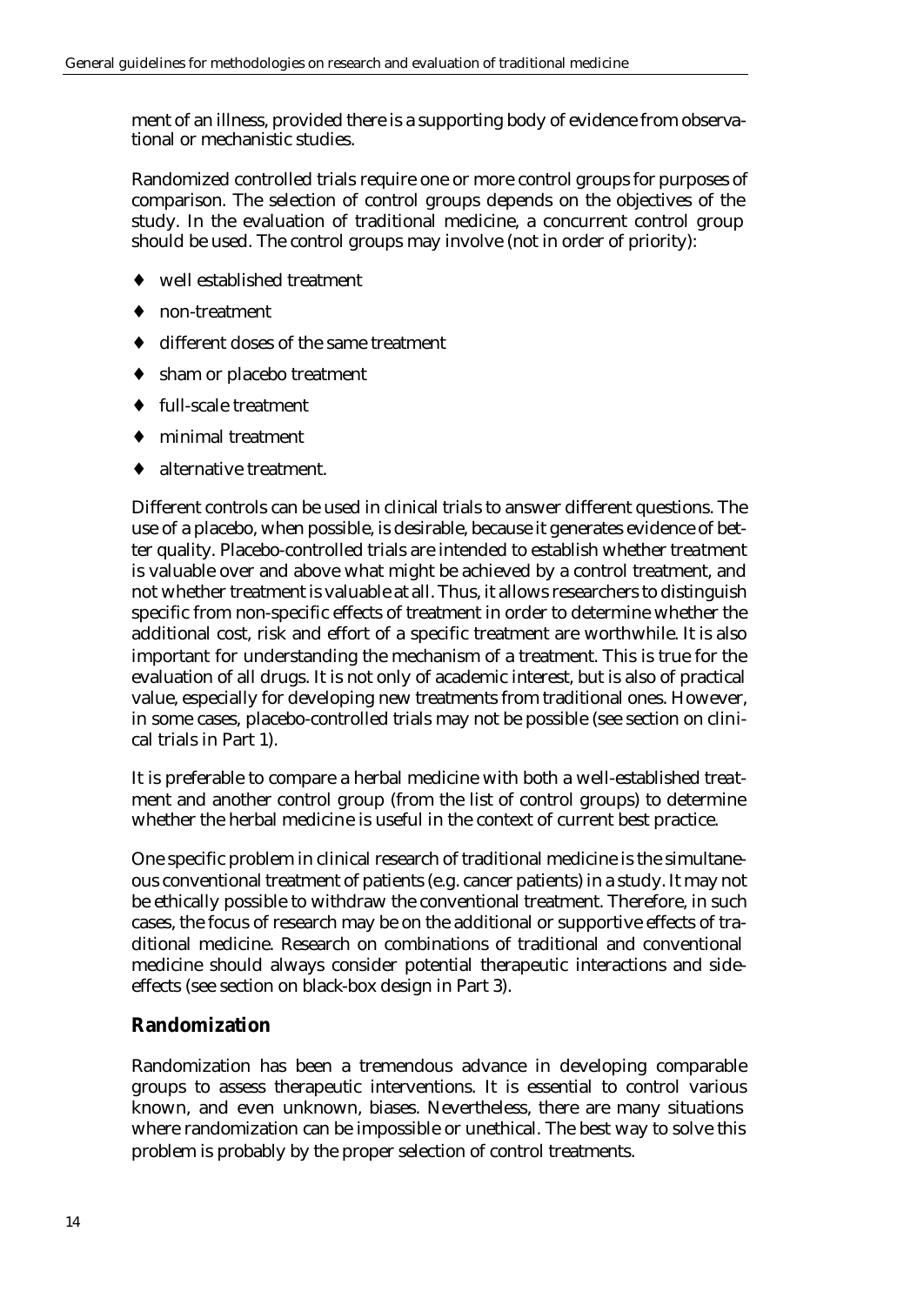### **Blind assessment**

Blind assessment is a critical component of conventional evaluation of therapeutic interventions. However, in the evaluation of efficacy of traditional procedurebased therapies (such as physical therapy, surgery, acupuncture and manual therapy), it can be difficult, impractical or impossible for the practitioner to be kept ignorant of what treatment the patients are receiving. It is essential that this be noted in the evaluation of the validity of a study and that the judgement on its validity be applied consistently across all systems of conventional and traditional medicine.

Treatment blinding in the evaluation of herbal medicines should adopt the approach of conventional medicines, e.g. using active and control formulations with similar colour, taste and weight. However, if the herbal medicine cannot be administered in a predetermined standardized formulation, it will be impossible to keep the treatment blinded. Treatment blinding is also difficult to implement in most types of traditional procedure-based therapies. It is important, however, to reduce any bias introduced by non-blinded treatment by carrying out a blinded assessment of the primary outcomes of the study.

## **Evaluation of quality of life**

Traditional medicine is used not only to prevent, diagnose, improve and treat illness, but also to maintain health and improve the quality of life. For example, traditional medicine may not cure patients with certain illnesses, such as cancer and AIDS, but may help improve their quality of life. The WHO *QOL user manual*, developed by the WHO Programme on Mental Health, can be used to help evaluate the results of clinical research on herbal medicines and traditional procedure-based therapies (see Annex IX)

## **Other issues related to therapeutic interventions**

In both the development of a study protocol to assess traditional medicine and in its submission for publication or for health-authority approval, the following information regarding study outcomes should be clearly provided:

- ♦ description of the therapeutic intervention;
- ♦ description of the reasons for the selection of the therapeutic intervention;
- ♦ description of the rationale for the choice of the study outcomes;
- ♦ description of the outcome measurements, including a review of the validity and reliability of the measurements;
- ♦ a comprehensive protocol for taking the measurements (including how and when the measurements were taken); and
- ♦ a clear statement of which expected outcomes the statistical method was based on.

The following issues should also be considered:

♦ The type of intervention must be clearly defined. In treatment using herbal medicines, this should also include, for example, information on the composi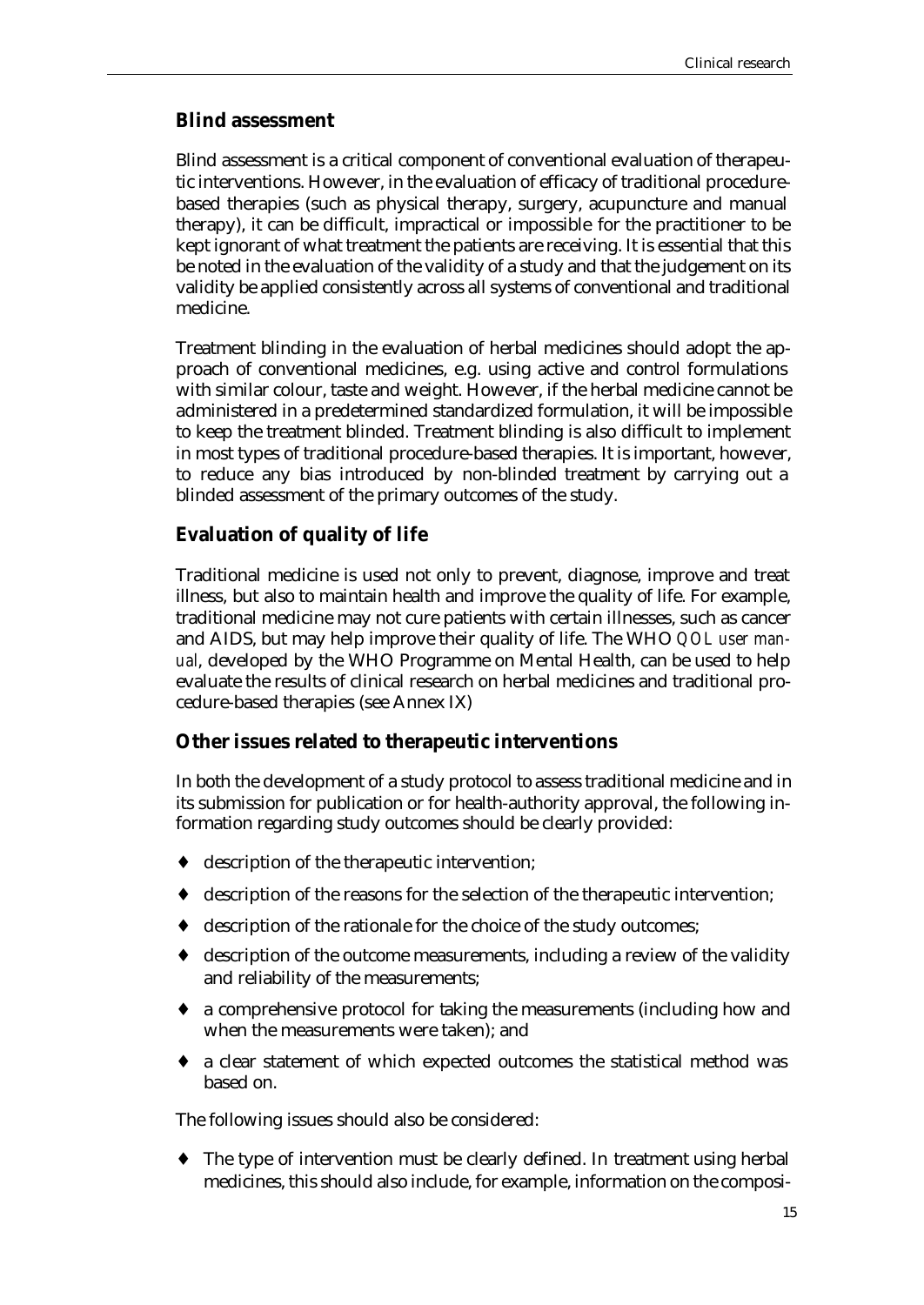tion and manufacturing of finished herbal products. In traditional procedurebased therapy, this should include, for example, information on the tools and equipment used.

- ♦ The training, skills and experience of the traditional medical practitioner should be taken into account. Issues concerning the variability of treatment by a single practitioner (intra-practitioner variability) and groups of practitioners (inter-practitioner variability) should be addressed. Ideally, the practitioner's diagnostic ability should be reliable.
- ♦ If the setting is an important component of a treatment, its essential features must be described.
- The dose, frequency and duration of a treatment must be described completely. "Dose" in traditional procedure-based therapies refers to a variety of attributes related to each episode of the therapy, which may vary markedly between different systems of traditional medicine. In acupuncture, for example, "dose" includes the force of a physical manipulation, duration of each episode of therapy, duration of needled manipulation, the number of repetitions of a procedure, the number of needles used, the depth of stimulation, the needle sensation if elicited, the details of any electrical stimulation including stimulus, frequency, intensity, etc. The "dose" used in any study should be based on the relevant literature and experience of traditional medical practitioners.
- ♦ The duration of follow-up should be clearly stated. Its length needs to be appropriate to the treatment carried out. In patients with acute pain, follow-up should be carried out within a 24-hour period. In patients with chronic pain, follow-up of a minimum of several months (e.g. 3–6 months) is desirable.
- ♦ Temporal considerations need to be assessed and noted. The study design should take into account seasonal variations that are important to some traditional medicine systems. It should also contain an appropriate time course to allow the treatment to demonstrate its effectiveness. The number of treatments in a finite period of time needs to be clearly stated.

The information in the *ICH Harmonized tripartite guideline: guideline for Good Clinical Practice* issued by the International Conference on Harmonization of Technical Requirements for Registration of Pharmaceuticals for Human Use is a useful example of the information required (see Annex VIII).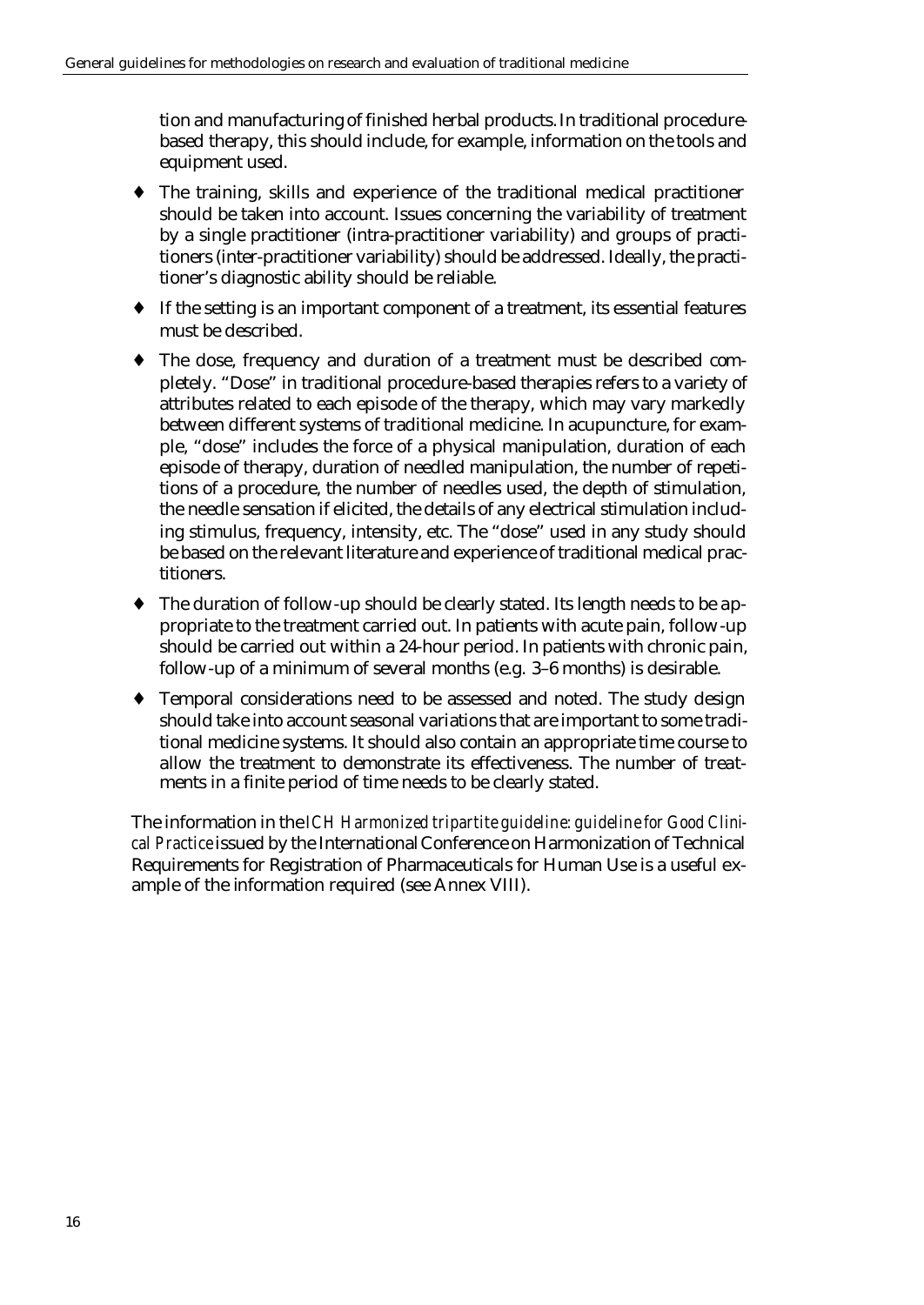# **4. Other issues and considerations**

## **4.1 Pragmatic research issues**

The infrastructure for research in traditional medicine is significantly less developed than that for conventional medicine. However, there is now an increasing demand that the safety and efficacy of traditional medicine be determined, so that it can be considered by the public. In the development of traditional medicine, it is important that support be given to the establishment of appropriate infrastructure within the academic and other institutions of traditional medicine.

Other pragmatic issues that require consideration include funding, facilities, and involvement of properly trained research personnel and traditional medical practitioners.

Clinical research must be carried out under conditions which ensure adequate safety for the subjects. The institution selected must have adequate facilities, including laboratories and equipment, where necessary, and sufficient clerical, medical and allied health workers to support the study as required. Facilities should be available to meet any emergencies.

If a multicentre study is necessary, this may require a special administrative system to ensure that the study is conducted simultaneously and adequately at different sites by several investigators following the same protocol. It will be necessary to train investigators from different sites to follow the same protocol, and to standardize methods of patient selection, termination of patient participation, administration, and data collection and evaluation. Appropriate consultation about the statistical analysis is necessary during the planning, execution and assessment phases to ensure methodological consistency.

## **4.2 Ethics**

The international ethical guidelines for biomedical research involving human subjects (see Annex VI) should be implemented in each clinical trial. An ethics committee, according to each institution's guidelines should review each trial.

Whenever applicable, rescue treatment may be provided to patients involved in a clinical trial involving the use of a placebo or unproven treatment. Use of the rescue treatment may be a secondary outcome measure.

In some countries and hospitals, there are ethical issues that restrict the use of clinical trials. In some cases, the use of a placebo is even illegal, particularly for patients suffering from certain illnesses, such as cancer. Therefore, clinical trials must always be conducted within the framework of the prevailing law in a given country or state.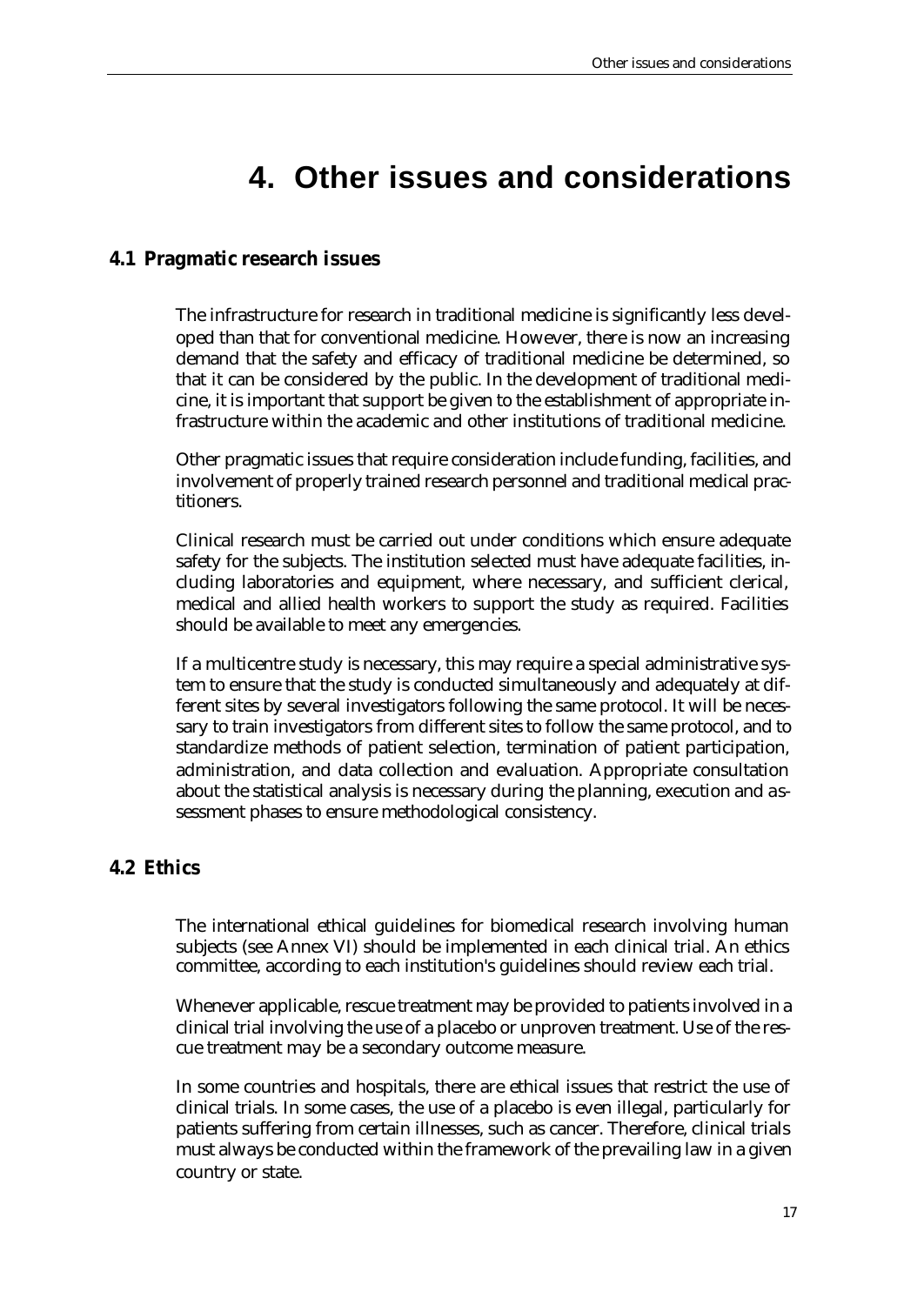## **4.3 Education and training**

All health care providers of traditional medicine should be encouraged and required to have proper training in both traditional and conventional medicine, as their training and skills will affect the safety and efficacy of the treatment. The practitioners' knowledge and skills need to be continuously upgraded to enable them to engage in clinical research within their own individual specialty, if necessary. The WHO *Guidelines on basic training and safety in acupuncture*5 provides an example of training for all health care providers of acupuncture.

## **4.4 Surveillance systems**

According to the situation of traditional medicine in a particular country, governments may need to establish national surveillance systems at different levels of the health sector to monitor and evaluate any adverse effects of traditional medicine. Knowledgeable researchers and practitioners of traditional medicine should be consulted during the development of such systems.

The evaluation of adverse effects needs to be based on appropriate methods of determining causality. Such methods include instruments to determine adverse events experienced by target groups (patients and practitioners), prospective and retrospective studies to determine adverse effects in specific settings, and postmarket surveillance of new devices (both herbal medicines and equipment used in traditional procedure-based therapy) where comprehensive evaluation of any adverse effect is documented.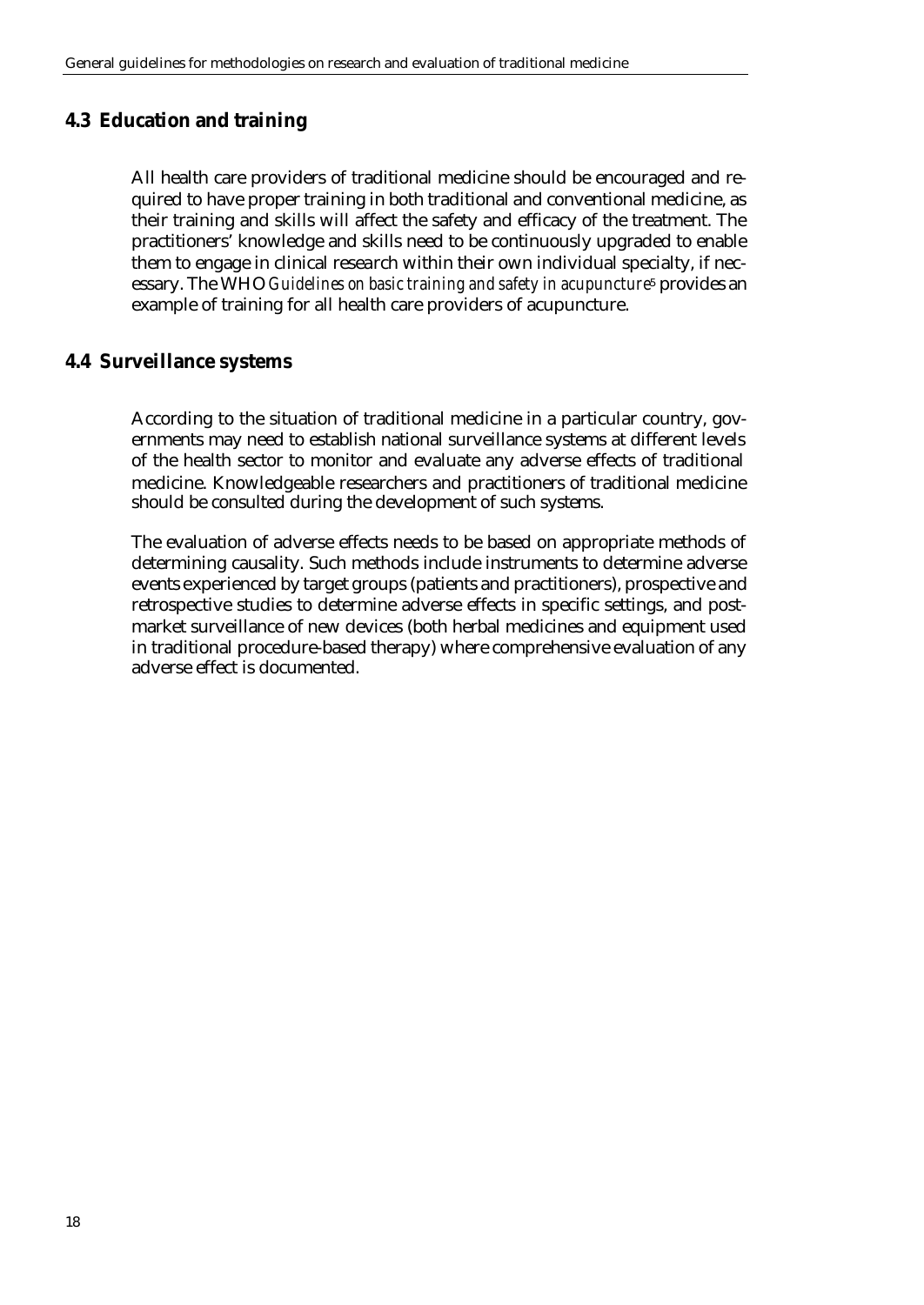# **References**

1) World Health Organization. Quality control methods for medicinal plant materials. Geneva, World Health Organization, 1998.

2) World Health Organization. WHO monographs on selected medicinal plants. Vol. I. Geneva, World Health Organization, 1999.

3) World Health Organization Regional Office for the Western Pacific. Research guidelines for evaluating the safety and efficacy of herbal medicines. Manila, World Health Organization Regional Office for the Western Pacific, 1993.

4) World Health Organization. Regulatory situation of herbal medicines: a worldwide review. Geneva, World Health Organization, 1998 (unpublished document WHO/TRM/98.1; available on request from Traditional Medicine (TRM/EDM/HTP), World Health Organization, 1211 Geneva 27, Switzerland).

5) World Health Organization. Guidelines on basic training and safety in acupuncture. Geneva, World Health Organization, 1999 (unpublished document WHO/EDM/TRM/99.1; available on request from Traditional Medicine (TRM/EDM/HTP), World Health Organization, 1211 Geneva 27, Switzerland).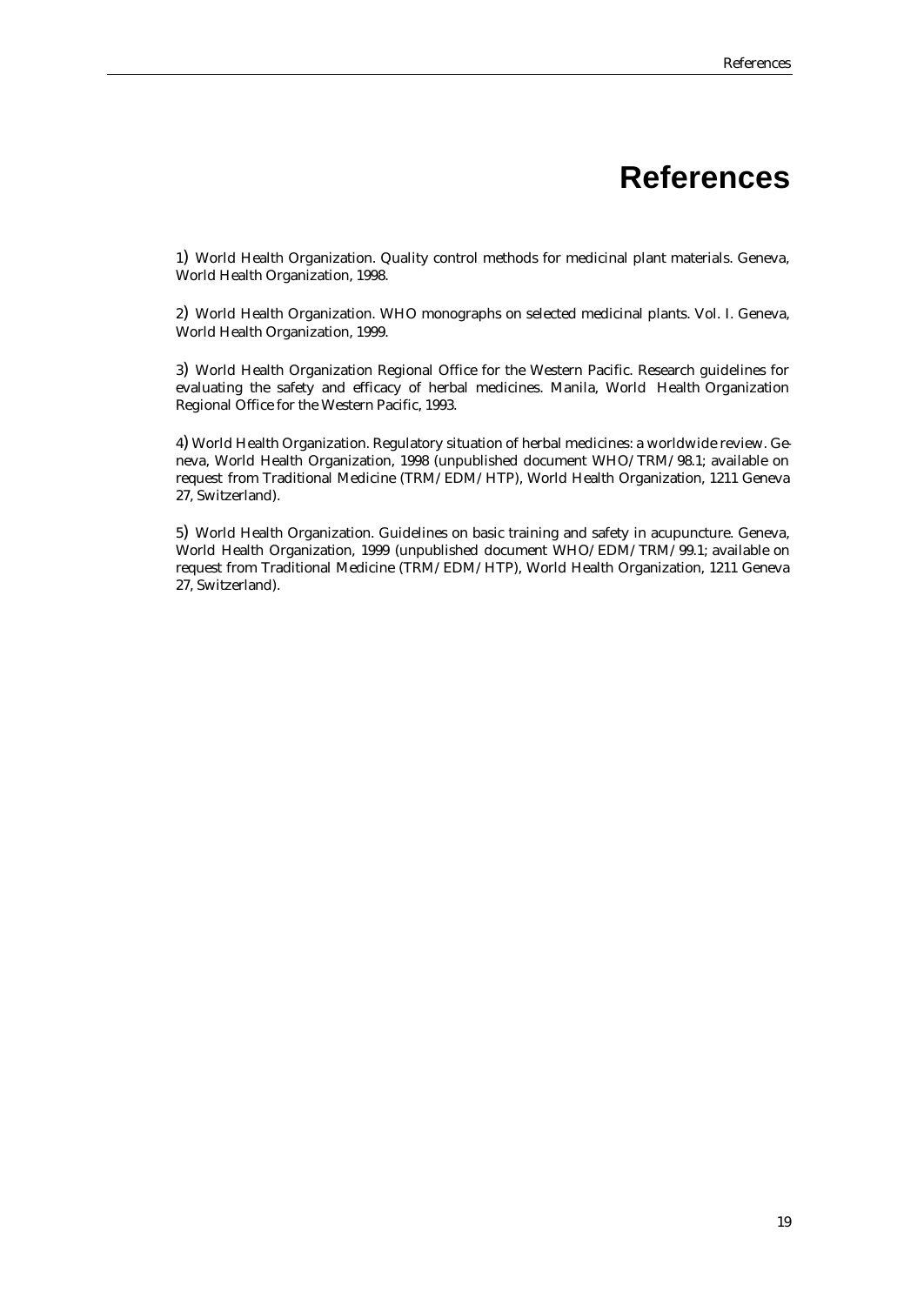# **Annexes**

### **Note**

The following annexes are adapted from a number of different source materials produced by WHO and other organizations. Therefore any reference in the annexes to other sections or parts refers to the original document and not to this document. Please consult the original documents for more details.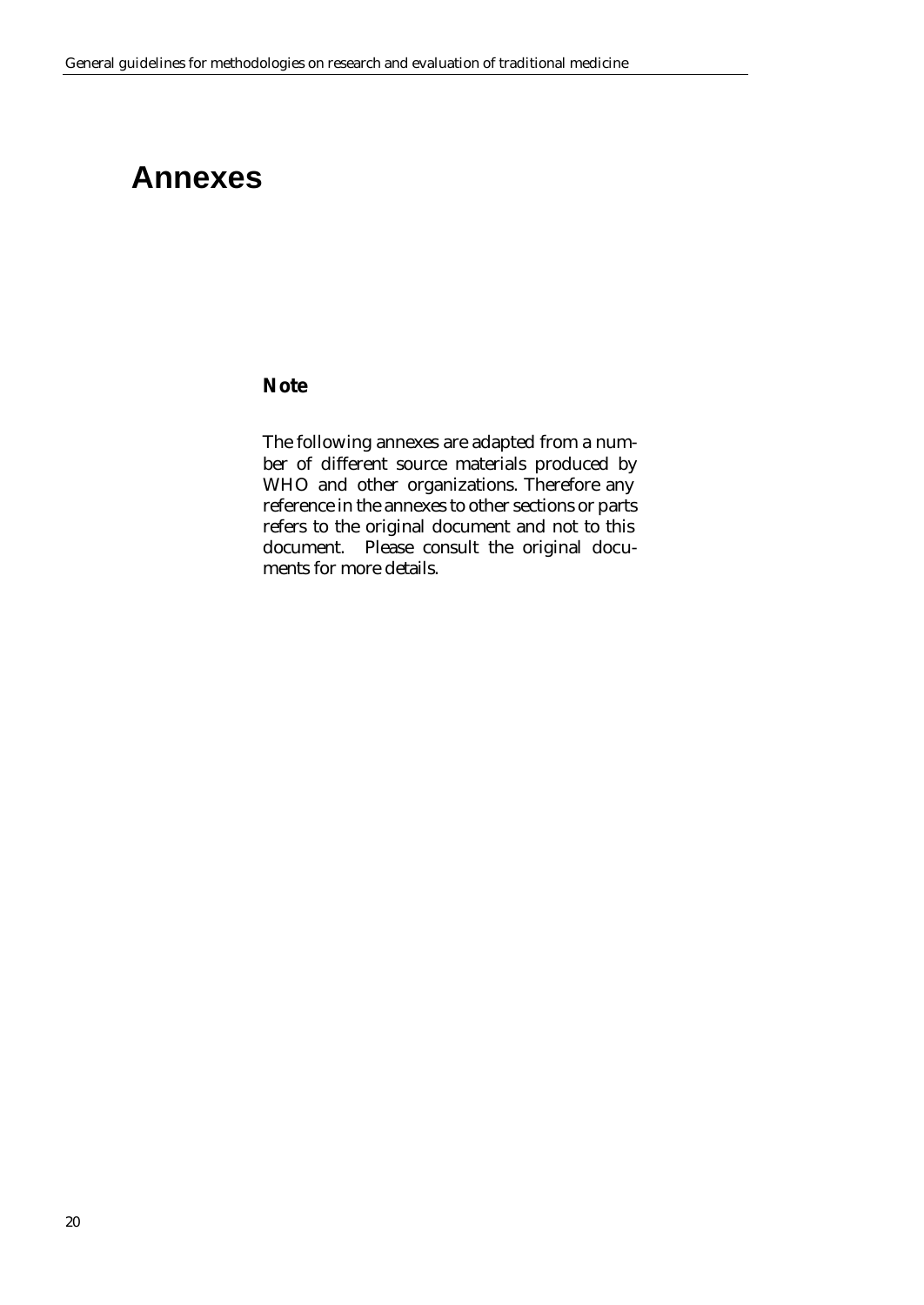# **Annex I. Guidelines for the assessment of herbal medicines<sup>a</sup>**

## **Introduction**

 $\overline{a}$ 

For the purpose of these guidelines, herbal medicines are defined as follows:

Finished, labelled medicinal products that contain as active ingredients aerial or underground parts of plants, or other plant material, or combinations thereof, whether in the crude state or as plant preparations. Plant material includes juices, gums, fatty oils, essential oils, and any other substances of this nature. Herbal medicines may contain excipients in addition to the active ingredients. Medicines containing plant material combined with chemically defined active substances, including chemically defined, isolated constituents of plants, are not considered to be herbal medicines.

Exceptionally, in some countries herbal medicines may also contain, by tradition, natural organic or inorganic active ingredients which are not of plant origin.

The past decade has seen a significant increase in the use of herbal medicines. As a result of WHO's promotion of traditional medicine, countries have been seeking the assistance of the Organization in identifying safe and effective herbal medicines for use in national health care systems.

In 1991, the Director-General of WHO, in a report to the Forty-fourth World Health Assembly, emphasized the great importance of medicinal plants to the health of individuals and communities. Earlier, in 1978, the Thirty-first World Health Assembly had adopted a resolution (WHA31.33) that called on the Director-General to compile and periodically update a therapeutic classification of medicinal plants, related to the therapeutic classification of all drugs; subsequently, resolution WHA40.33, adopted in 1987, urged Member States to ensure quality control of drugs derived from traditional plant remedies by using modern techniques and applying suitable standards and good manufacturing practices; and resolution WHA42.43, of 1989, urged Member States to introduce measures for the regulation and control of medicinal plant products and for the establishment and maintenance of suitable standards. Moreover, the Interna-

<sup>a</sup> Reproduced from *WHO Expert Committee on specifications for pharmaceutical preparations*. *Thirty-fourth report*. Geneva, World Health Organization, 1996:178–184 (WHO Technical Report Series, No. 863). These guidelines were finalized at a WHO Consultation in Munich, Germany, 19–21 June 1991.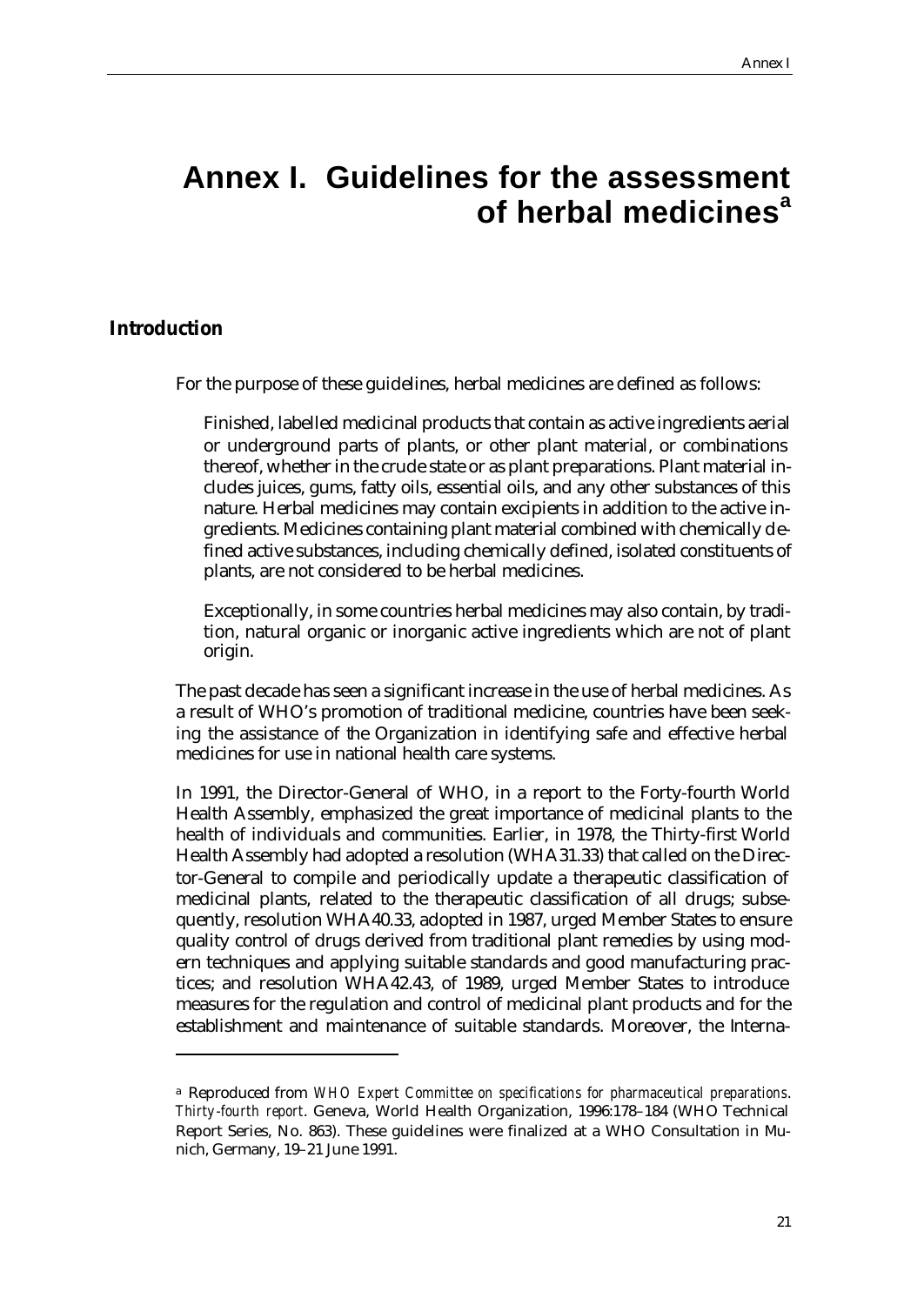tional Conference on Primary Health Care, held in Alma-Ata, USSR, in 1978, recommended, *inter alia*, the accommodation of proven traditional remedies in national drug policies and regulatory measures.

In developed countries, a resurgence of interest in herbal medicines has resulted from the preference of many consumers for products of natural origin. In addition, manufactured herbal medicines often follow in the wake of migrants from countries where traditional medicines play an important role.

In both developed and developing countries, consumers and health care providers need to be supplied with up-to-date and authoritative information on the beneficial properties, and possible harmful effects, of all herbal medicines.

The Fourth International Conference of Drug Regulatory Authorities, held in Tokyo in 1986, organized a workshop on the regulation of herbal medicines moving in international commerce. Another workshop on the same subject was held as part of the Fifth International Conference of Drug Regulatory Authorities, held in Paris in 1989. Both workshops confined their considerations to the commercial exploitation of traditional medicines through over-the-counter labelled products. The Paris meeting concluded that the World Health Organization should consider preparing model guidelines containing basic elements of legislation designed to assist those countries wishing to develop appropriate legislation and registration.

The objective of these guidelines is to define basic criteria for the evaluation of quality, safety and efficacy of herbal medicines and thereby to assist national regulatory authorities, scientific organizations and manufacturers to undertake an assessment of the documentation/submissions/dossiers in respect of such products. As a general rule in this assessment, traditional experience means that long-term use as well as the medical, historical and ethnological background of those products shall be taken into account. The definition of long-term use may vary according to the country but should be at least several decades. Therefore, the assessment should take into account a description in the medical/pharmaceutical literature or similar sources, or a documentation of knowledge on the application of a herbal medicine without a clearly defined time limitation. Marketing authorizations for similar products should be taken into account.

Prolonged and apparently uneventful use of a substance usually offers testimony of its safety. In a few instances, however, investigation of the potential toxicity of naturally occurring substances widely used as ingredients in these preparations has revealed previously unsuspected potential for systematic toxicity, carcinogenicity and teratogenicity. Regulatory authorities need to be quickly and reliably informed of these findings. They should also have the authority to respond promptly to such alerts, either by withdrawing or varying the licences of registered products containing suspect substances, or by rescheduling the substances to limit their use to medical prescription.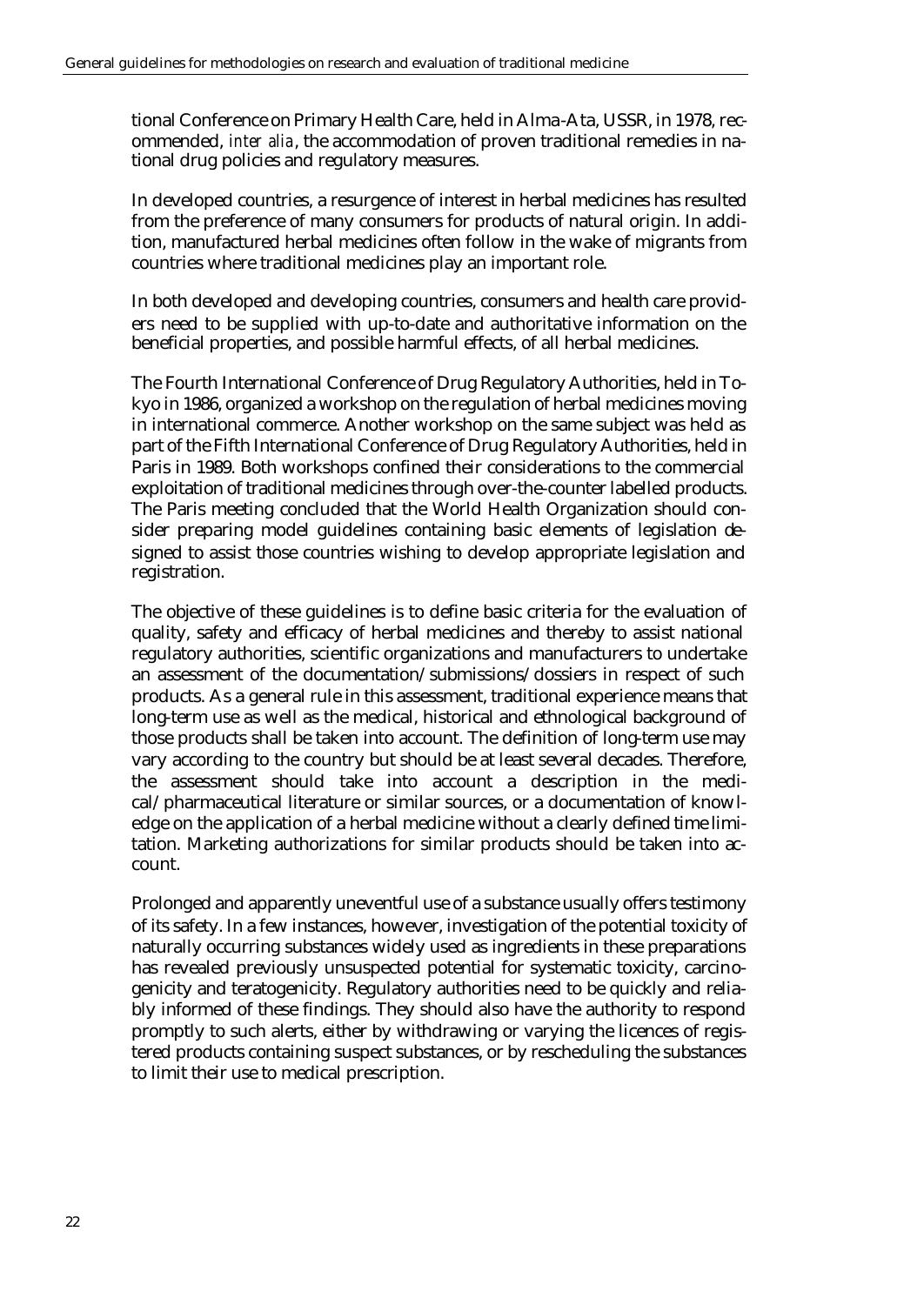### **Assessment of quality**

### *Pharmaceutical assessment*

This should cover all important aspects of the quality assessment of herbal medicines. It should be sufficient to make reference to a pharmacopoeia monograph if one exists. If no such monograph is available, a monograph must be supplied and should be set out as in an official pharmacopoeia.

All procedures should be in accordance with good manufacturing practices.

#### *Crude plant material*

The botanical definition, including genus, species and authority, should be given to ensure correct identification of a plant. A definition and description of the part of the plant from which the medicine is made (e.g. leaf, flower, root) should be provided, together with an indication of whether fresh, dried or traditionally processed material is used. The active and characteristic constituents should be specified and, if possible, content limits should be defined. Foreign matter, impurities and microbial content should be defined or limited. Voucher specimens, representing each lot of plant material processed, should be authenticated by a qualified botanist and should be stored for at least a 10-year period. A lot number should be assigned and this should appear on the product label.

#### *Plant preparations*

Plant preparations include comminuted or powdered plant materials, extracts, tinctures, fatty or essential oils, expressed juices and preparations whose production involves fractionation, purification or concentration. The manufacturing procedure should be described in detail. If other substances are added during manufacture in order to adjust the plant preparation to a certain level of active or characteristic constituents or for any other purpose, the added substances should be mentioned in the manufacturing procedures. A method for identification and, where possible, assay of the plant preparation should be added. If identification of an active principle is not possible, it should be sufficient to identify a characteristic substance or mixture of substances (e.g. "chromatographic fingerprint") to ensure consistent quality of the preparation.

#### *Finished product*

The manufacturing procedure and formula, including the amount of excipients, should be described in detail. A finished product specification should be defined. A method of identification and, where possible, quantification of the plant material in the finished product should be defined. If the identification of an active principle is not possible, it should be sufficient to identify a characteristic substance or mixture of substances (e.g. "chromatographic fingerprint") to ensure consistent quality of the product. The finished product should comply with general requirements for particular dosage forms.

For imported finished products, confirmation of the regulatory status in the country of origin should be required. The WHO Certification Scheme on the Quality of Pharmaceutical Products Moving in International Commerce should be applied.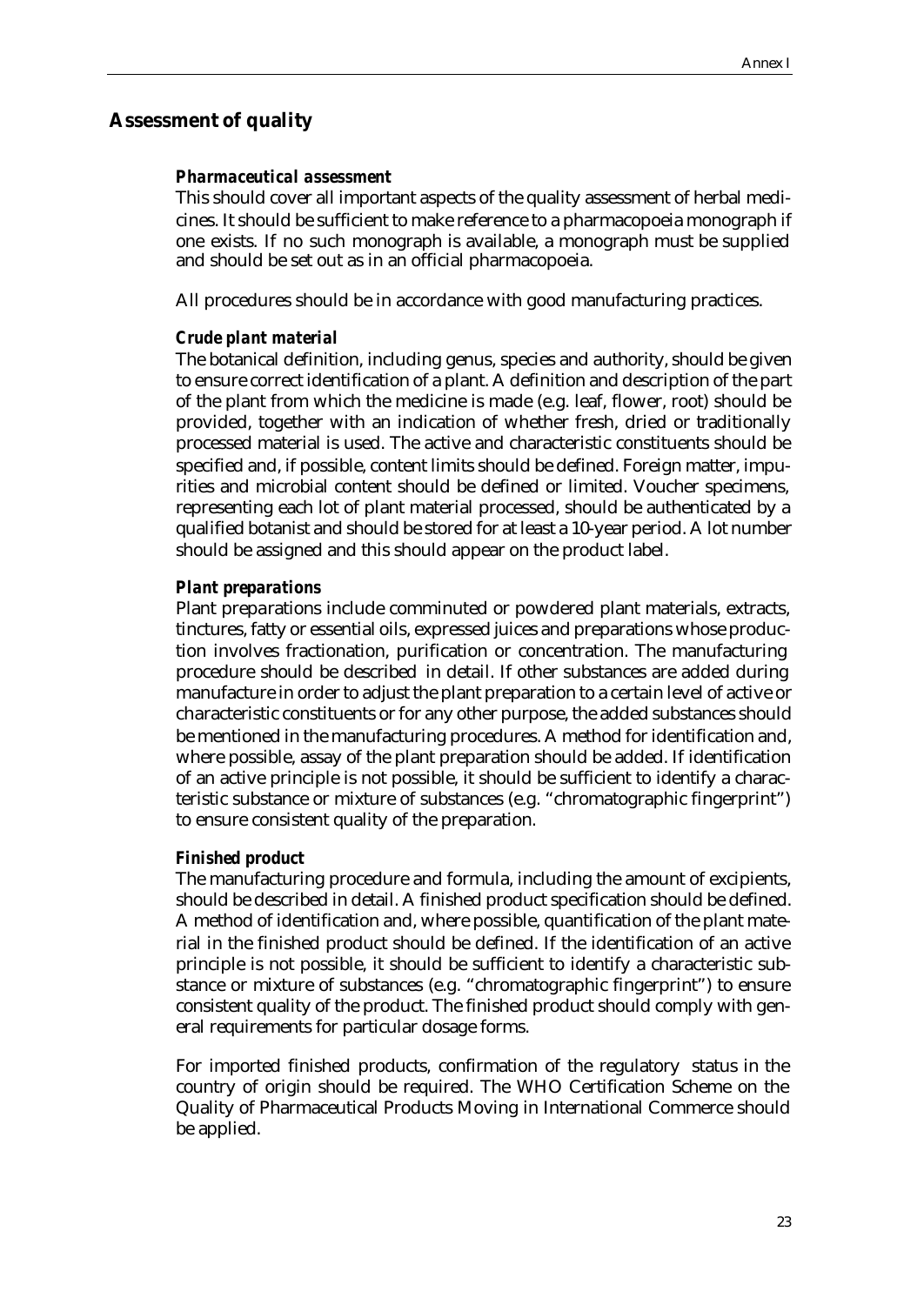### *Stability*

The physical and chemical stability of the product in the container in which it is to be marketed should be tested under defined storage conditions and the shelflife should be established.

## **Assessment of safety**

This should cover all relevant aspects of the safety assessment of a medicinal product. A guiding principle should be that, if the product has been traditionally used without demonstrated harm, no specific restrictive regulatory action should be undertaken unless new evidence demands a revised risk–benefit assessment.

A review of the relevant literature should be provided with original articles or references to the original articles. If official monograph/review results exist, reference can be made to them. However, although long term use without any evidence of risk may indicate that a medicine is harmless, it is not always certain how far one can rely solely on long-term usage to provide assurance of innocuity in the light of concern expressed in recent years over the long-term hazards of some herbal medicines.

Reported side-effects should be documented according to normal pharmacovigilance practices.

### *Toxicological studies*

Toxicological studies, if available, should be part of the assessment. Literature should be indicated as above.

### *Documentation of safety based on experience*

As a basic rule, documentation of a long period of use should be taken into consideration when assessing safety. This means that, when there are no detailed toxicological studies, documented experience of long-term use without evidence of safety problems should form the basis of the risk assessment. However, even in cases of drugs used over a long period, chronic toxicological risks may have occurred but may not have been recognized. The period of use, the health disorders treated, the number of users and the countries with experience should be specified. If a toxicological risk is known, toxicity data must be submitted. The assessment of risk, whether independent of dose or related to dose, should be documented. In the latter case, the dosage specification must be an important part of the risk assessment. An explanation of the risks should be given, if possible. Potential for misuse, abuse or dependence must be documented. If long-term traditional use cannot be documented or there are doubts on safety, toxicity data should be submitted.

### **Assessment of efficacy**

This should cover all important aspects of efficacy assessment. A review of the relevant literature should be carried out and copies provided of the original articles or proper references made to them. Research studies, if they exist, should be taken into account.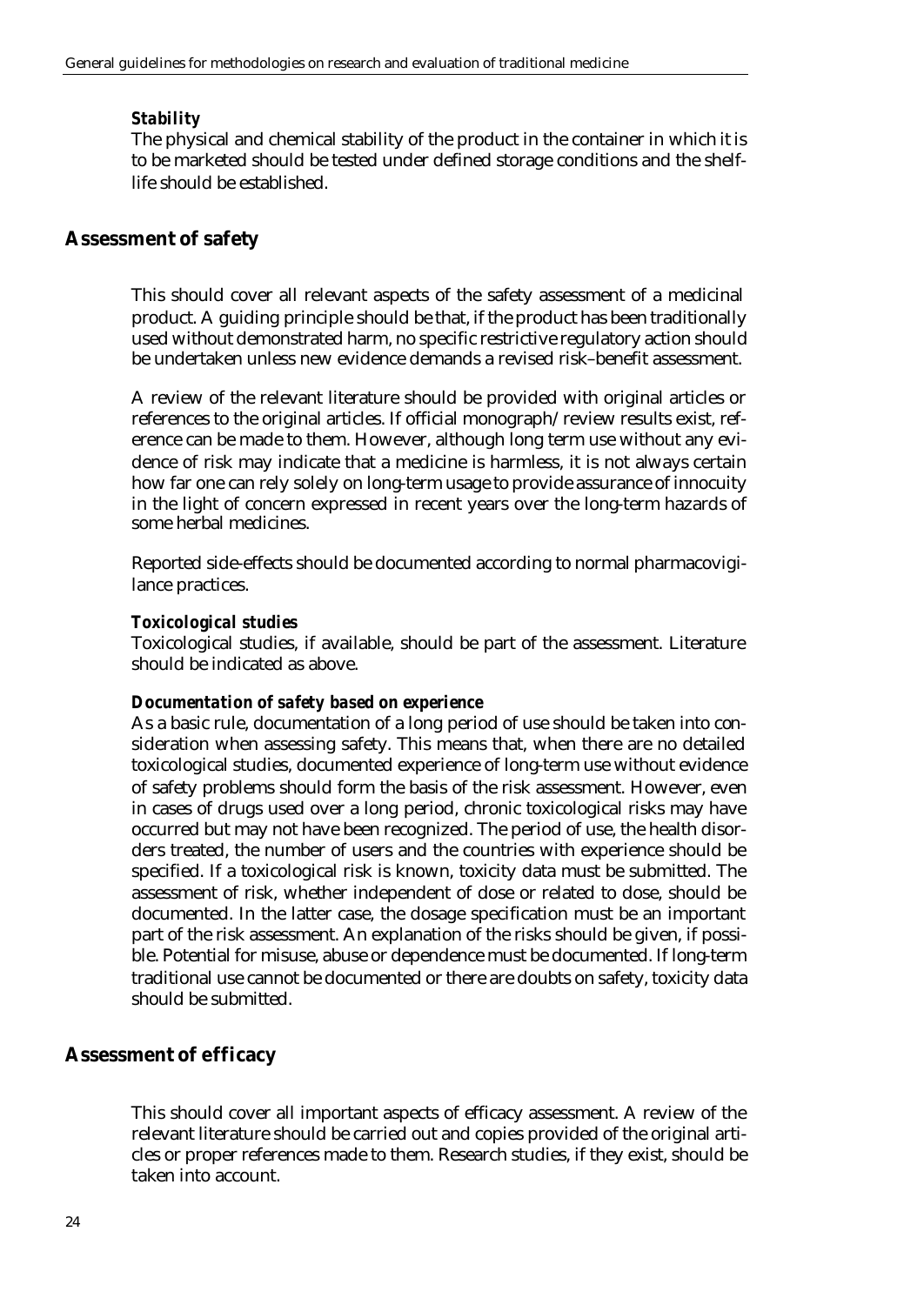### *Activity*

The pharmacological and clinical effects of the active ingredients and, if known, their constituents with therapeutic activity should be specified or described.

#### *Evidence required to support indications*

The indication(s) for the use of the medicine should be specified. In the case of traditional medicines, the requirements for proof of efficacy should depend on the kind of indication. For treatment of minor disorders and for non-specific indications, some relaxation in requirements for proof of efficacy may be justified, taking into account the extent of traditional use. The same considerations may apply to prophylactic use. Individual experiences recorded in reports from physicians, traditional health practitioners or treated patients should be taken into account.

Where traditional use has not been established, appropriate clinical evidence should be required.

### *Combination products*

As many herbal remedies consist of a combination of several active ingredients, and as experience of the use of traditional remedies is often based on combination products, assessment should differentiate between old and new combination products. Identical requirements for the assessment of old and new combinations would result in inappropriate assessment of certain traditional medicines.

In the case of traditionally used combination products, the documentation of traditional use (such as classical texts of Ayurveda, traditional Chinese medicine, Unani, Siddha) and experience may serve as evidence of efficacy.

An explanation of a new combination of well-known substances, including effective dose ranges and compatibility, should be required in addition to the documentation of traditional knowledge of each single ingredient. Each active ingredient must contribute to the efficacy of the medicine.

Clinical studies may be required to justify the efficacy of a new ingredient and its positive effect on the total combination.

### **Intended use**

#### *Product information for the consumer*

Product labels and package inserts should be understandable to the consumer or patient. The package information should include all necessary information on the proper use of the product.

The following elements of information will usually suffice:

- name of the product
- quantitative list of active ingredient(s)
- dosage form
- ♦ indications
	- $\triangleright$  dosage (if appropriate, specified for children and the elderly)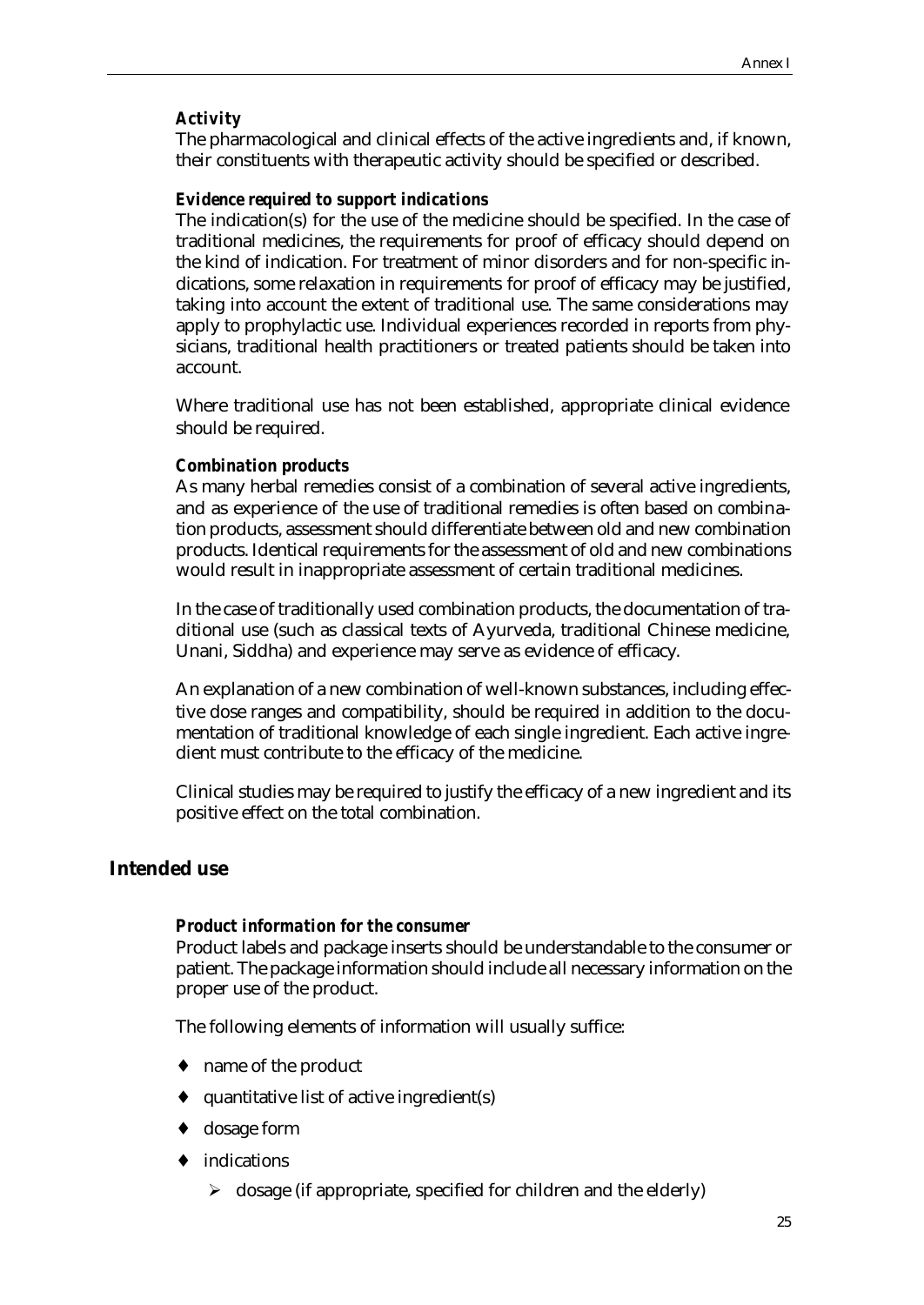- $\triangleright$  mode of administration
- $\triangleright$  duration of use
- $\triangleright$  major adverse effects, if any
- $\triangleright$  overdosage information
- $\triangleright$  contraindications, warnings, precautions and major drug interactions
- $\triangleright$  use during pregnancy and lactation
- ♦ expiry date
- ♦ lot number
- ♦ holder of the marketing authorization.

Identification of the active ingredient(s) by the Latin botanical name, in addition to the common name in the language of preference of the national regulatory authority, is recommended.

Sometimes not all information that is ideally required may be available, so drug regulatory authorities should determine their minimal requirements.

### *Promotion*

Advertisements and other promotional material directed to health personnel and the general public should be fully consistent with the approved package information.

## **Utilization of these guidelines**

These guidelines for the assessment of herbal medicines are intended to facilitate the work of regulatory authorities, scientific bodies and industry in the development, assessment and registration of such products. The assessment should reflect the scientific knowledge gathered in that field. Such assessment could be the basis for future classification of herbal medicines in different parts of the world. Other types of traditional medicines in addition to herbal products may be assessed in a similar way.

The effective regulation and control of herbal medicines moving in international commerce also requires close liaison between national institutions that are able to keep under regular review all aspects of production and use of herbal medicines, as well as to conduct or sponsor evaluative studies of their efficacy, toxicity, safety, acceptability, cost and relative value compared with other drugs used in modern medicine.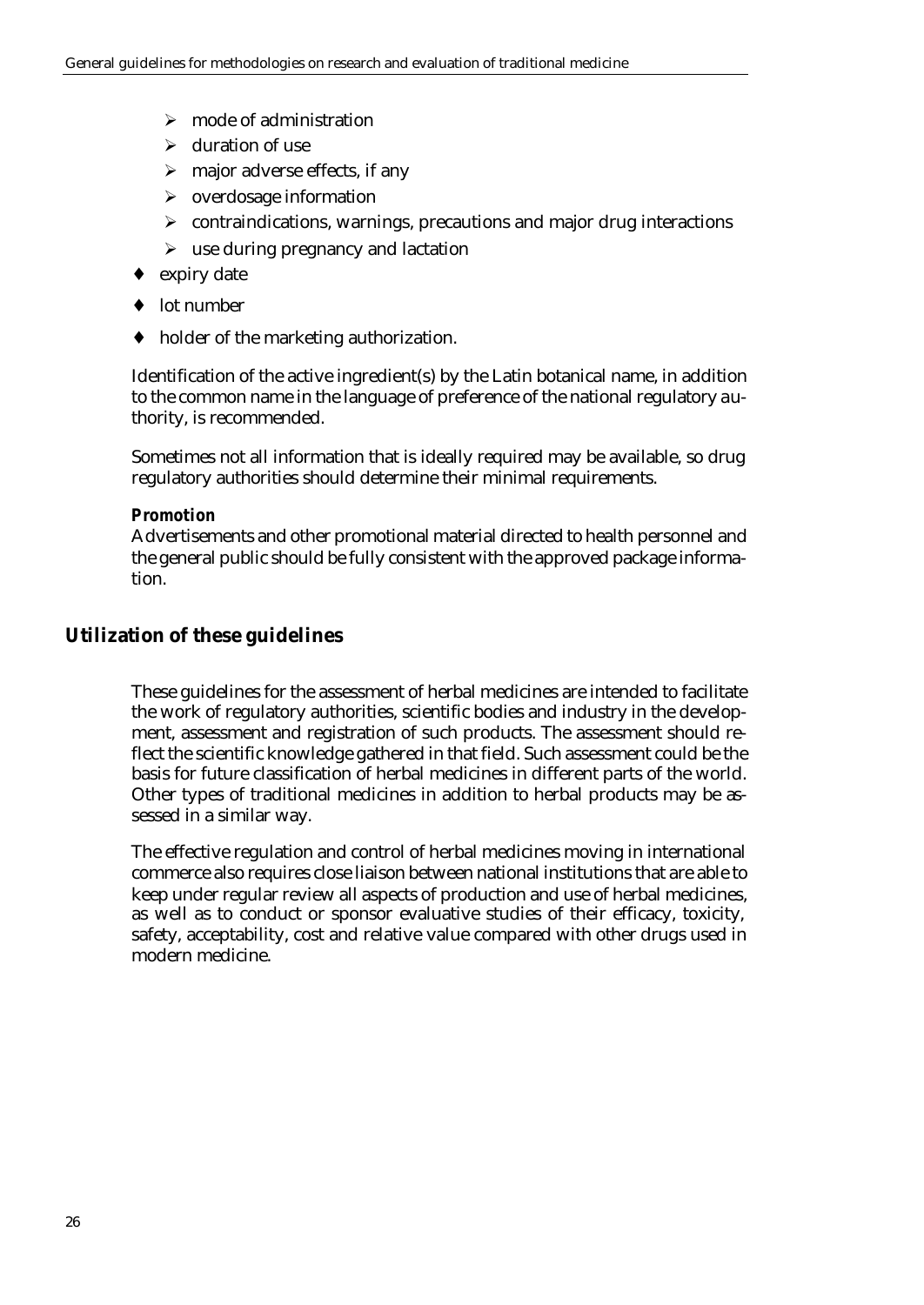# **Annex II. Research guidelines for evaluating the safety and efficacy of herbal medicines<sup>a</sup>**

## **Definition of terms**

### *Herbal medicine*

A plant-derived material or preparation with therapeutic or other human health benefits which contains either raw or processed ingredients from one or more plants. In some traditions materials of inorganic or animal origin may also be present.

### *Characterizing compound*

A natural constituent of a plant part that may be used to assure the identity or quality of a plant preparation, but is not necessarily responsible for the plant's biological or therapeutic activity.

### *Biological activity*

A change in the base-line function of an animal or part of an animal brought about by the administration of a test substance.

### *Therapeutic activity*

 $\overline{a}$ 

An intervention that results in the amelioration of the manifestations of human disease.

## *Processed plant materials*

Plant materials treated according to traditional procedures to improve their safety and/or efficacy, to facilitate their clinical use, or to make medicinal preparations.

## *Medicinal preparations of plant materials*

Medicinal preparations that contain one or more of the following: powdered plant materials, extracts, purified extracts, or partially purified active substances isolated from plant materials. In certain cases, materials of animal or mineral origin may also be included in such preparations.

<sup>a</sup> Adapted from *Research guidelines for evaluation the safety and efficacy of herbal medicines*. Manila, World Health Organization Regional Office for the Western Pacific, 1993:35–40.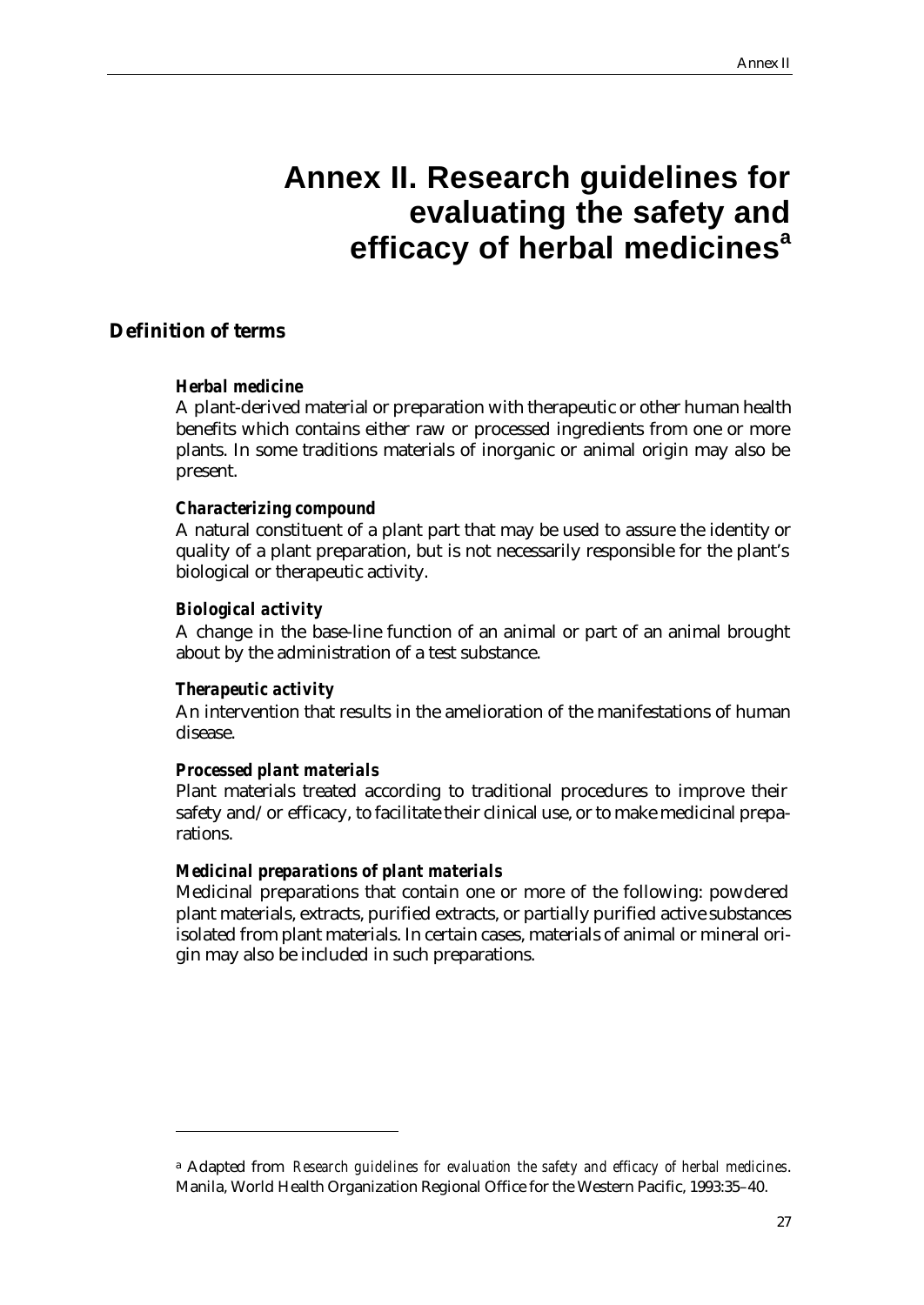## **Guidelines for toxicity investigation of herbal medicines**

These guidelines are intended to indicate the standard methods of non-clinical toxicological studies related to assessing the safety of herbal medicines. Not all tests are necessarily required for each herbal medicine intended for human study.

## **Acute toxicity test**

## **Animal species**

Some regulatory agencies require that at least two species be used, one of them to be selected from rodents and the other from non-rodents.

### **Sex**

In at least one of the species, males and females should be used.

## **Number of animals**

In the case of rodents, each group should consist of at least five animals per sex. In the case of non-rodents, each group should consist of at least two animals per sex.

### **Route of administration**

Ordinarily, the oral route is sufficient as this is the normal route of clinical administration. However, some regulatory agencies suggest in addition a parenteral route of administration.

In cases where it is proposed to administer the herbal preparation to a human subject by the parenteral route, it may be sufficient to use this route alone for animal testing.

## **Dose levels**

A sufficient number of dose levels should be used in rodents to determine the approximate lethal dose. In non-rodents, sufficient dose levels should be used for the observation of overt toxic signs.

## **Frequency of administration**

The test substance should be administered in one or more doses during a 24-hour period.

### **Observation**

Toxic signs and the severity, onset, progression and reversibility of the signs should be observed and recorded in relation to dose and time. As a general rule, the animals should be observed for at least seven to fourteen days.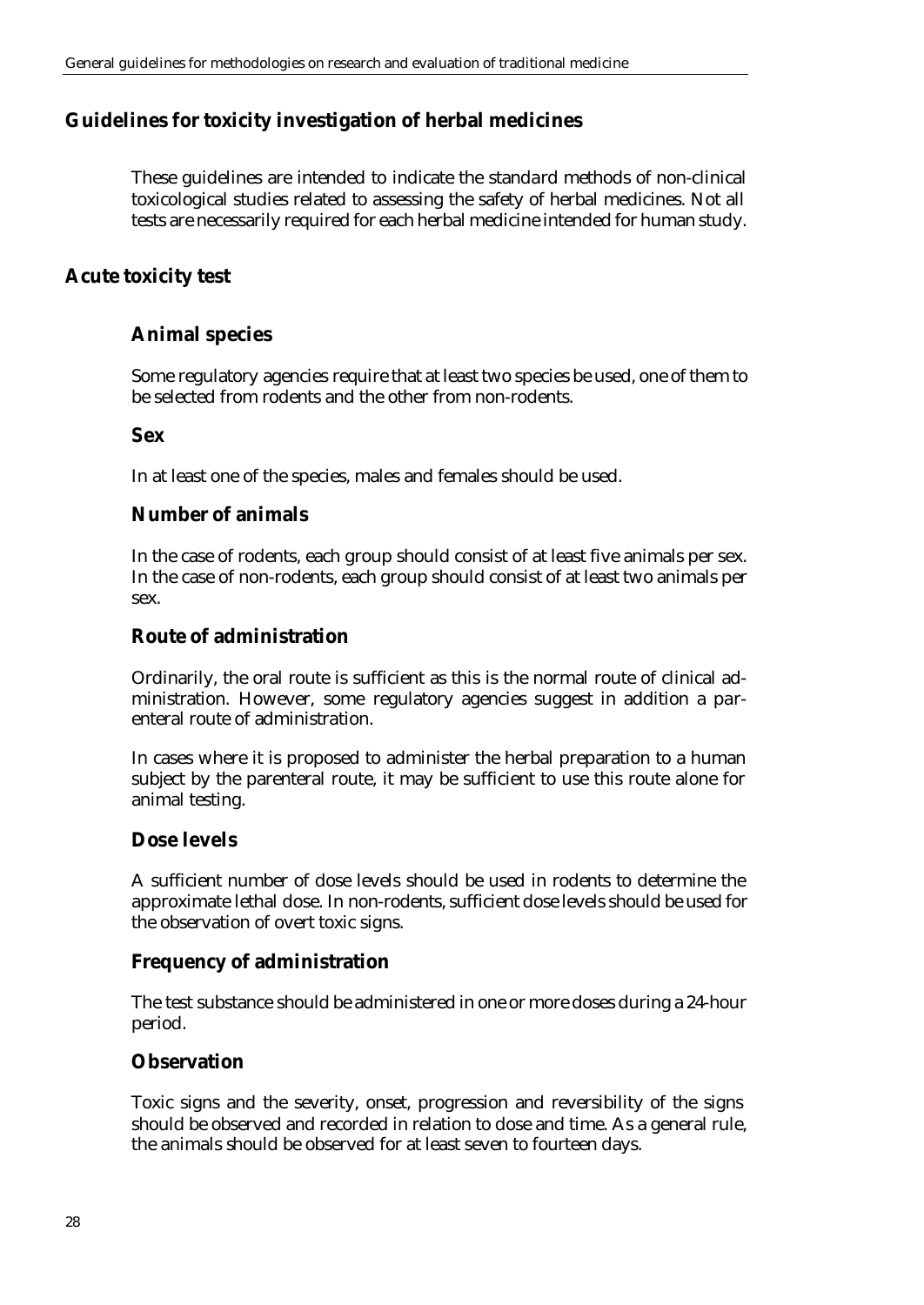Animals dying during the observation period, as well as rodents surviving to the end of the observation period should be autopsied.

If necessary, a histopathological examination should be conducted on any organ or tissue showing macroscopic changes at autopsy.

### **Long-term toxicity test**

## **Animal species**

Many regulatory agencies require that at least two species be used, one a rodent and the other a non-rodent.

### **Sex**

Normally, the same number of male and female animals should be used.

### **Number of animals**

In cases of rodents, each group should consist of at least ten males and ten females. In the case of non-rodents, each group should consist of at least three males and three females.

When interim examinations are scheduled, the number of animals should be increased accordingly.

## **Route of administration**

Normally, the expected clinical route of administration should be used.

## **Administration period**

The period of administration of the test substance to animals will depend on the expected period of clinical use. The period of administration of the toxicity study may vary from country to country, according to its individual regulations.

The following table reflects commonly used ranges of administration periods:

| <b>Expected period of clinical use</b>                                       | <b>Administration period for the tox-</b><br>icity study |
|------------------------------------------------------------------------------|----------------------------------------------------------|
| Single administration or repeated ad-<br>ministration for less than one week | 2 weeks to 1 month                                       |
| Repeated administration, between one<br>week to four weeks                   | 4 weeks to 3 months                                      |
| Repeated administration, between one<br>to six months                        | 3 to 6 months                                            |
| Long-term repeated administration for<br>more than six months                | 9 to 12 months                                           |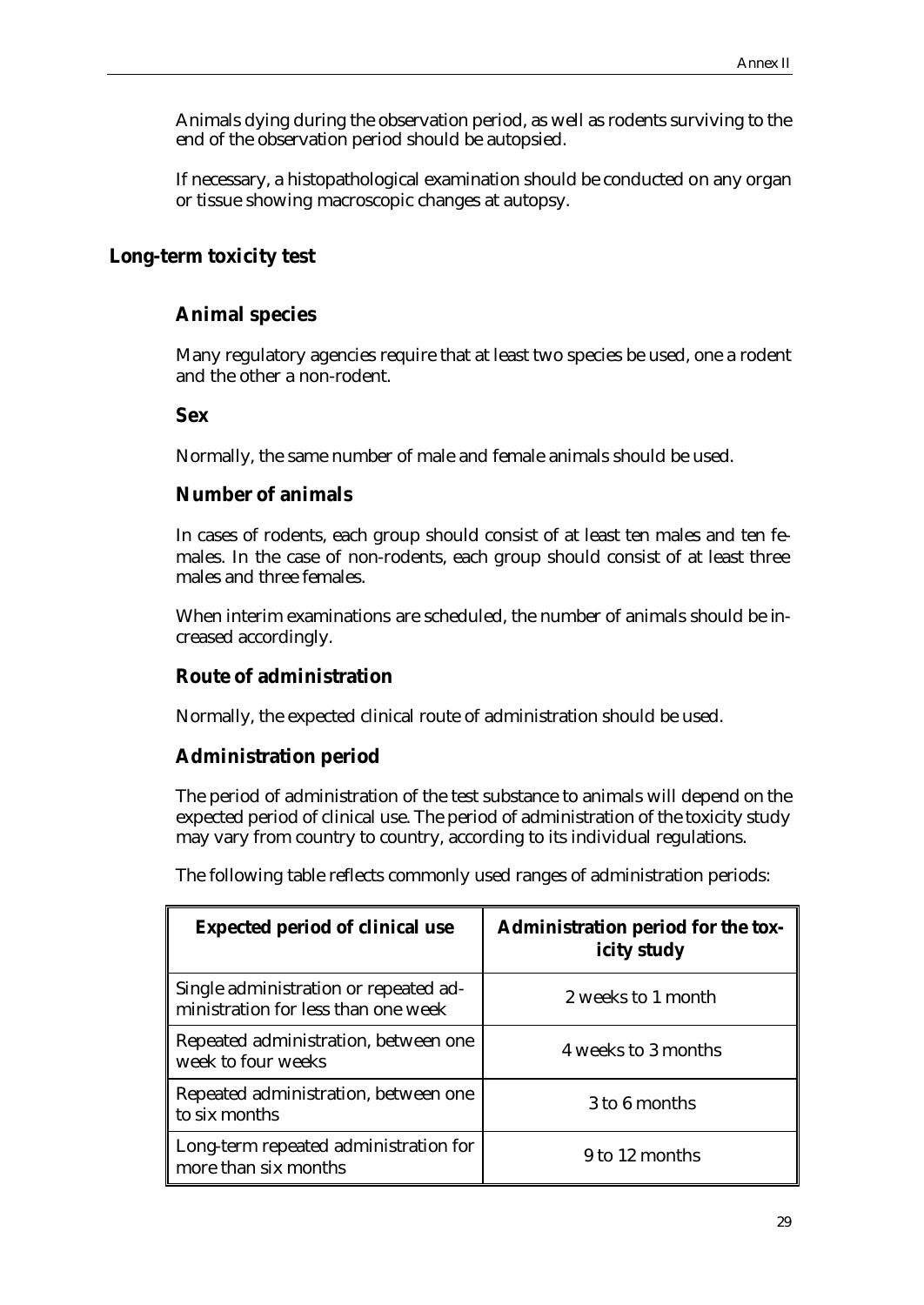As a rule, the test substance should be administered seven days a week. Administration periods for the toxicity study must be recorded in each result.

## **Dose levels**

Groups receiving at least three different dose levels should be used.

One dose level should not cause toxic changes (no-effect dose) and one dose level that produces overt toxic effects should be included. Within this range the addition of at least one more dose may enhance the possibility of observing a doseresponse relationship for toxic manifestations. All studies should include a vehicle control group of test animals.

### **Observations and examinations**

Observations and examinations should be performed on the following items (from 1 to 6):

1. *General signs, body weight and food and water intake*

For all experimental animals, the general signs should be observed daily and body weight and food intake should be measured periodically. If useful, water intake should also be determined. The frequency of measurements should normally be as follows:

- ÿ Body weight: before the start of drug administration, at least once a week for the first three months of administration and at least once every four weeks thereafter.
- $\triangleright$  Food intake: before the start of drug administration, at least once a week for the first three months of administration and at least once every four weeks thereafter. If the test substance is administered mixed in the food, the intake should be measured once a week.

### 2. *Haematological examination*

For rodents, blood samples should be taken before autopsy. For non-rodents, blood samples should be taken before the start of drug administration, at least once during the administration period (for studies of longer than one month), and before autopsy.

For both haematological and blood chemistry examinations, it is desirable to include as many parameters as possible.

### 3*. Renal and hepatic function tests*

Since the liver and kidneys are the usual organs of metabolism and excretion, potentially toxic agents easily affect them; their functions should be monitored in long-term toxicity studies.

For rodents, a fixed number of animals from each group should be selected and urinalysis should be performed before the start of drug administration, and at least once during the administration period.

### 4. *Other function tests*

If appropriate, ECG and visual, auditory tests should be performed. For rodents, ophthalmological examination should be performed on a fixed number of animals from each group at least once during the administration period; for non-rodents, examination should be performed on all animals be-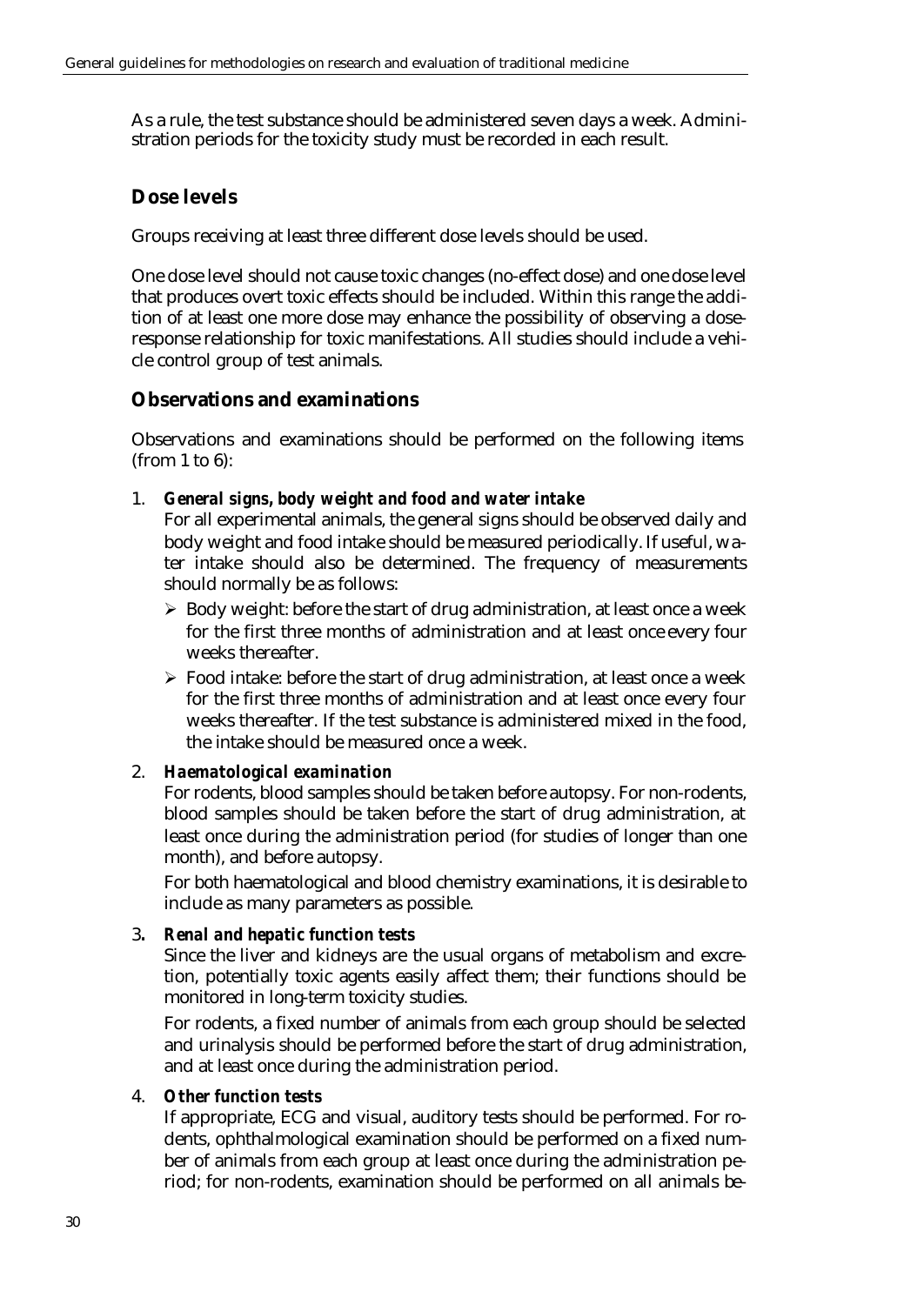fore the start of drug administration and at least once during the period of administration.

- 5. Animals found dead during the examination should be autopsied as soon as possible. A macroscopic examination should be made of organs and tissues. In addition, where possible, organ weight measurements and histopathological examinations should be performed in an attempt to identify the cause of death and the nature (severity or degree) of the toxic changes present.
- 6. In order to maximize the amount of useful information that can be obtained during the administration period, all moribund animals should be sacrificed rather than allowed to die. Prior to sacrifice, clinical observations should be recorded and blood samples collected for haematological and blood chemical analysis. At autopsy, a macroscopic examination of organs and tissues and measurement of organ weights should be recorded. A full histopathological examination should be performed in an attempt to characterize the nature (severity of degree) of all toxic changes.

All survivors should be autopsied at the end of the administration period or of the recovery period after taking blood samples for haematological (including blood chemistry) examinations; organs and tissues should be examined macroscopically and organ weights measured. Histopathological examinations of the organs and tissues of animals receiving lower dosage should also be performed, if changes are found on gross or macroscopic examination of their organs and tissues of these animals, or if the highest dose group reveal significant changes. On the other hand, histopathological examination of all rodents will further improve the chances of detecting toxicity.

#### **Recovery from toxicity**

In order to investigate the recovery from toxic changes, animals that are allowed to live for varying lengths of time after cessation of the period of administration of the test substance, should be examined.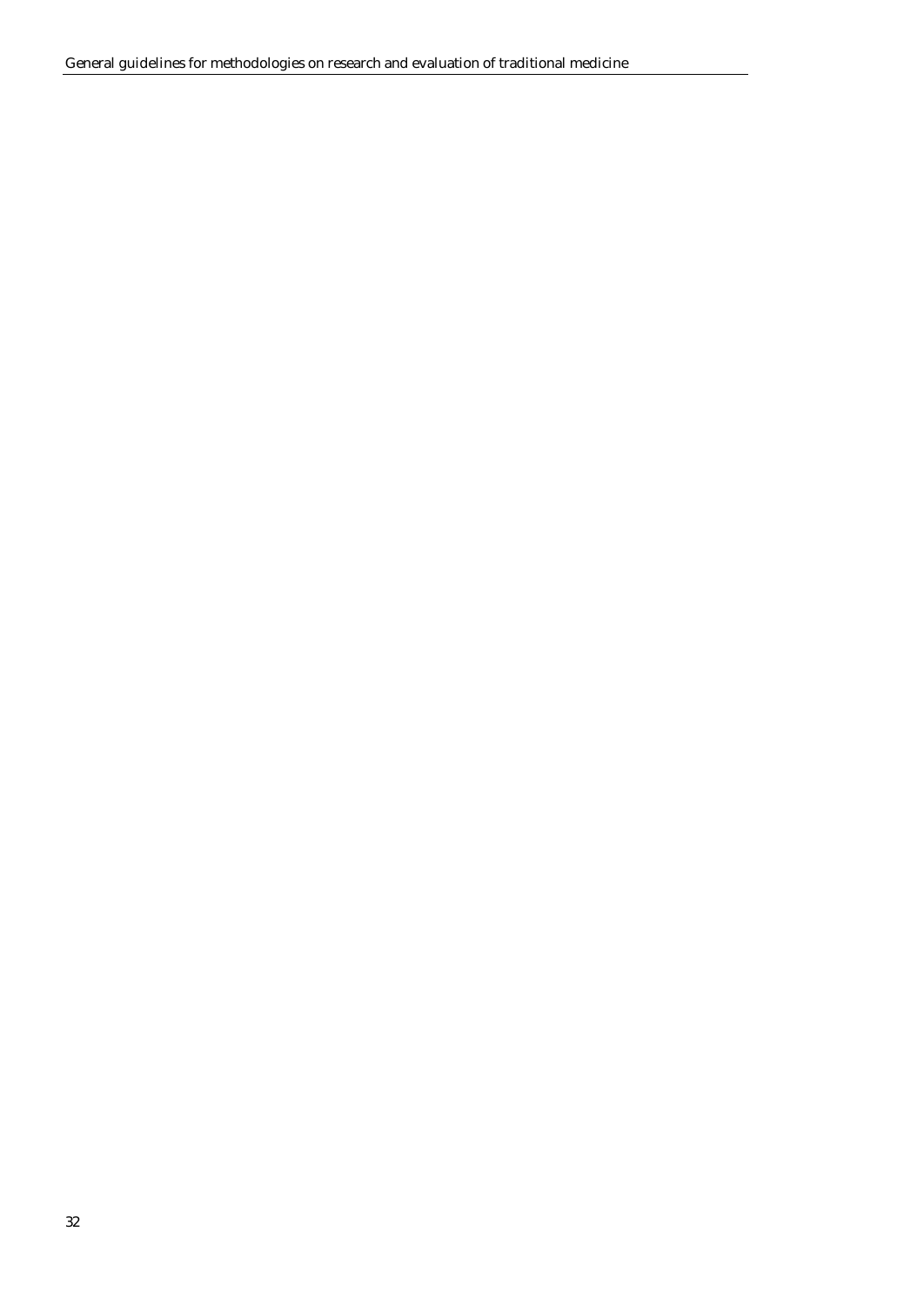# **Annex III. Report of a WHO Consultation on Traditional Medicine and AIDS: Clinical Evaluation of Traditional Medicines and Natural Products<sup>a</sup>**

#### **Preclinical considerations**

 $\overline{a}$ 

The participants discussed a variety of issues related to the preclinical stages in the development of traditional medicines and other natural products for the treatment of AIDS. The major points are summarized below.

#### **Botanical verification**

The performance of a clinical trial under controlled conditions requires a constant supply of a product whose botanical identification and characterization can be verified. Lack of assurance of plant species identity is arguably the most serious deficiency of commercial herbal products. If there is no reliable chemical basis for determining identity, and botanical morphology is destroyed during formulation by such processes as powdering and extraction, only independent botanical certification can provide the necessary assurance.

A botanical certification scheme, organized along the lines of the WHO certification scheme for pharmaceutical products, would be an invaluable international stimulus towards botanical quality assurance. Each professional grower/supplier of medicinal plant material would be required to submit to the designated national botanical authority an appropriate sample of the plant, in a state of sufficient integrity to allow physical identification for confirmation of species identity. If appropriate, a certificate would then be issued indicating the currently accepted Latin binomial, and synonyms, with associated authority, and its usual common names, as well as the site and date of harvest of the crop. Professional growers could be registered with the national authority and samples for testing could be collected by trained inspectors or qualified botanists. Plant products with established pharmacological activity would be standardized on the basis of correlation of activity with levels of their known active constituent(s) or with appropriate chemical profiles. The products would also be checked for the presence of "characterizing substances", where applicable, for further confirmation of botanical origin. The part(s) of the plant used to make each preparation should be

<sup>a</sup> Adapted from *Report of a WHO Consultation on traditional medicine and AIDS: clinical evaluation of traditional medicines and natural products*. Geneva, 26–28 September 1990. Geneva, World Health Organization, 1990:5–7 (unpublished document WHO/TRM/GPA/90.2; available on request from Traditional Medicine (TRM/EDM/HTP), World Health Organization, 1211 Geneva 27, Switzerland).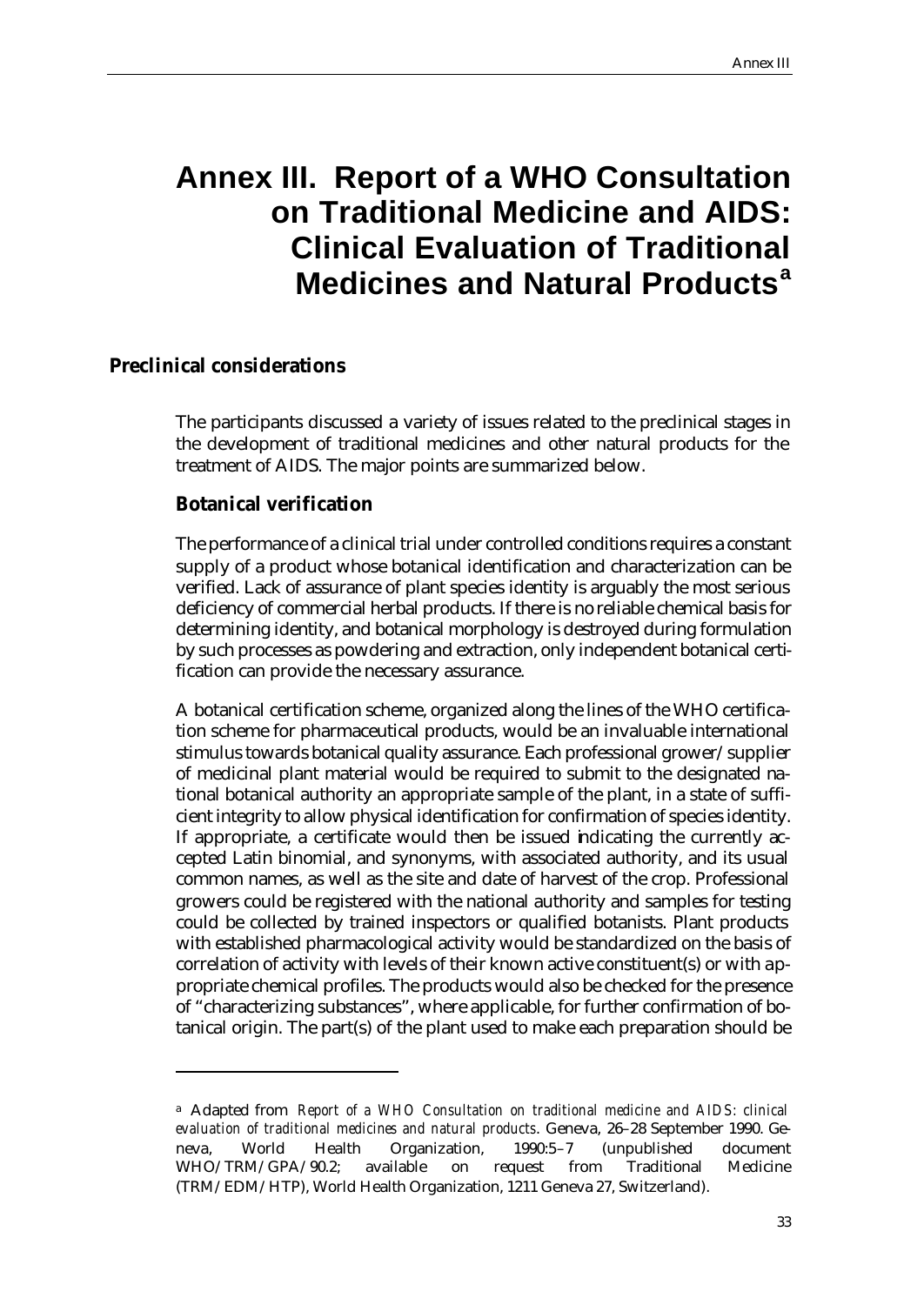indicated, as well as detailed instructions for harvesting (e.g. stage of growth), storage and processing, prior to and following formulation.

## **Pharmacological activity**

Before a new drug of known chemical structure is tested in a clinical trial, there must be adequate data from *in vivo* and/or *in vitro* studies to validate its claimed therapeutic efficacy. In the case of known herbal remedies, such evidence may be available from the current practices of traditional health practitioners or from reports in the literature.

Establishing a correlation of pharmacological activity with some component in the plant is an invaluable aid to assuring comparability between preparations of a medicinal plant product. In the case of HIV infection, a number of *in vitro* approaches are available for evaluating antiviral activity. The *in vitro* anti-HIV assay could also lead to a chemical assay for active constituent(s).

## **Safety**

There are several aspects of safety that need to be considered for herbal products that are candidates for a clinical trial. The first requirement is to identify any potential toxicity by undertaking an extensive search of the literature and evaluating performance in preclinical toxicological tests. The range of preclinical tests available for the evaluation of a synthetic drug before beginning clinical trials is well known. What is not known, however, is whether such preclinical tests need to be so extensive for traditional medicines.

The use of traditional plant remedies over a long period of time may provide important information on the pharmacological effects in humans of a particular group of chemical compounds—information that is usually not available when testing begins on a new synthetic drug. Because herbal remedies have often been used for centuries, their preparation having been described in classical texts of traditional medicine, they cannot be considered "new drugs" in the same sense as new drug candidates from the pharmaceutical industry, which are usually pure and well characterized chemical entities, never before used in humans. Testing requirements formulated by regulatory authorities to ensure the safety of "new drugs" are therefore not necessarily applicable to traditional remedies. A more limited range of preclinical toxicological tests may be adequate for traditional remedies. Consideration must also be given to the cost of performing extensive animal toxicological tests in developing countries, particularly where laboratory infrastructure is limited. Further, such tests require time that cannot be justified when no other treatment is available. Thus, limited animal testing of a herbal medicine may be justified by the remedy's previous use in human disease and the fatal character of AIDS.

Because of time-tested usage, national drug testing policies may permit some herbal remedies to be submitted directly to clinical evaluation without prior preclinical or toxicological tests. Other remedies may need at least some preclinical toxicological testing. The requirements for testing will be determined for each country, by its own authorities, in the context of its own regulations, and on the basis of pertinent scientific data on the herbal preparation and its history of use in humans.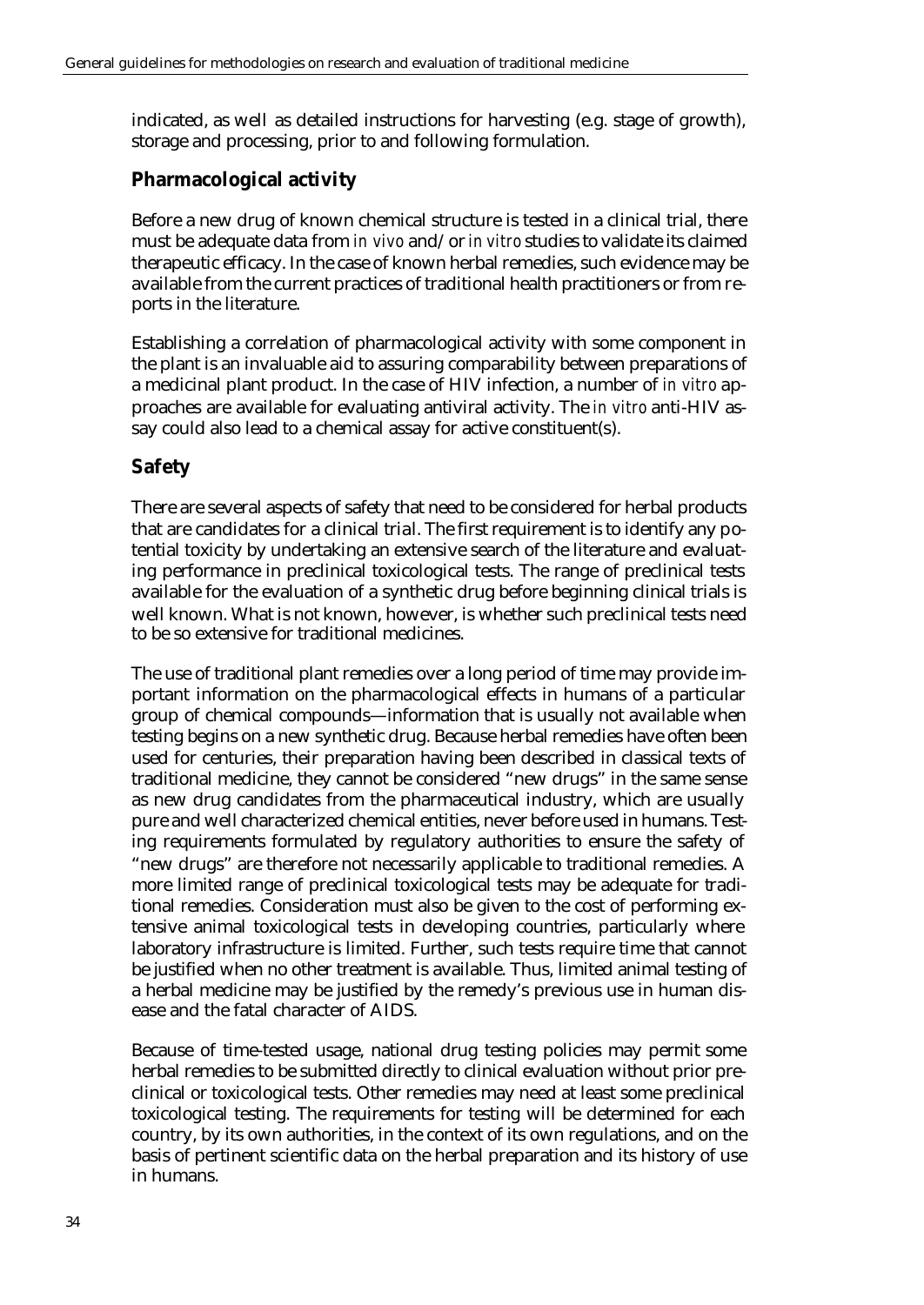When a traditional remedy results in promising activity, either in a bioassay or a human study, further investigation may yield a chemically defined active principle, which might then be considered a "new drug" that would have to be tested for safety and efficacy as prescribed by drug regulatory authorities. Such active agents, however, would probably be given special ("fast-track") consideration because of the urgent need for new drugs effective against AIDS.

A second safety consideration is the prompt recognition of any toxic events that may occur during the course of a clinical trial. It may be particularly difficult to recognize toxic events during a clinical trial in persons with AIDS because of the large number of organ systems usually involved in the disease state and the presence of secondary disease/opportunistic infections. Thus, adverse side-effects may be masked by the normal progression of AIDS and related diseases and it may be difficult to determine whether a new drug actually accelerates the progress of the disease. It is also possible that the incidence and extent of drug toxicity may be increased in organ systems that are compromised by AIDS or AIDS-related diseases, a problem that even extensive testing in animals may fail to predict.

All patients with AIDS, and particularly those entering clinical trials, must be carefully screened for underlying diseases that may not yet have become clinically important. Such diseases are particularly important when they may compromise either liver or renal function and thus prevent adequate drug elimination. Overall health status must therefore be well characterized at the time that a patient is evaluated for entrance to a study.

Because there is always the possibility of an adverse drug reaction during the testing of a new drug, the study design must include a plan for managing patients who experience some manifestation of drug toxicity. Such problems may be exacerbated in AIDS patients because of their susceptibility to secondary infections, which may require treatment with additional drugs. Additional diseases and the drugs used to treat them increase the likelihood of adverse drug interactions as well as adverse reactions to the drugs themselves. The preclinical plan must address these possibilities.

#### **Clinical considerations**

Every clinical trial must be conducted according to a protocol that is written and approved before the study starts. The most satisfactory protocols are those that are designed with the collaborative effort of a team of experts representing various disciplines. The trial protocol should include a justification for the trial, and should clearly define the question that the trial is designed to answer. The study population must also be clearly defined, indicating both inclusion and exclusion criteria and the procedures to be used for recruiting study participants and allocating them to various treatment protocols. Study patients should have confirmed HIV infection, either asymptomatic or early symptomatic; in most cases, children and pregnant or lactating women should be excluded. Patients may be recruited from voluntary testing centres and from clinics treating either AIDS or other sexually transmitted diseases. Appropriate informed consent must be obtained from each patient, and each patient should have the opportunity to receive appropriate counselling. The protocol should define appropriate clinical monitor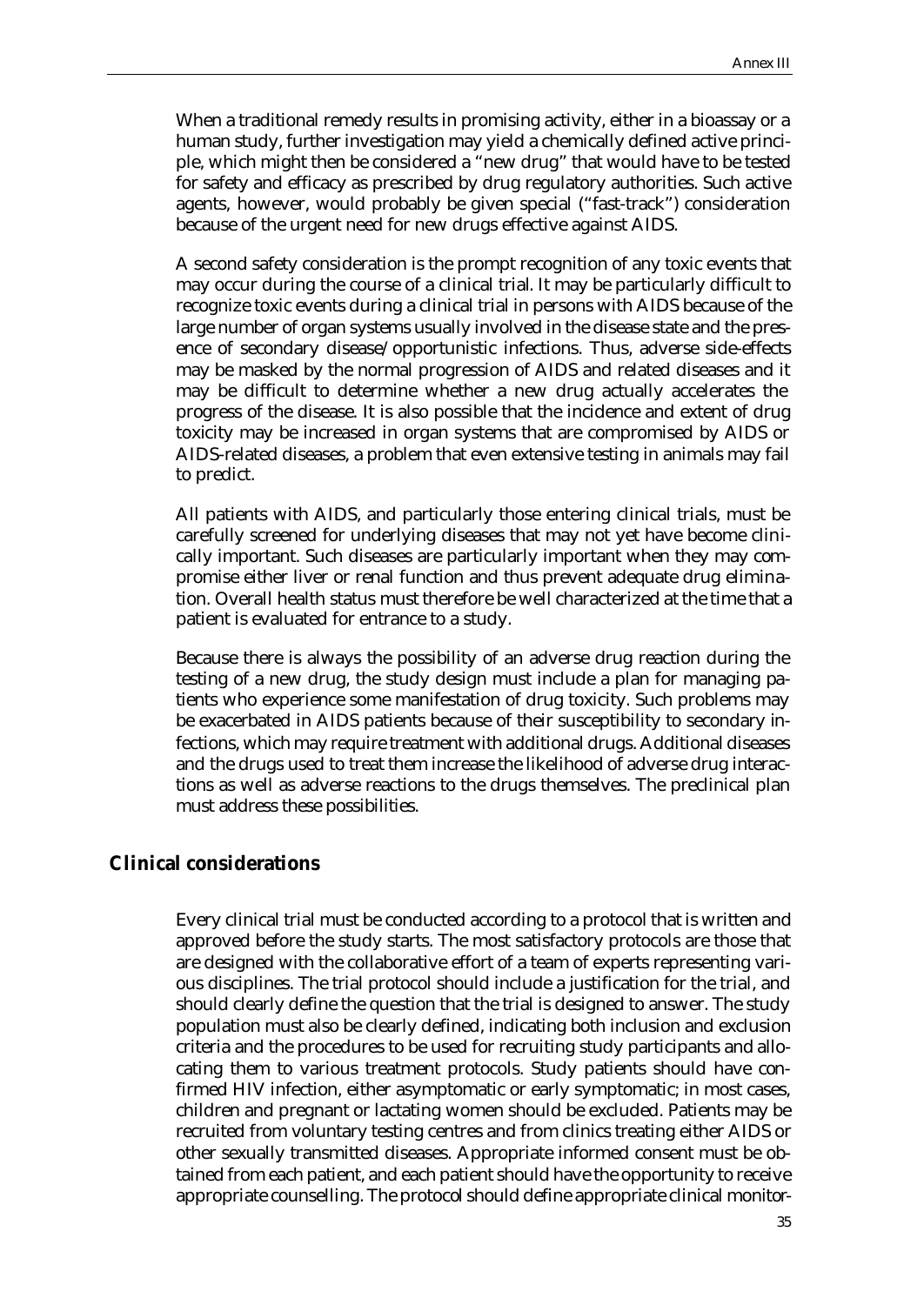ing to detect toxicity as well as to determine efficacy and a plan to deal with drug toxicity should it occur.

An accurate record must be kept for each patient in the study, which should include documentation of informed consent, a medical history, details of treatment received and succinct reports of all physical examinations, follow-up evaluations and laboratory test results.

Efficacy should be judged on the basis of such defined end-points as specific clinical symptoms or signs, the development of particular opportunistic infections, or defined prognostic laboratory markers. Safety should be monitored on the basis of either symptoms or signs, particular attention being given to endpoints that may signal forms of toxicity that might be anticipated. Laboratory indicators of liver, renal, cardiac and haematological toxicity should also be monitored.

Evaluation of the trial should be undertaken using appropriate statistics.

Ideally, the study design should be blind, randomized and placebo-controlled. A crossover design may present problems in interpretation of study results, both because of uncertainty concerning the time course over which a drug may act and because a patient's status may change during the two phases of the study.

Every effort must be made to address the problems concerning preparation, quality control and dose standardization for herbal preparations, and to find a satisfactory placebo.

#### **Recommendations**

A place for traditional herbal remedies in the health care system will be established only if recommendations for their use are based on studies that make them credible and acceptable. Thus, studies with herbal medicines must satisfy the same criteria of efficacy and safety as do the drugs that are products of the modern pharmaceutical industry.

In this context, the consultation drew up a series of guidelines for clinical trials with traditional medicine products used in the treatment of AIDS and AIDSrelated diseases.

The consultation also made the following recommendations:

- 1. This report should be given wide distribution so that the guidelines can be readily and immediately applied in countries where potential remedies may exist.
- 2. The guidelines should be used as the basis for the development of clinical trials for the evaluation of traditional medicines and natural products.
- 3. WHO should monitor the impact of the use of the guidelines at the country level to determine any needs for revision.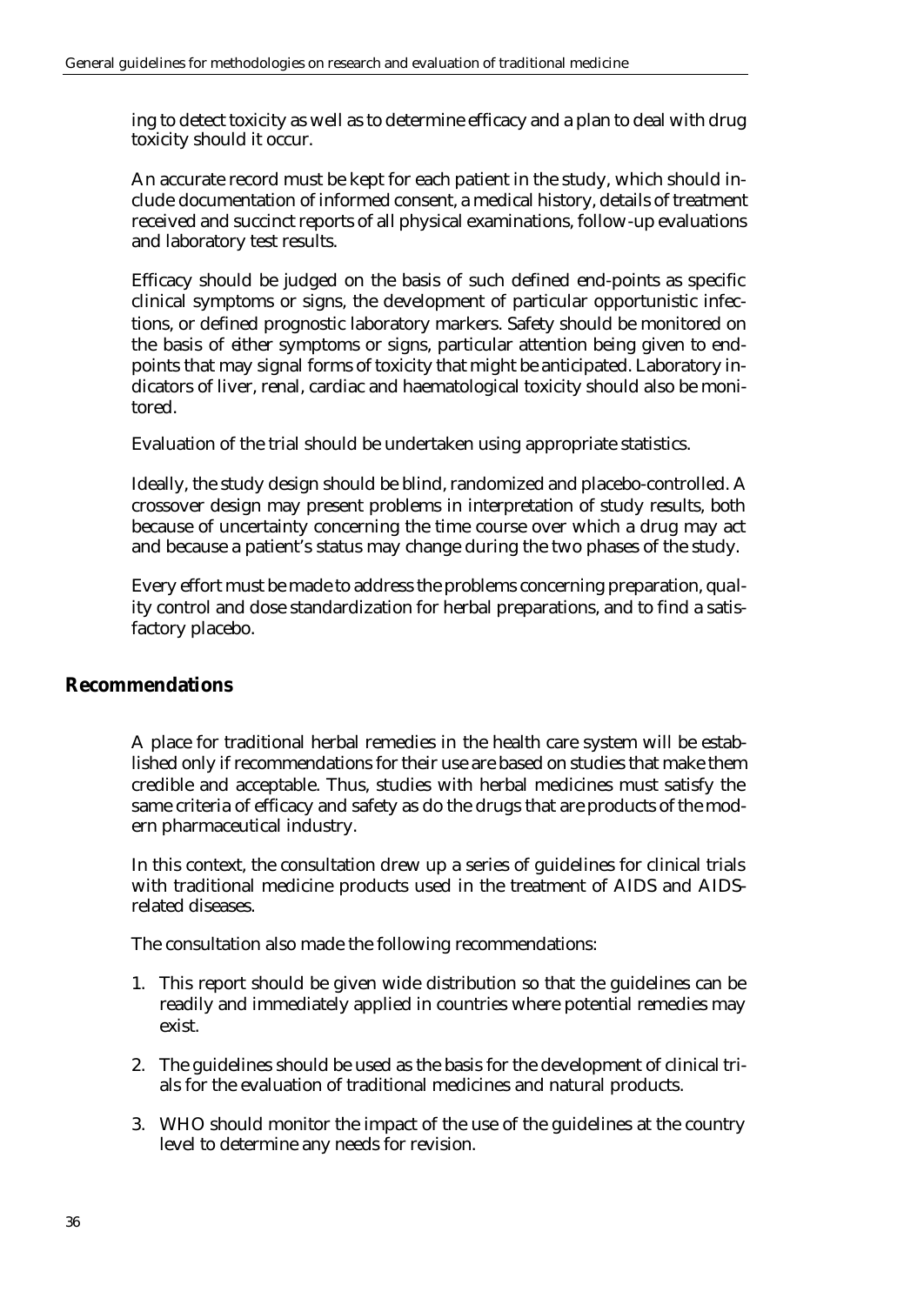- 4. A second consultation should be convened in two years' time to revise the guidelines on the basis of experience in their use.
- 5. The WHO Traditional Medicine Programme, together with the WHO Global Programme on AIDS, should jointly identify appropriate institutions in developing countries where clinical evaluation of traditional medicines and natural products for AIDS could be carried out.
- 6. Other consultations should be convened by the WHO Traditional Medicine Programme, in collaboration with appropriate WHO programmes, to adapt the guidelines for the clinical evaluation of traditional medicines for other primary disease states that are of concern in developing countries, such as malaria and other parasitic diseases.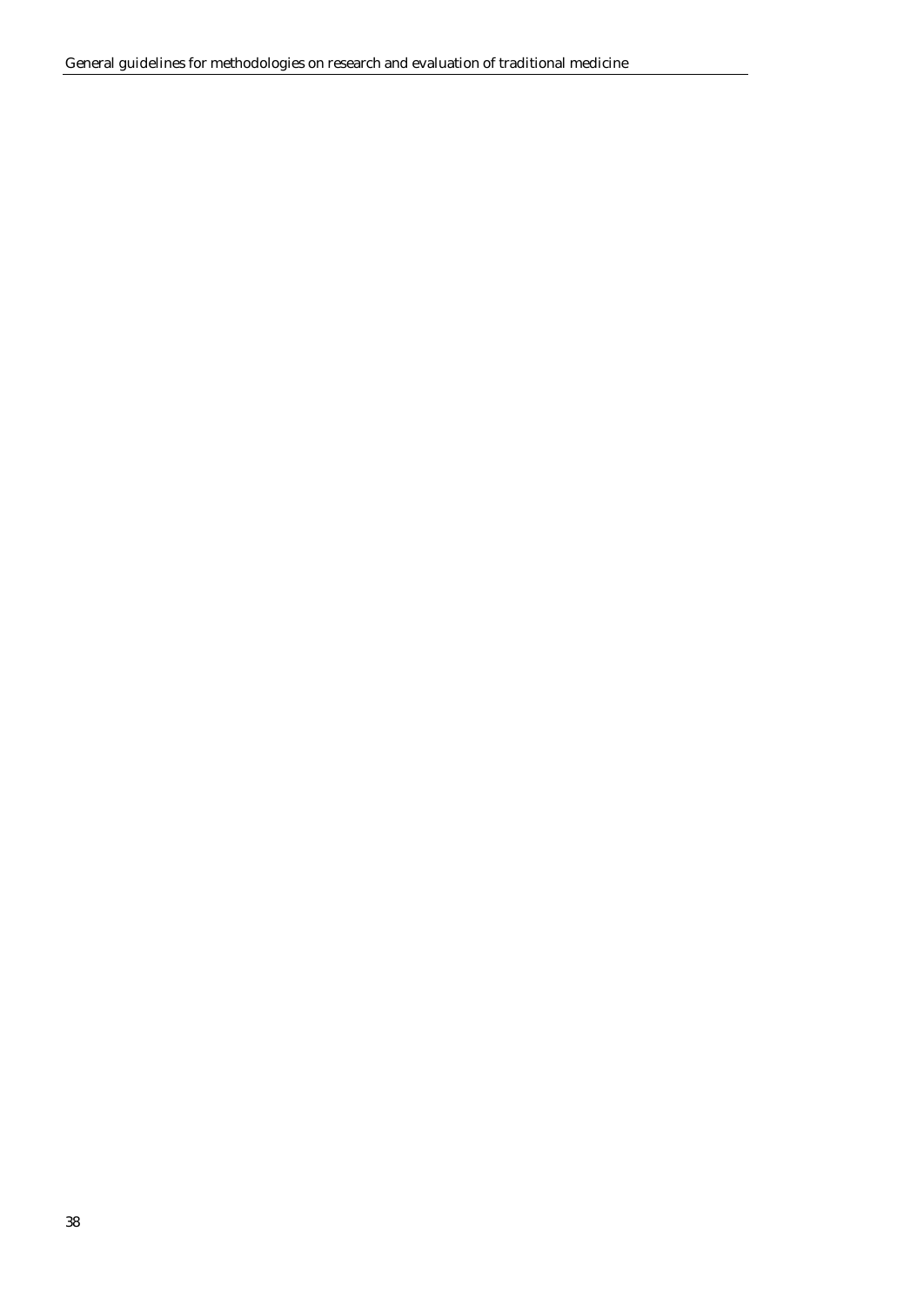# **Annex IV. Definition of levels of evidence and grading of recommendations**

# **Levels of evidence<sup>a</sup>**

 $\overline{a}$ 

| <b>Level</b> | <b>Type of evidence</b>                                                                                                                                      |
|--------------|--------------------------------------------------------------------------------------------------------------------------------------------------------------|
| Ia           | Evidence obtained from meta-analysis of randomized controlled<br>trials                                                                                      |
| Ib           | Evidence obtained from at least one randomized controlled trial                                                                                              |
| <b>IIa</b>   | Evidence obtained from at least one well-designed controlled<br>study without randomization                                                                  |
| IIb          | Evidence obtained from at least one other type of well-designed<br>quasi-experimental study                                                                  |
| Ш            | Evidence obtained from well-designed non-experimental descrip-<br>tive studies, such as comparative studies, correlation studies and<br>case control studies |
| IV           | Evidence obtained from expert committee reports or opinions<br>and/or clinical experience of respected authorities                                           |

a Based on USA Agency for Health Care Policy and Research 1992.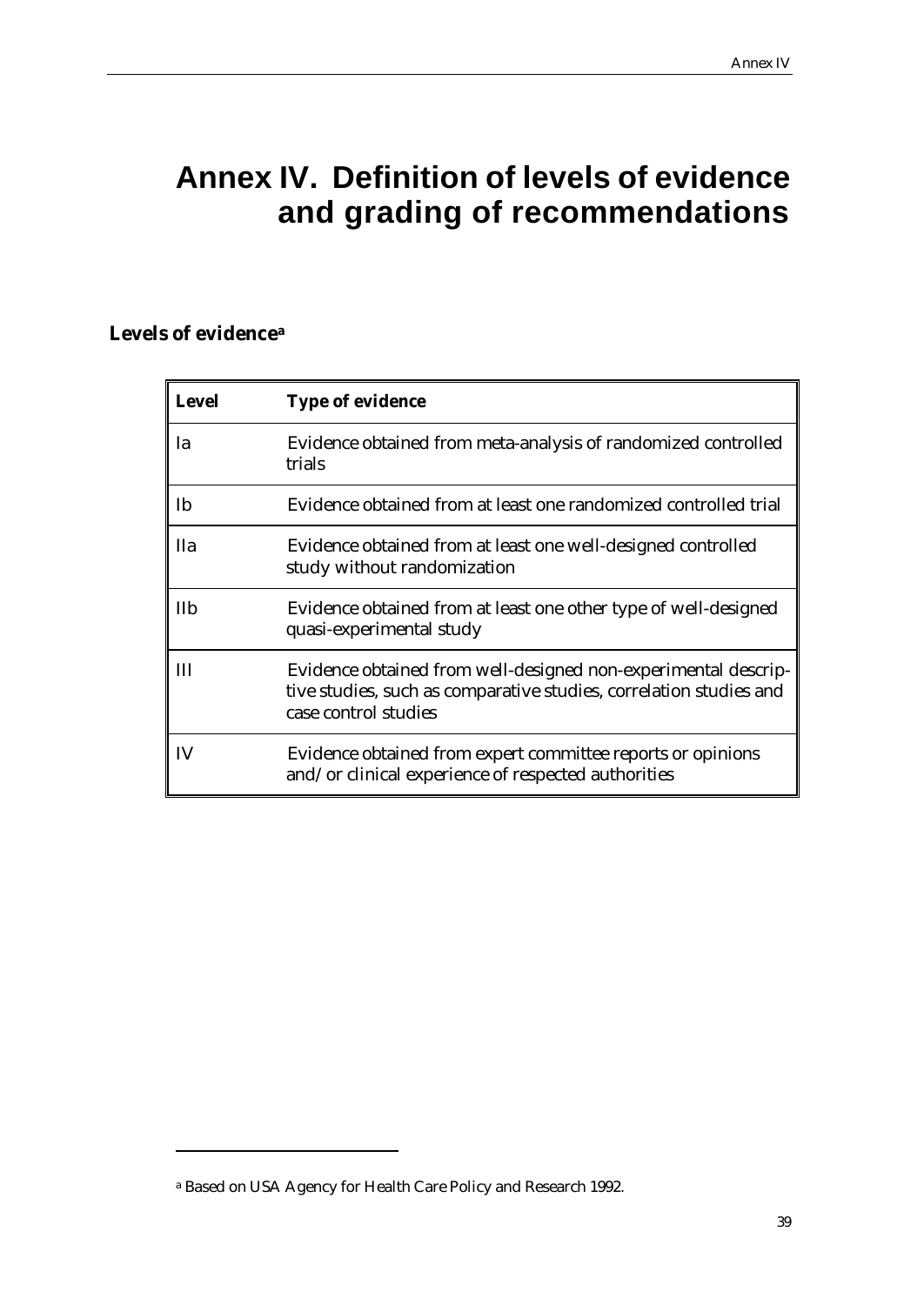# **Grading of recommendations<sup>a</sup>**

| Grade                                 | Recommendation                                                                                                                                                                                  |
|---------------------------------------|-------------------------------------------------------------------------------------------------------------------------------------------------------------------------------------------------|
| A<br>(Evidence levels quality Ia, Ib) | Requires at least one randomized controlled<br>trial as part of the body of literature of overall<br>good and consistency addressing the specific<br>recommendation.                            |
| B<br>(Evidence levels IIa, IIb, III)  | Requires availability of well-conducted clinical<br>studies but no randomized clinical trials on the<br>topic of recommendation.                                                                |
| (Evidence level IV)                   | Requires evidence from expert committee re-<br>ports or opinions and/or clinical experience of<br>respected authorities. Indicates absence of di-<br>rectly applicable studies of good quality. |

 $\overline{a}$ 

a Based on USA Agency for Health Care Policy and Research 1994.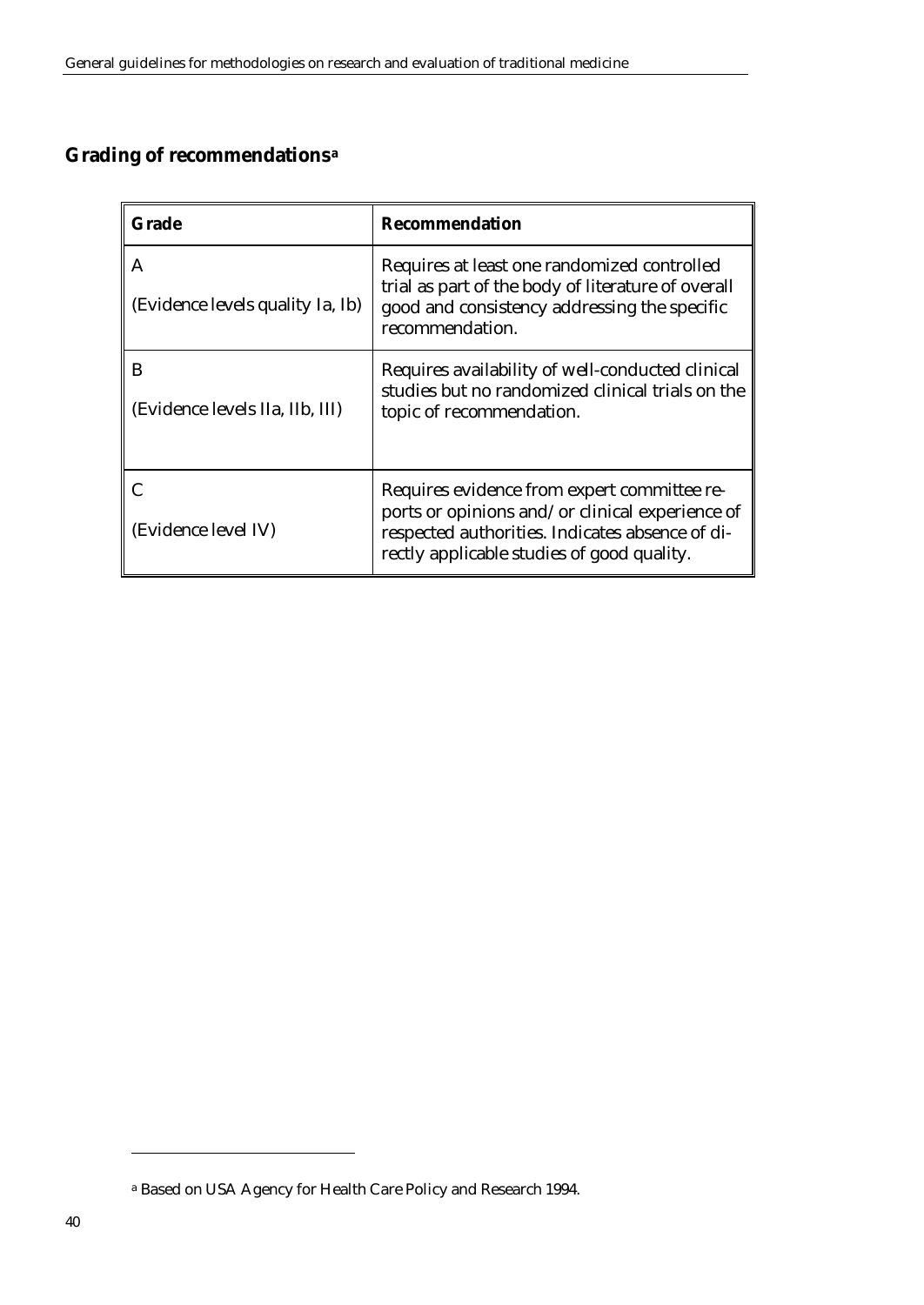# **Annex V. Guidelines for levels and kinds of evidence to support claims for therapeutic goods<sup>a</sup>**

#### **Claims based on evidence of traditional use**

 $\overline{a}$ 

Traditional medicines are used by some 60% of the world's population and in some countries are extensively incorporated into the public health system. They are based on an extensive history of use, often measured over thousands of years. This history provides an accumulated repository of systematic observation that underpins the use of these traditional medicines.

Traditional use may infer community knowledge of the existence and application of a substance but does not necessarily carry with it any scientific assessment or scrutiny. For many products and substances there has been little quantifiable scientific research undertaken into their mode of action and effect. Evidence of traditional use may be used to support claims for therapeutic goods. The Complementary Medicines Evaluation Committee (CMEC) has adopted the following definition of "traditional use" for regulatory purposes.

Traditional use refers to documentary evidence that a substance has been used over three or more generations of recorded use for a specific health related or medicinal purpose.<sup>b</sup>

In assessing traditional use the context of the claim is important. Most traditional forms of medicine are likely to use a mixture of substances, and certain behavioural rules promoting healthy diets and habits are likely to apply to them. In those cases, holistic principles are part of the therapy. Thus the theories, concepts and cultural context of the therapy need to be considered.

In forming a claim based on traditional use, products and substances that form part of traditional therapies should identify the therapy to which they belong as well as the product description/name and the symptom/indication/condition for which the product or substance is claimed to be beneficial. Traditional therapies are considered to include Traditional Chinese Medicine (TCM), traditional Ayurvedic medicine, traditional western herbal medicine, traditional homeopathic medicine, aromatherapy and other indigenous medicines. Where multi-

<sup>a</sup> Adapted from the *Guidelines for levels and kinds of evidence to support claims for therapeutic goods* produced by the Therapeutic Goods Administration, PO Box 100, Woden ACT 2606, Australia, in April 2000.

<sup>b</sup> Where tradition of use has been recorded as an oral rather than written history, then evidence of such should be obtained from the appropriate practitioner or indigenous group(s), who maintain such a history.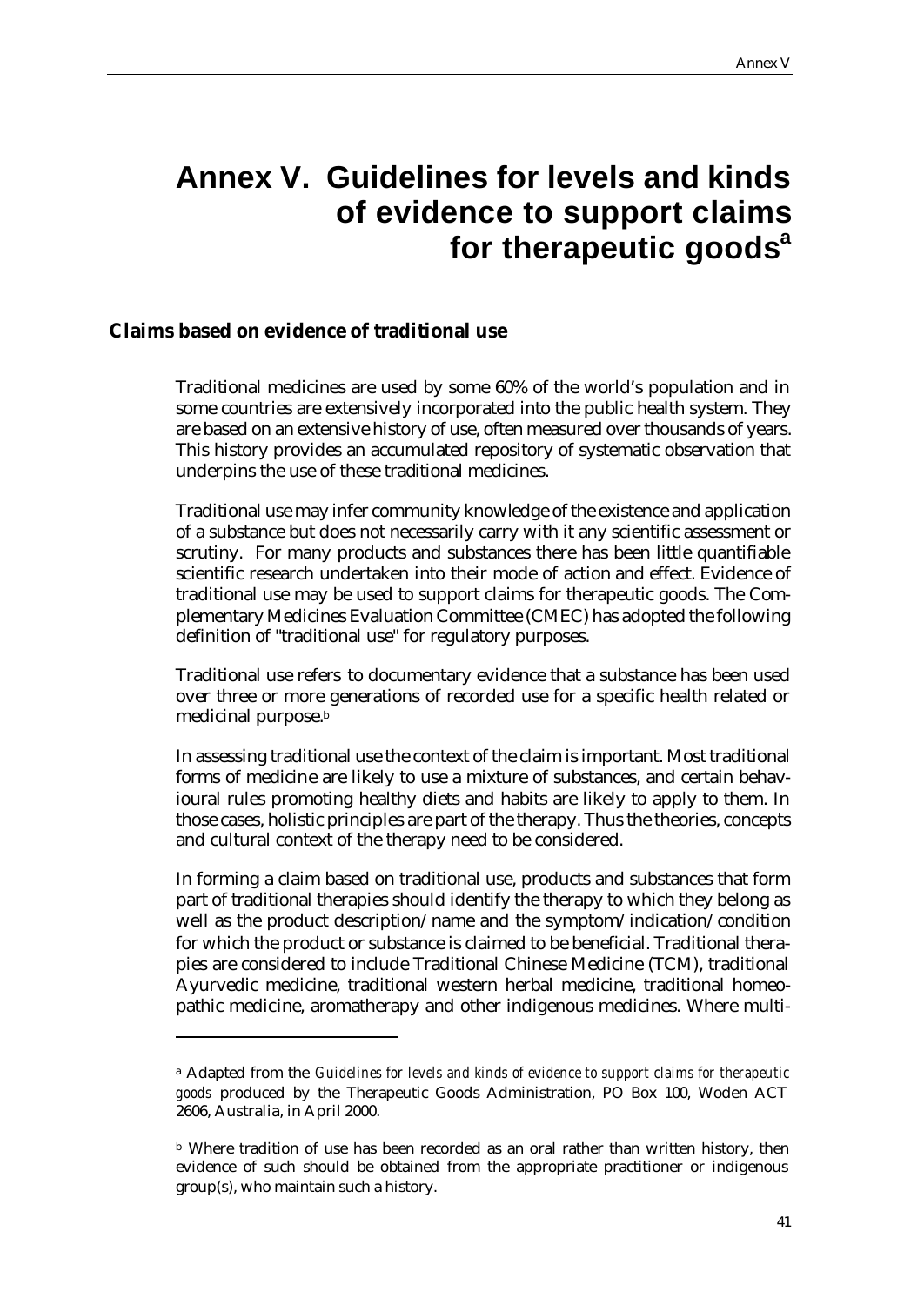component products are comprised of active ingredients from different traditional therapies, the therapy from which each ingredient is derived needs to be described in the claim.

Modification of the classic formulations in Traditional Chinese Medicine (TCM) and Ayurvedic medicine must be based on the classical theory associated with the therapy and on traditional methods of preparation, in order for these products to make a traditional claim. For example, to meet the criteria for a traditional claim using evidence of traditional use, the overall formulation of a TCM needs to reflect the classical methods of combination. Claims for combinations in Western Herbal formulations must be based on evidence linking the particular formulation (including methods of preparation) with traditional preparations, and must reflect the traditional knowledge about each individual herb in the product.

With respect to multigenerational use of homeopathic medicines, it is recognised that homeopathic medicine represents a special case where the manufacturing process of serial dilution is a major component of the tradition of use of the therapy. Providing that a new substance is prepared according to principles described in (Therapeutic Goods Administration [TGA]-approved) homeopathic pharmacopoeia, and satisfies safety requirements, claims may be assessed on an "evidence of traditional use" basis. Evidence of traditional use includes independent written histories of use in traditional or contemporary homeopathic literature, multigenerational use, homeopathic proving, records of clinical use and records of the set of symptoms provoked by a "crude" substance. Claims made in relation to homeopathic products must be consistent with the homeopathic picture of the remedy or remedies on which the claim is based.

Substances that have been altered significantly in their constituent profile from the classical traditional medicine for which the claim is being made, require scientific evidence in order to substantiate their claimed action.

Combinations of substances, some of which have a history of traditional use, and others which do not but are supported by scientific evidence, may make claims based both on their traditional-use components and the scientific evidence, thus allowing a mixed claim. Should scientific evidence be contrary to the evidence based on traditional use, the claim used must reflect the truth, on balance of the evidence available.

For Listable multi-component products, traditional claims can be based on the evidence of traditional use for the product itself, or on evidence for an individual component or components about which claims are made. However, the dose of the component or components mentioned in the claim must be consistent with the evidence, and the composition and preparation of the product must be consistent with the holistic principles of the tradition about which the claim is made.

## **What kinds of claims does the evidence support?**

As described earlier in these guidelines there are two types of evidence which can be used to support claims on therapeutic goods. These are scientific evidence and evidence based on traditional use of a product or substance.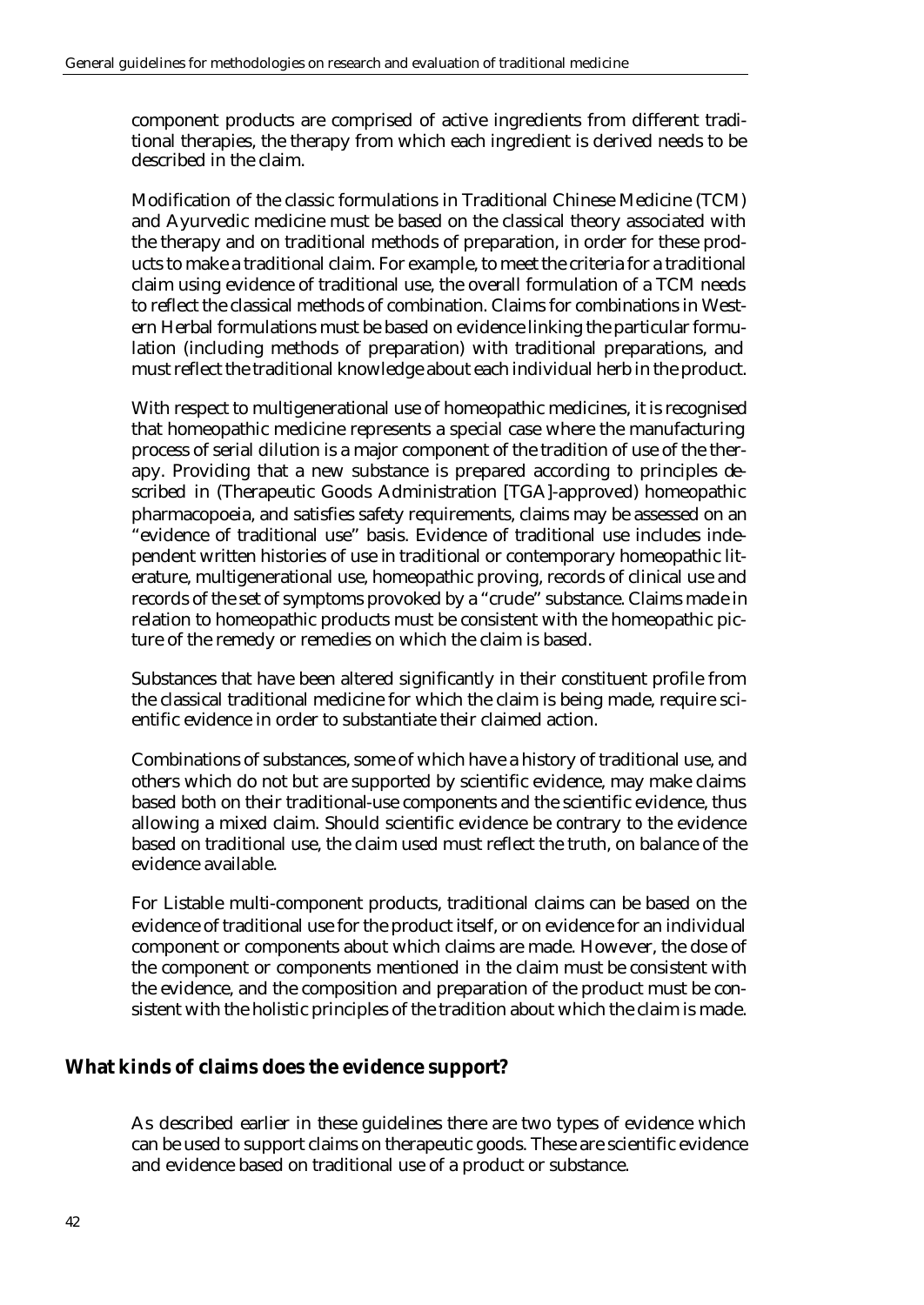## **Claims based on scientific evidence**

There are various types of claims based on scientific evidence that can be made; they are generally categorised according to the type of information they convey. Additionally, claims can be ranked in relation to the relative strength of the claim and their likely impact on consumers. These rankings provide a basis for the level of scientific evidence which may be required to support each type of claim.

In Australia, claims that may be made about therapeutic goods are categorised into three levels -high, medium and general. Different levels of evidence are required to support each level of claim. Within these three levels there are several different types of claims that may be made. For simplicity, this approach can be summarised as shown in Table 2. A summary of the definitions of the types of claims is provided at Attachment 1 to these guidelines.

Table 2. Levels and types of claims and the evidence required to support them – based on scientific evidence

| Level of claim    | <b>Type of claim</b>                                                                                                                                                                                                                                                                                                                                             | <b>Evidence required</b><br>to support claim                                                                                                                                               |
|-------------------|------------------------------------------------------------------------------------------------------------------------------------------------------------------------------------------------------------------------------------------------------------------------------------------------------------------------------------------------------------------|--------------------------------------------------------------------------------------------------------------------------------------------------------------------------------------------|
| HIGH <sup>1</sup> | Treats/cures/manages<br>$\bullet$<br>any<br>disease/disorder.<br>Prevention of any disease or<br>$\bullet$<br>disorder.<br>Treatment of vitamin or min-<br>$\bullet$<br>eral deficiency diseases.                                                                                                                                                                | High level. Registration only -<br>evaluated by the CMEC,<br><b>MEC</b><br>(Medicines Evaluation Committee)<br>the ADEC (Australian Drug<br>$\mathbf{or}$<br><b>Evaluation Committee).</b> |
| <b>MEDIUM</b>     | Health enhancement <sup>2</sup> .<br>$\bullet$<br>Reduction of risk of a dis-<br>$\bullet$<br>ease/disorder.<br>Reduction in frequency of a<br>$\bullet$<br>discrete event.<br>Aids/assists in the manage-<br>$\bullet$<br>ment of a named<br>symp-<br>tom/disease/disorder.<br>Relief of symptoms of a<br>$\bullet$<br>named disease or disorder <sup>3</sup> . | Medium level. Sponsor must hold<br>the evidence for Listable goods.                                                                                                                        |
| <b>GENERAL</b>    | Health maintenance, includ-<br>$\bullet$<br>ing nutritional support.<br>Vitamin or mineral supple-<br>$\bullet$<br>mentation <sup>4</sup> .<br>Relief of symptoms (not re-<br>$\bullet$<br>lated to a disease or disor-<br>$der)3$ .                                                                                                                             | General level. Sponsor must hold<br>the evidence for Listable goods.                                                                                                                       |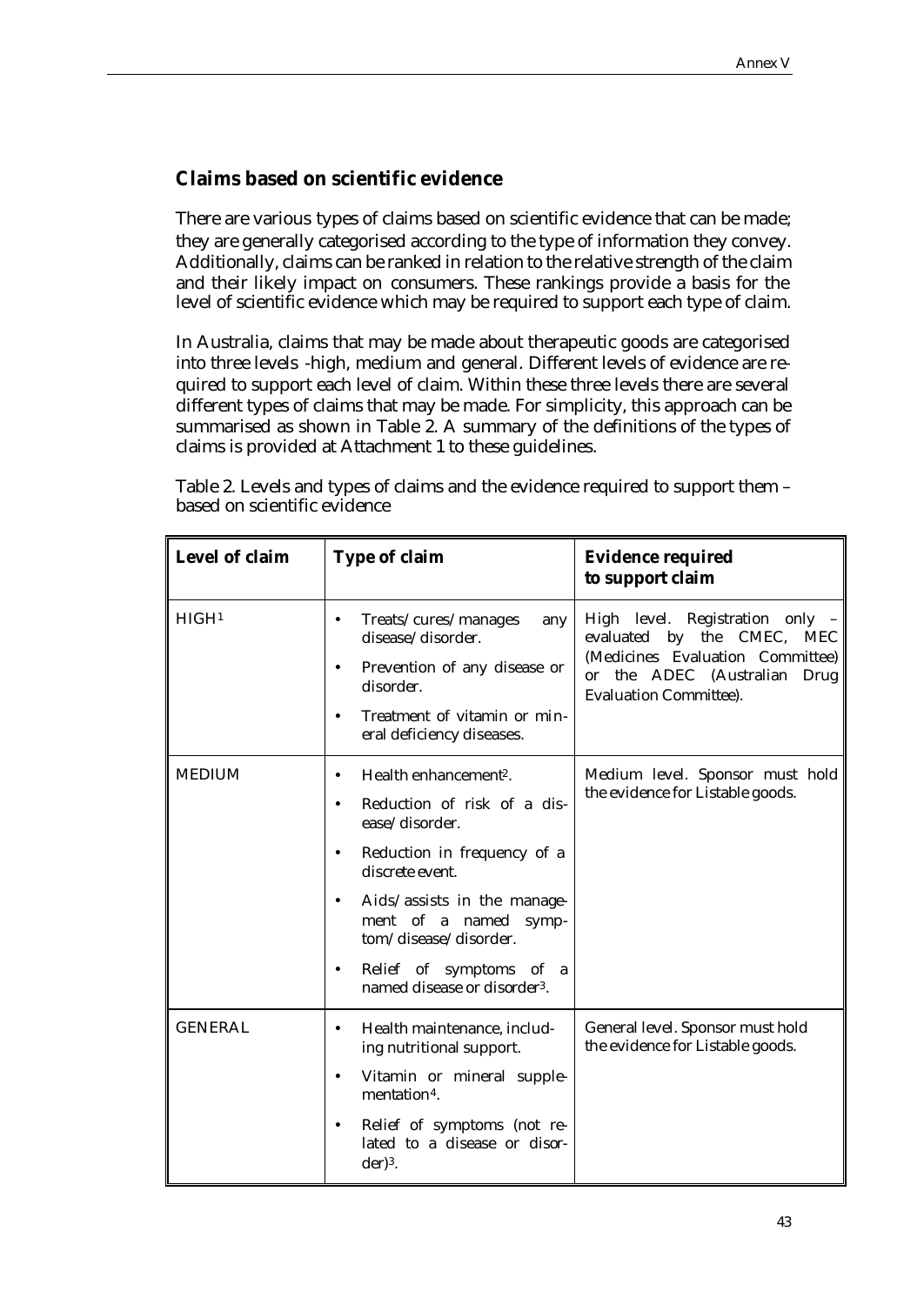Notes:

<sup>1</sup> There are some specific exemptions to this table which are not considered to be high level claims. These are shown in Attachment 2 to these guidelines.

<sup>2</sup> Health enhancement claims apply to enhancement of normal health. They do not relate to enhancement of health from a compromised state.

<sup>3</sup> All claims relating to symptoms must be accompanied by the advice "If symptoms persist consult your healthcare practitioner".

<sup>4</sup> Vitamin or mineral supplementation claims are only permitted where the recommended daily dose of the product provides at least 25 percent of the Recommended Dietary Intake (RDI) for that vitamin or mineral. Where vitamins or minerals are the subject of other kinds of claims, the dose must be consistent with the evidence to support the claim being made. Claims should not refer to the presence of vitamins or minerals unless they are present in the recommended daily dose of the product to at least the level of 10% of the RDI, unless there is evidence to support a therapeutic effect below this level.

There is a wide variety of references, research papers and texts which may be used as sources of evidence to support these claims. No list of acceptable references can be exhaustive, but some broad guidance for sponsors is offered in Attachment 3 to these guidelines. The absence of a reference from this list does not necessarily mean the reference is unsuitable for inclusion.

Sponsors should make sure that the research on which they rely is relevant to the specific product being promoted and to the specific benefit being claimed. Further guidance for Registrable products is available in the Australian Guidelines for the Registration of Drugs (volume 2) for OTC products, and for complementary medicines, the Australian Guidelines for Complementary Medicines (currently in draft form).

#### **Registrable diseases list**

There is a list of diseases/disorders about which claims may be made only after evaluation of the product and the claim(s) through Registration of the product. The list refers to serious diseases/disorders and it applies to claims based on evidence of traditional use, as well as to those based on scientific evidence. The list is known as the "Registrable disease" list and it applies to medicines but not devices. Decisions made with respect to the Registration of medical devices are based on a different set of categorisations and guidelines.

The definition of a serious disease or disorder is one for which there is a substantial body of medical opinion that the disease cannot or should not be diagnosed or treated except under medical advice.

Claims for Registrable diseases may be made under certain circumstances, but only after the safety, quality and efficacy of the product and the claim(s), have been evaluated by the CMEC or other relevant evaluation committee. Where a sponsor seeks to mention a Registrable disease in what would otherwise have been categorised as a medium or general level claim, that claim would become Registrable and the product would require Registration (that is, evaluation by the TGA with the advice of the CMEC, MEC, or ADEC). The "Registrable disease" list is shown in Table 3.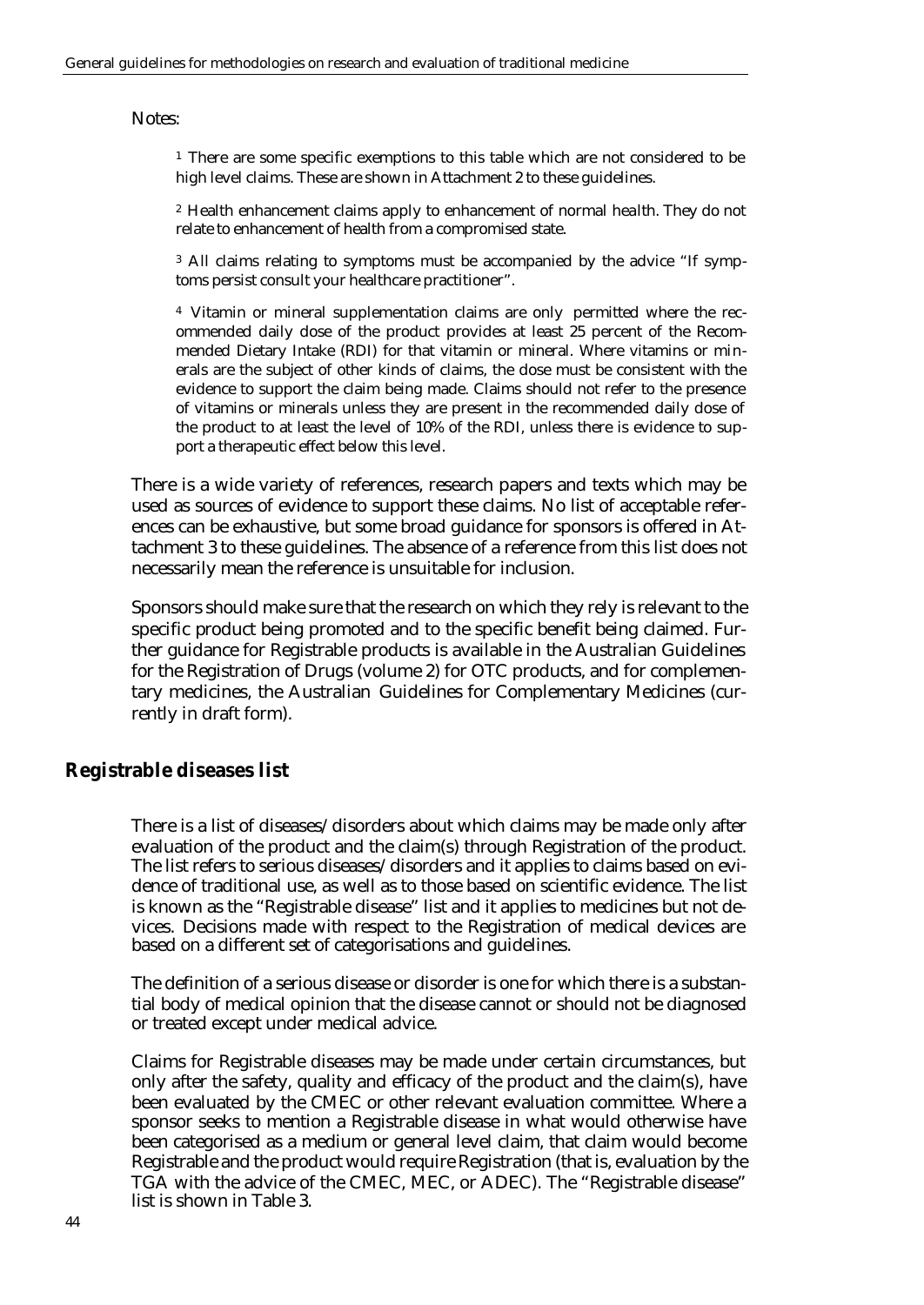**Disease/disorder/action – serious manifestation of Disease/disorder/action – serious manifestation of (cont'd)** Abortifacient action. The state of the last including sexually transmitted diseases, but not: • symptomatic relief of upper respiratory tract infections; • management of cold sores; • the use of condoms to prevent transmission during sexual intercourse; or • topical treatment for non genital warts. Cardiovascular diseases but not: • the use of devices to measure parameters or control circulation locally; or • reference to assistance of peripheral circulation. Insomnia, persistent. Dental and periodontal disease but not • dental caries. Mental diseases, ailments or defects, including substance abuse. Diseases of joint, bone, collagen, and rheumatic disease, but not • relief of symptoms; • osteoarthritis, or • calcium for the prevention of osteoporosis. Metabolic disorders. Diseases of the eye or ear likely to lead to severe impairment, blindness or deafness. Musculoskeletal diseases. Diseases of the liver, biliary system or pancreas, but not: **EXECUTE:** liver tonic or liver formula Neoplastic disease (all cancers). Endocrine diseases and conditions, including diabetes and prostatic disease, but not: pregnancy testing. Nervous system diseases, but not • folate for neural tube defects. Gastrointestinal diseases or disorders, but not • relief of symptoms. Renal diseases and diseases of the genitourinary tract. Haematological disorders and diseases. | Respiratory diseases, but not: **Symptomatic relief of upper respiratory** tract infections. Immune disorders and diseases. Skin diseases, other than relief of symptoms by topical treatment, with a warning not to use for long periods without medical advice. Sunscreens may however, carry claims relating to the prevention of skin cancer and skin damage.

Table 3. The Registrable disease list (for medicines)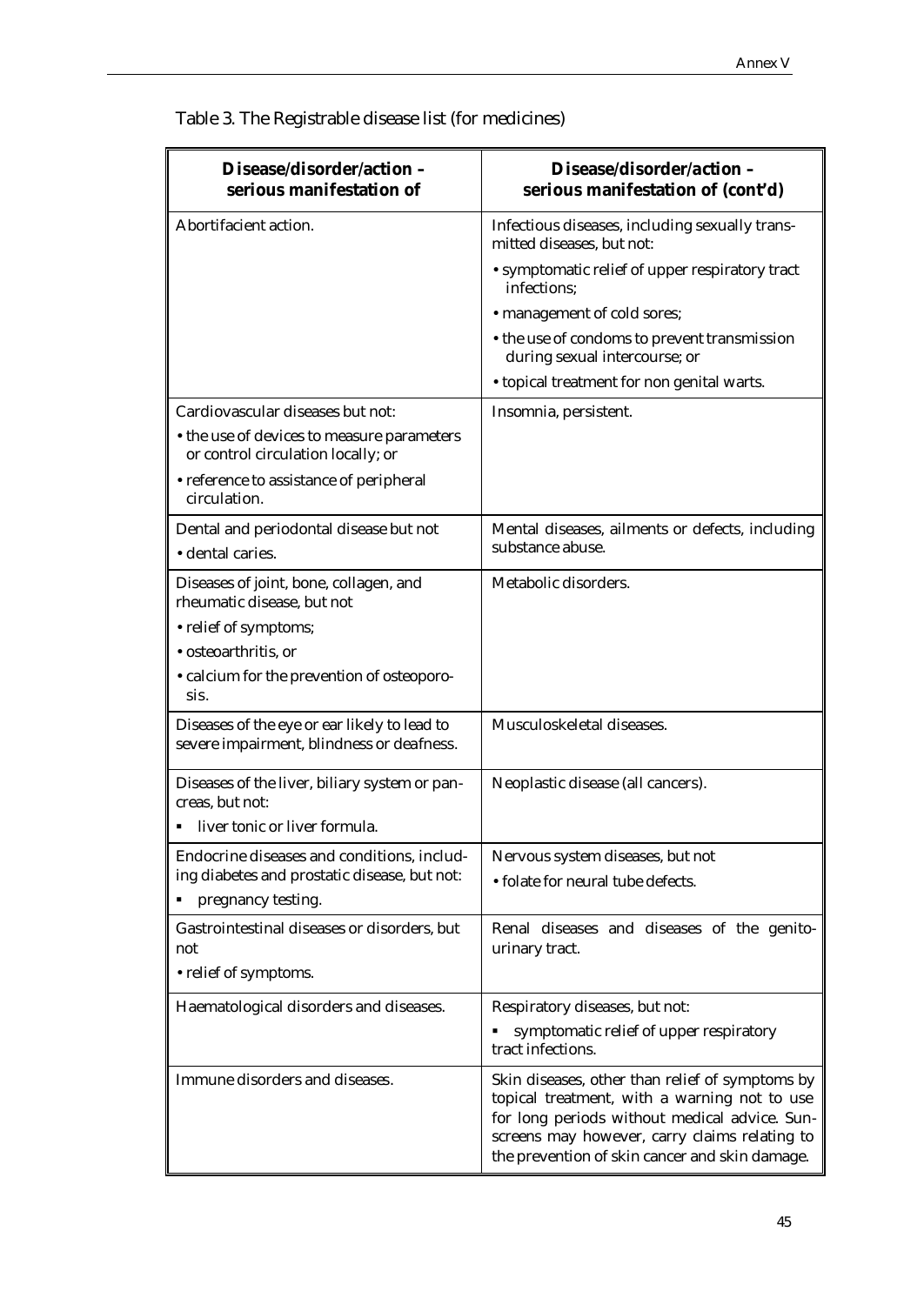| Other:       |                                                           |
|--------------|-----------------------------------------------------------|
| Immunisation | Poisoning, venomous bites and stings - treat-<br>ment of. |

The CMEC is in the process of developing a guideline to support the interpretation of the Registrable diseases list. The guideline identifies those diseases/disorders that may be mentioned in claims on Listed goods, and therefore claims relating to these diseases/disorders do not, in general, require Registration. TGA advice may be sought where sponsors are in doubt about diseases/ disorders that are not included in either list. The first draft of such a guideline (The Listable disease list) is at Attachment 4 to this document.

## **Claims based on evidence of traditional use**

In Australia claims which may be made about therapeutic goods using evidence of traditional use are categorised into two levels—medium and general according to the relative strength of the claim. Medium level claims are stronger claims but their wording is required to be qualified and more evidence is required to support them. This general approach is summarised in Table 4. Specific approaches have been developed for homeopathic and aromatherapy products. These approaches are summarised in Tables 5 and 6 respectively. A summary of the definitions of the types of claims is provided at Attachment 1 to these guidelines.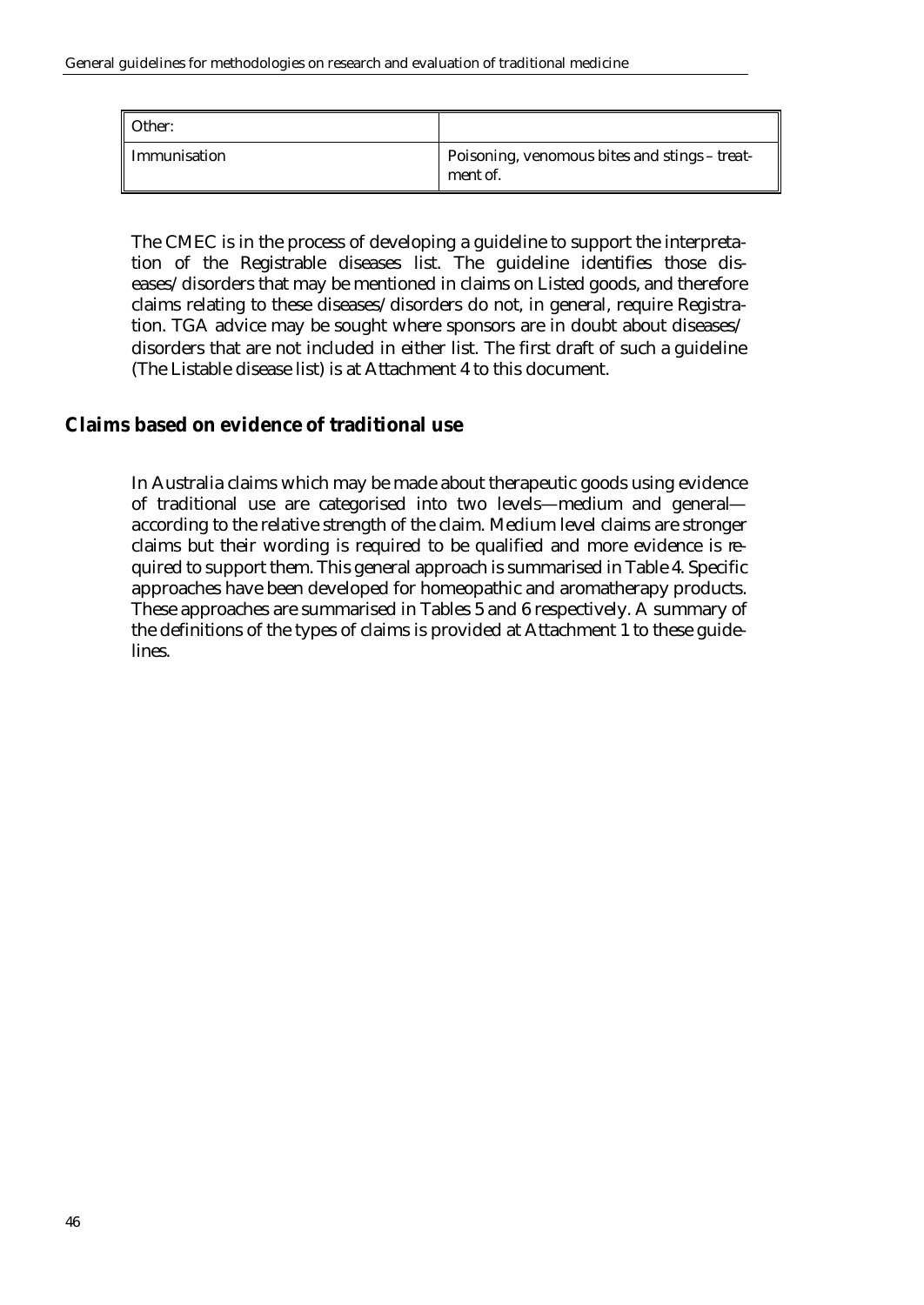| <b>Level of</b><br>claim | <b>Type of claim</b>                                                                                                                                                                                                                                                                                             | <b>Wording of Claim 2</b>                                                                                                                     | <b>Evidence required to</b><br>support claim                                                                                                                                                                                                                                                                                                                                                                                                                     |
|--------------------------|------------------------------------------------------------------------------------------------------------------------------------------------------------------------------------------------------------------------------------------------------------------------------------------------------------------|-----------------------------------------------------------------------------------------------------------------------------------------------|------------------------------------------------------------------------------------------------------------------------------------------------------------------------------------------------------------------------------------------------------------------------------------------------------------------------------------------------------------------------------------------------------------------------------------------------------------------|
| <b>MEDIUM</b>            | Health enhancement <sup>1</sup><br>Reduction of risk of a dis-<br>ease/disorder.<br>Reduction in frequency of a<br>$\bullet$<br>discrete event.<br>Aids/assists in the man-<br>$\bullet$<br>agement of a named symp-<br>tom/disease/disorder.<br>• Relief of symptoms of a<br>named disease or disor-<br>der.5,6 | This (tradition) medi-<br>cine has been used for<br>(indication) <sup>5</sup> . This<br>claim is based on tra-<br>ditional use <sup>3</sup> . | Primary evidence:<br>Two of the following<br>four sources that dem-<br>onstrate adequate sup-<br>port for the indications<br>claimed:<br>1. TGA-approved<br>Pharmacopoeia.<br>2. TGA approved<br>Monograph.<br>3. Three independent<br>written histories of<br>use in the classical or<br>traditional medical<br>literature <sup>4</sup> .<br>4. Availability through<br>any country's gov-<br>ernment public dis-<br>pensaries for the in-<br>dication claimed. |

Table 4. Levels and types of claims and the evidence required to support them based on evidence of traditional use

Notes:

<sup>1</sup> Health enhancement claims apply to enhancement of normal health. They do not relate to enhancement of health from a compromised state.

<sup>2</sup> Or words to this effect

<sup>3</sup>Where scientific evidence is available to support the entire claim, the words, "This claim is based on traditional use" is optional.

<sup>4</sup> In cultures where an oral tradition is clearly documented, evidence of use from an oral tradition would be considered acceptable provided the history of use was authenticated. Modern texts that accurately report the classical or traditional literature may be used to support claims.

5 Terms must be in the original language of the traditional medical culture, for example "Shen" not "Kidney" in TCM.

6 All claims relating to symptoms must be accompanied by the advice "If symptoms persist consult your healthcare practitioner".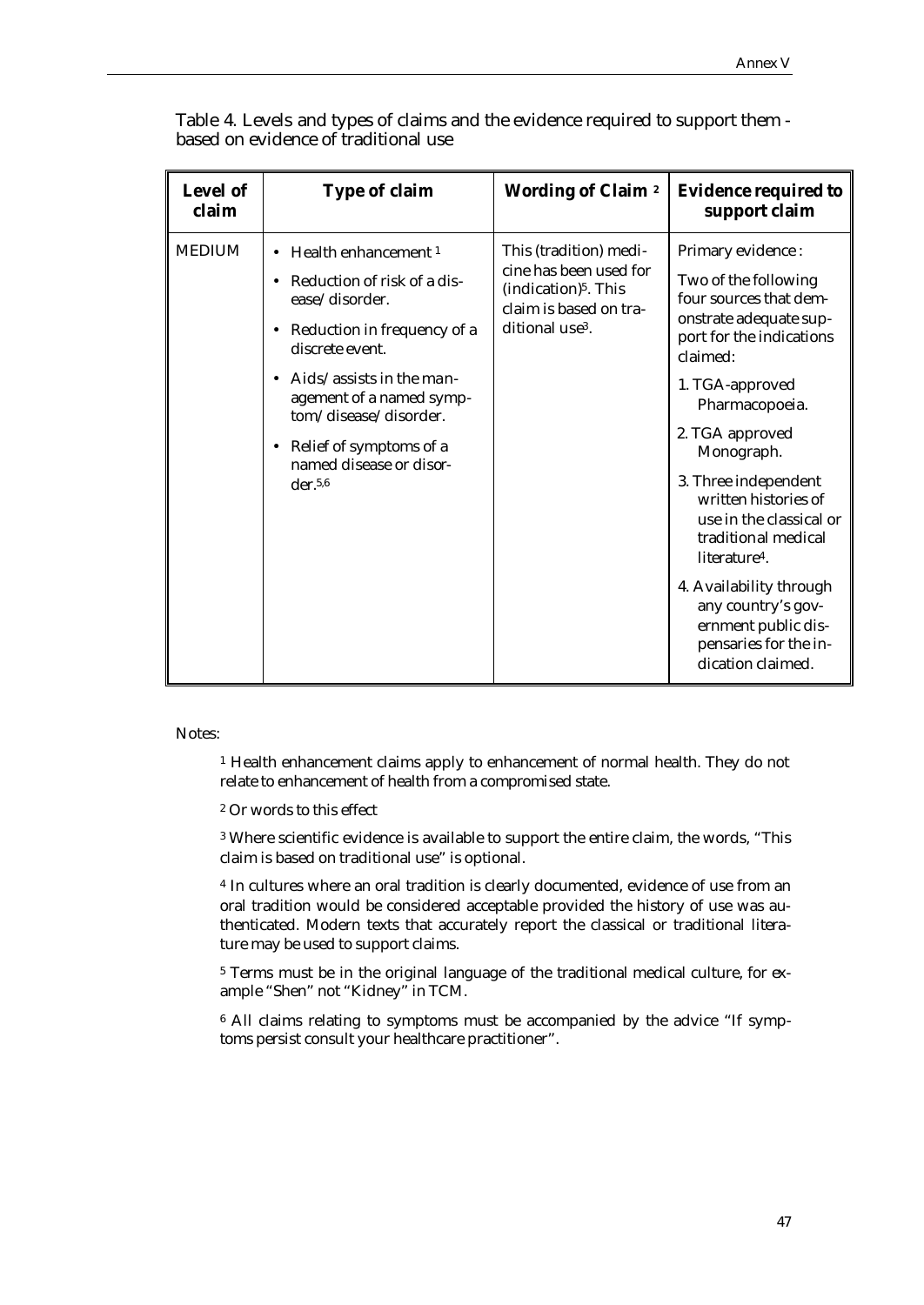| Level of<br>claim | <b>Type of claim</b>                                                                                                                                                                                                                    | <b>Wording of Claim<sup>1</sup></b>                                                        | <b>Evidence required to</b><br>support claim                                                                                                                                                                                                                                                                                                                                                                                                          |
|-------------------|-----------------------------------------------------------------------------------------------------------------------------------------------------------------------------------------------------------------------------------------|--------------------------------------------------------------------------------------------|-------------------------------------------------------------------------------------------------------------------------------------------------------------------------------------------------------------------------------------------------------------------------------------------------------------------------------------------------------------------------------------------------------------------------------------------------------|
| <b>GENERAL</b>    | • Health maintenance, includ-<br>ing for example claims relat-<br>ing to nutritional support.<br>• Relief of symptoms (not re-<br>ferring to a disease or disor-<br>$der)2$ .<br>• Claims for traditional syn-<br>dromes and actions 3. | This (tradition) medi-<br>cine has been tradi-<br>tionally used for (indi-<br>$cation)3$ . | Primary evidence:<br>One of the following<br>four sources that dem-<br>onstrates adequate<br>support for the indica-<br>tions claimed:<br>1. TGA-approved<br>Pharmacopoeia.<br>2. TGA-approved<br>Monograph.<br>3. Three independent<br>written histories of<br>use in the classical or<br>traditional medical<br>literature 4.<br>4. Availability through<br>any country's gov-<br>ernment public dis-<br>pensaries for the in-<br>dication claimed. |

Table 4. Levels and types of claims and the evidence required to support them based on evidence of traditional use (cont'd)

Notes:

<sup>1</sup> Or words to this effect.

2 All claims relating to symptoms must be accompanied by the advice "If symptoms persist consult your healthcare practitioner".

3 Terms must be in the original language of the traditional medical culture, for example "Shen" not "Kidney" in TCM.

<sup>4</sup> In cultures where an oral tradition is clearly documented, evidence of use from an oral tradition would be considered acceptable provided the history of use was authenticated. Modern texts that accurately report the classical or traditional literature may be used to support claims.

Table 4. Levels and types of claims and the evidence required to support them based on evidence of traditional use (cont'd) - non-primary evidence

| Supporting evidence | Commonly referred to in appropriate prescribed<br>teaching textbooks used in tertiary-level training<br>of healthcare professionals. |
|---------------------|--------------------------------------------------------------------------------------------------------------------------------------|
|                     | This evidence does not stand alone and may only<br>be used in conjunction with primary evidence.                                     |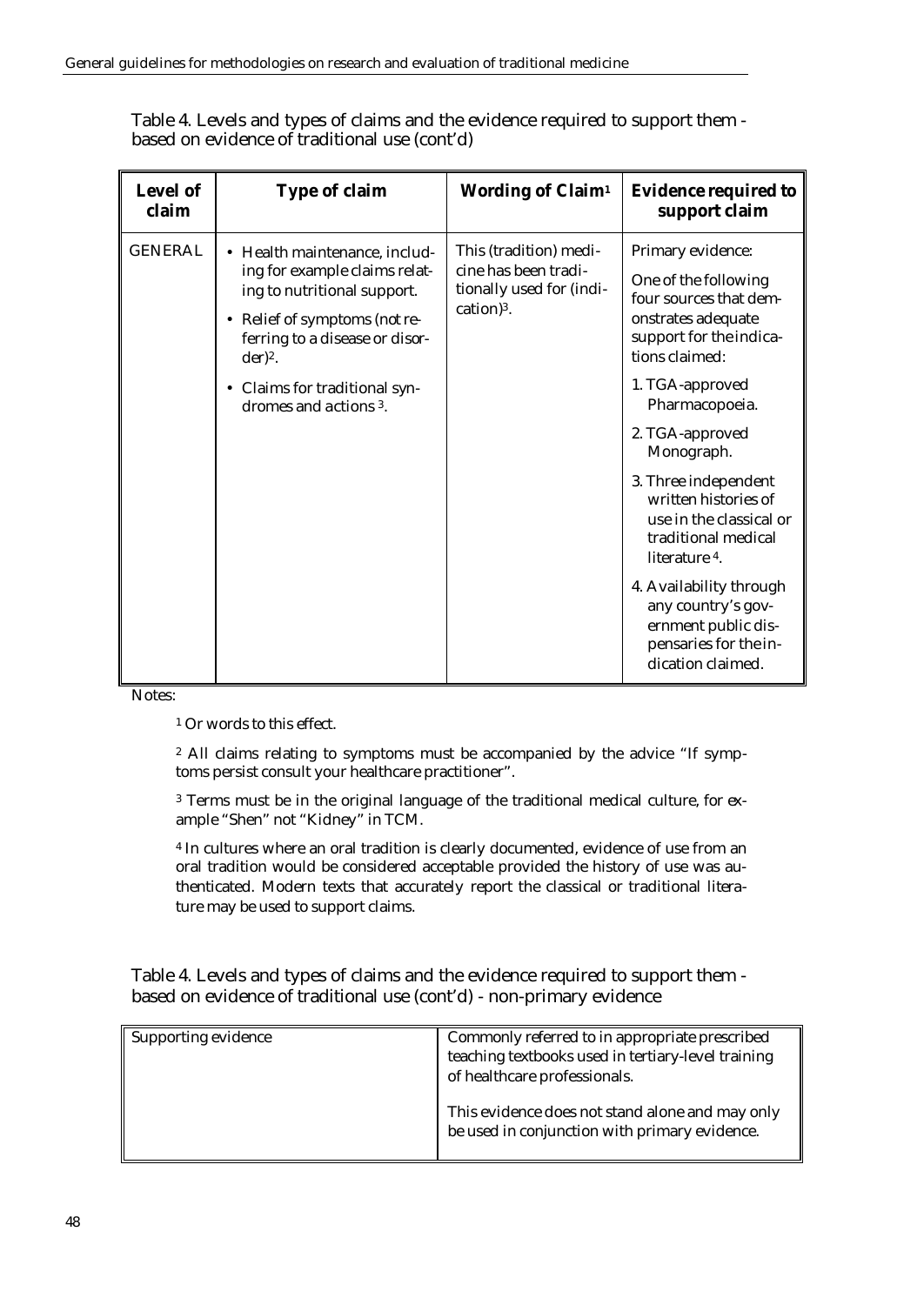# **Annex VI. Guidelines for good clinical practice (GCP) for trials on pharmaceutical products<sup>a</sup>**

#### **Ethical principles**

All research involving human subjects should be conducted in accordance with the ethical principles contained in the current version of the Declaration of Helsinki (see Appendix 1). Three basic ethical principles should be respected, namely justice, respect for persons, and beneficence (maximizing benefits and minimizing harms and wrongs) or non-maleficence (doing no harm), as defined by the current revision of the International Ethical Guidelines for Biomedical Research Involving Human Subjects or the laws and regulations of the country in which the research is conducted, whichever represents the greater protection for subjects. All individuals involved in the conduct of any clinical trial must be fully informed of and comply with these principles (see sections 3 and 4).

#### **Declaration of Helsinki**

The current revision of the Declaration of Helsinki (Appendix 1) is the accepted basis for clinical trial ethics, and must be fully followed and respected by all parties involved in the conduct of such trials. Any departures from the Declaration must be justified and stated in the protocol. Independent assurance that subjects are protected can be provided only by an ethics committee and freely obtained informed consent.

#### **Ethics committee**

 $\overline{a}$ 

The role of the ethics committee (or other board responsible for reviewing the trial) is to ensure the protection of the rights and welfare of human subjects participating in clinical trials, as defined by the current revision of the Declaration of Helsinki and national and other relevant regulations, and to provide public reassurance, *inter alia*, by previewing trial protocols, etc. (see section 2).

The ethics committee should be constituted and operated so that its tasks can be executed free from bias and from any influence of those who are conducting the trial.

The ethics committee should have documented policies and procedures as a basis for its work, which should be available to the public. These should set out the authority under which the committee is established, the number of members elected and their qualifications, a definition of what it will review, and its authority to intervene and maintain records of its activities. The documents should also

<sup>a</sup> Adapted from *The use of essential drugs. Eighth list*. Geneva, World Health Organization, 1995:106–107;108–110 (WHO Technical Report Series, No. 850).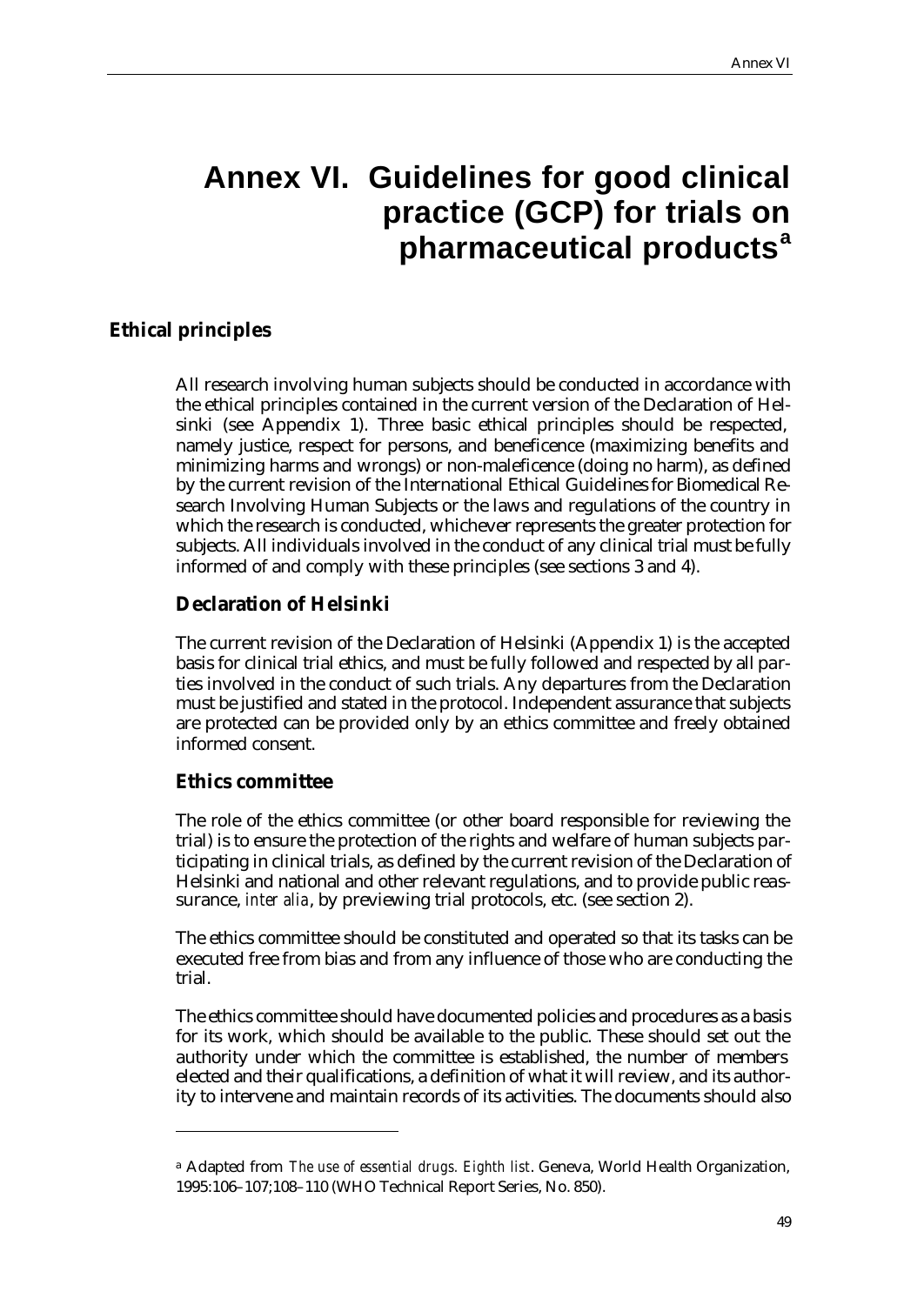state how frequently the committee will meet and how it will interact with the investigator and/or sponsor.

The investigator, or the investigator and the sponsor, must consult the relevant ethics committee(s) regarding the suitability of a proposed clinical trial protocol (including appendices and amendments) and of the methods and materials to be used in obtaining and documenting the informed consent of the subjects.

The ethics committee has an ongoing responsibility for the ethical conduct of research, and therefore must be informed of all subsequent amendments to the protocol and of any serious adverse events occurring during the trial, or other new information likely to affect the safety of the subjects or the conduct of the trial. The ethics committee should be consulted if a re-evaluation of the ethical aspects of the trial appears to be required, or if there is any doubt regarding the importance of a protocol change or new information.

Subjects must not be entered into the clinical trial until the relevant ethics committee(s) has issued its favourable opinion on the procedures. The ethics committee should give its opinion and advice in writing within a reasonable time, clearly identifying the trial protocol, itemizing the documents studied and stating the date of review. A list of those present at the committee meeting, including their professional status, should be attached.

When reviewing a clinical trial proposal, the ethics committee should consider the following:

- (a) The acceptability of the investigator for the proposed trial, on the basis of sufficient information made available to the committee, in terms of his or her qualifications, experience, availability for the duration of the trial, supporting staff and available facilities.
- (b) The suitability of the protocol, including the objectives of the study and the justification of predictable risks and inconveniences weighed against the anticipated benefits for the subjects and/or others, and the efficiency of its design, i.e. the potential for reaching sound conclusions with the smallest possible exposure of subjects.
- (c) The means by which trial subjects will be recruited, necessary or appropriate information will be given, and consent will be obtained. This is particularly important in the case of trials involving subjects who are members of a group with a hierarchical structure or another vulnerable group (see section 3.3, (c)– (f)).
- (d) The adequacy and completeness of the information, which should be written in a language and at a level of complexity understandable to everyone involved, to be given to the subjects, their relatives, guardians or, if necessary, legal representatives. All such written information must be submitted in its final form to the ethics committee.
- (e) Provision, if any, for compensation or treatment in the case of death or other loss or injury of a subject, if attributable to a clinical trial, and details of any insurance or indemnity (a source of legal and financial support) to cover the liability of the investigator(s) and sponsor (see section 5.9).
- (f) The appropriateness of the extent and form of payment through which the sponsor will remunerate or compensate the organization(s) and/or investigator(s) conducting the trial and the trial subjects, as required by local laws and regulations.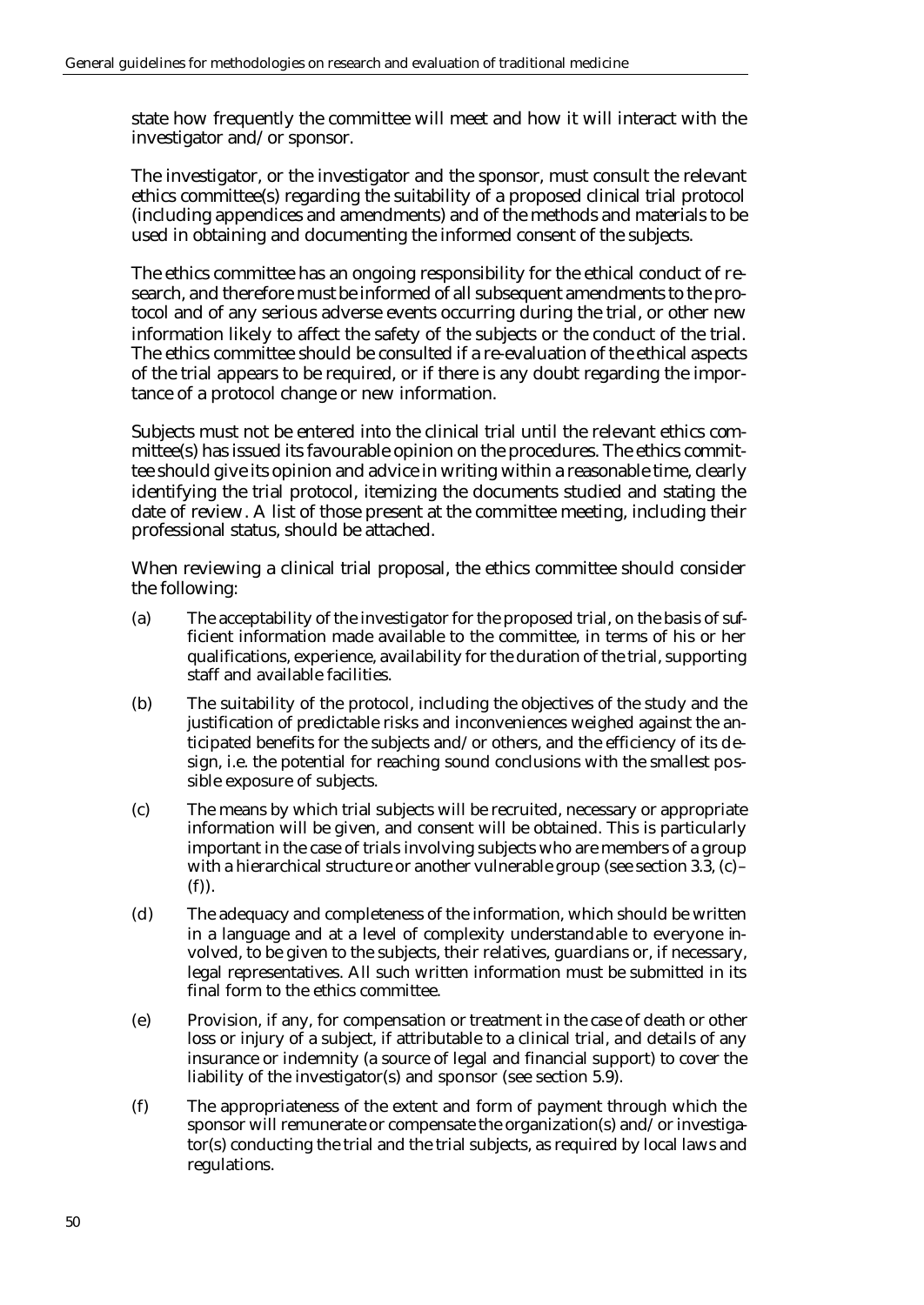(g) The acceptability of any proposed amendments to the protocol that are likely to affect the safety of the subjects or the conduct of the trial.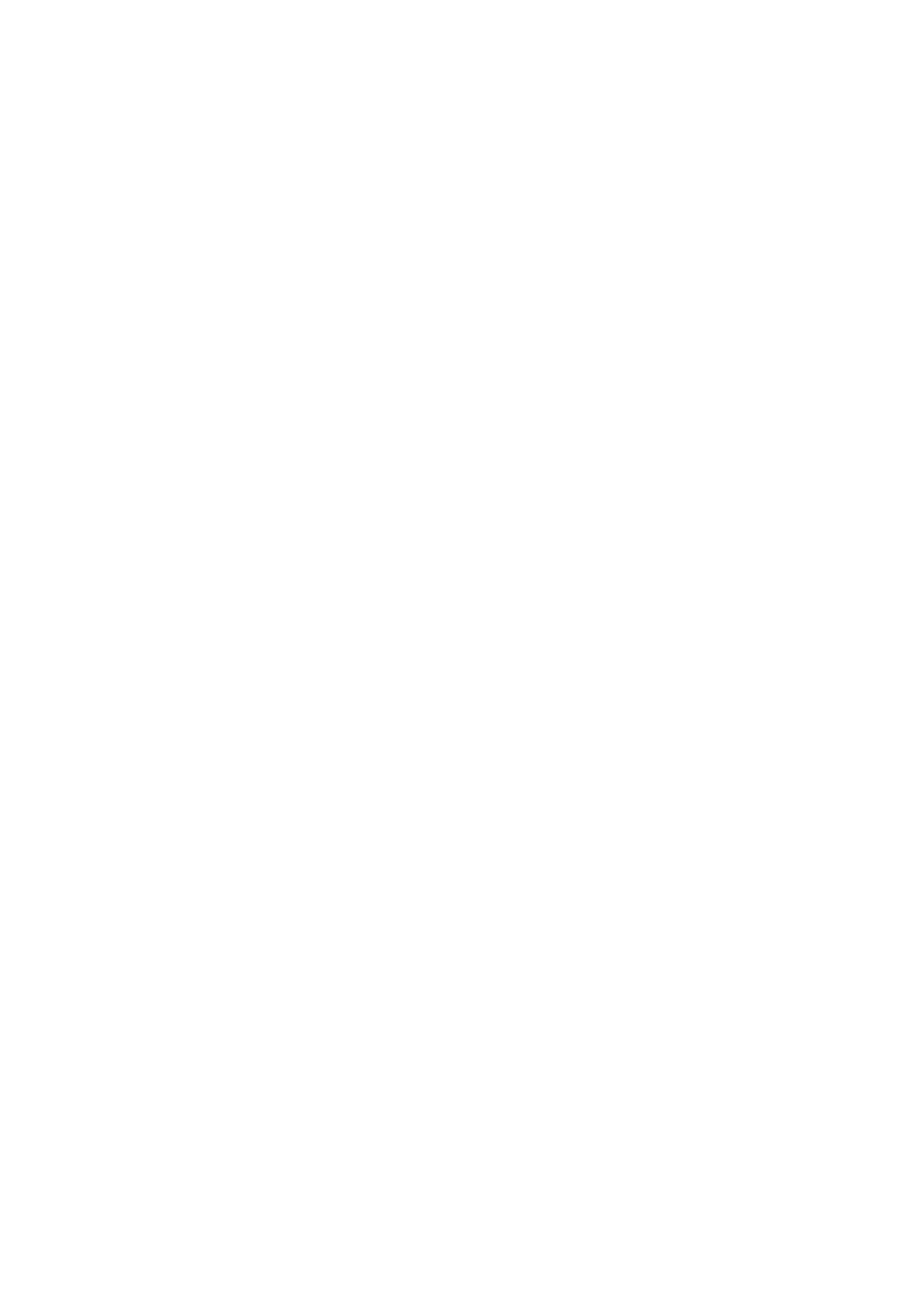# **Annex VII. Guidance for industry: significant scientific agreement in the review of health claims for conventional foods and dietary supplements<sup>a</sup>**

#### **Identifying data for review**

#### **The first step in preparing or reviewing a health claim petition is to identify all relevant studies.**

The types of studies considered in a health claim review include human studies and frequently also include "pre-clinical" evidence, e.g., *in vitro* laboratory investigations and other mechanistic studies. Studies of humans can be divided into two types: interventional studies and observational studies.

*In an interventional study, the investigator controls whether the subjects receive an exposure or an intervention whereas in an observational study, the investigator does not have control over the exposure or the intervention. In general, interventional studies provide the strongest evidence for an effect.*

*Regardless of the inherent strengths and weaknesses of a study design, the overall quality and relevance of each individual study is paramount in assessing its contribution to the weight of the evidence for the proposed substance/disease relationship.* 

#### **Interventional studies**

 $\overline{a}$ 

#### **The "gold standard" of interventional studies is the randomized controlled clinical trial.**

*In a randomized controlled trial, subjects similar to each other are randomly assigned either to receive the intervention or not to receive the intervention. As a result, subjects who are most likely to have a favorable outcome independent of any intervention are not preferentially selected to receive the intervention being studied (selection bias). Bias may be further reduced if the researcher who assesses the outcome does not know which subjects received the intervention (blinding). Randomized controlled clinical trials are not an absolute requirement to* 

<sup>a</sup> Reproduced from *Guidance for industry: significant scientific agreement in the review of health claims for conventional foods and dietary supplements* issued 22 December 1999 by the USA Food and Drug Administration, Center for Food Safety and Applied Nutrition, Office of Special Nutritionals, Federal building 8, 200 C Street, SW, Washington, DC 20204, USA.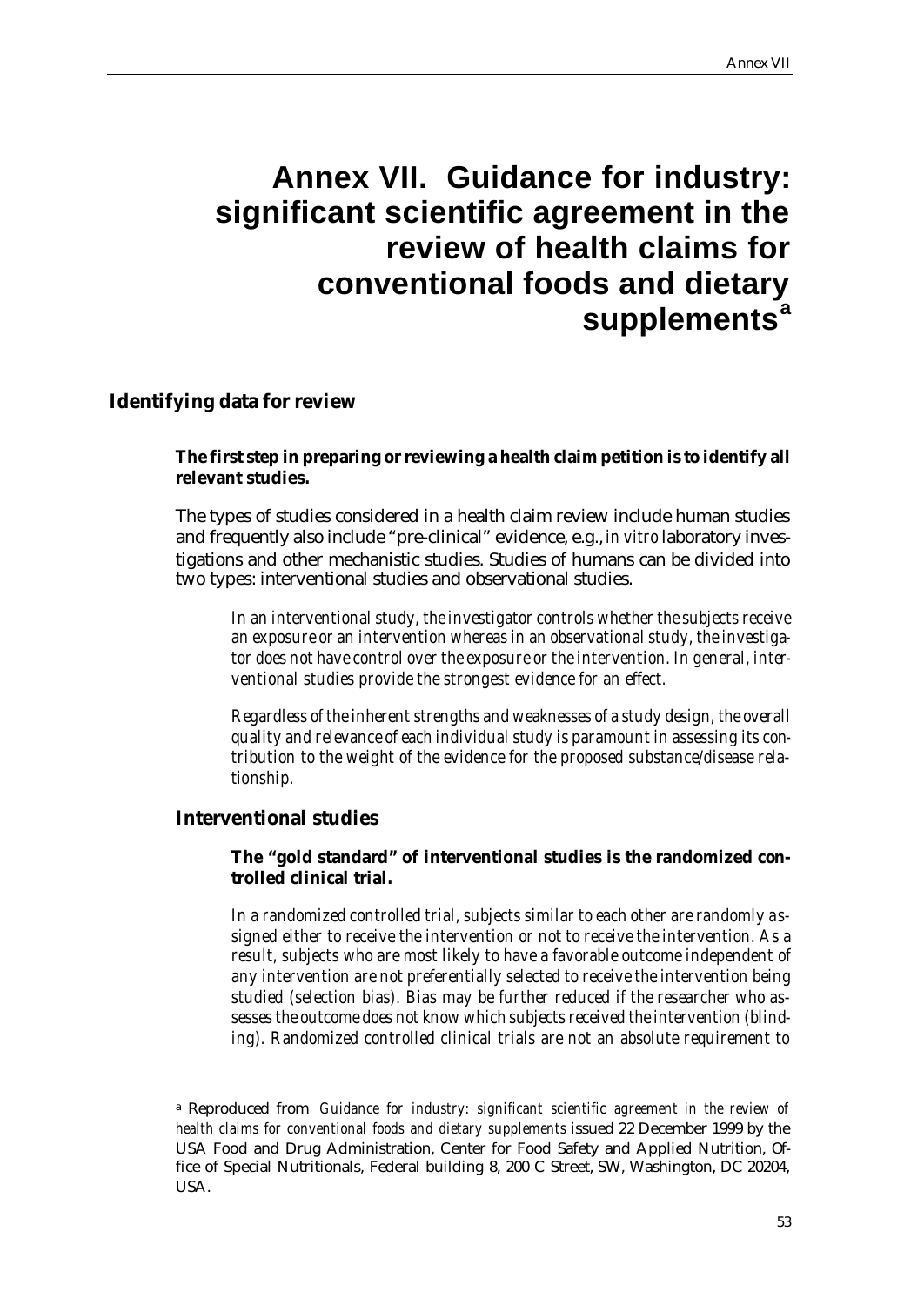*demonstrate significant scientific agreement in all cases, but are considered the most persuasive and given the most weight. A single large, well-conducted and controlled clinical trial could provide sufficient evidence to establish a substance/disease relationship, provided that there is a supporting body of evidence from observational or mechanistic studies.* 

#### **Observational studies**

**There is no universally valid method for weighing categories of observational studies. However, in general, observational studies include, in descending order of persuasiveness, cohort (longitudinal) studies, casecontrol studies, cross-sectional studies, uncontrolled case series or cohort studies, time-series studies, ecological or cross-population studies, descriptive epidemiology, and case reports.** 

*Observational studies may be prospective or retrospective. In prospective studies, investigators recruit subjects and observe them prior to the occurrence of the outcome. In retrospective studies, investigators review the records of subjects and interview subjects after the outcome has occurred. Retrospective studies are usually considered to be more vulnerable to recall bias (error that occurs when subjects are asked to remember past behaviors) and measurement error but are less likely to suffer from the subject selection bias that may occur in prospective studies.* 

- ♦ Cohort studies compare the outcome of subjects who have received a specific exposure with the outcome of subjects who have not received that exposure.
- ♦ In case-control studies, subjects with the disease are compared to subjects who do not have the disease (control group). Subjects are enrolled based on their outcome rather than based on their exposure.
- ♦ In cross-sectional studies, at a single point in time the number of individuals with a disease who have received a specific exposure is compared to the number of individuals without the disease who did not receive the exposure.
- ♦ Uncontrolled case series studies depict outcomes in a group without comparing to a control group.
- ♦ Time-series studies compare outcomes during different time periods, e.g. whether the rate of occurrence of a particular outcome during one five-year period changed during a subsequent five-year period.
- ♦ In ecological studies, the rate of a disease is compared across different populations. Investigators seek to identify population traits that may cause the disease.
- ♦ Descriptive epidemiology refers to study designs that assess parameters related to the frequency and distribution of disease in a population, such as the leading cause of death.
- ♦ Case reports describe observations of a single subject or a small number of subjects.

#### **Research synthesis studies**

"Research synthesis" studies, including meta-analyses, may be useful as supporting evidence for a health claim, but any role beyond this function is as yet unresolved.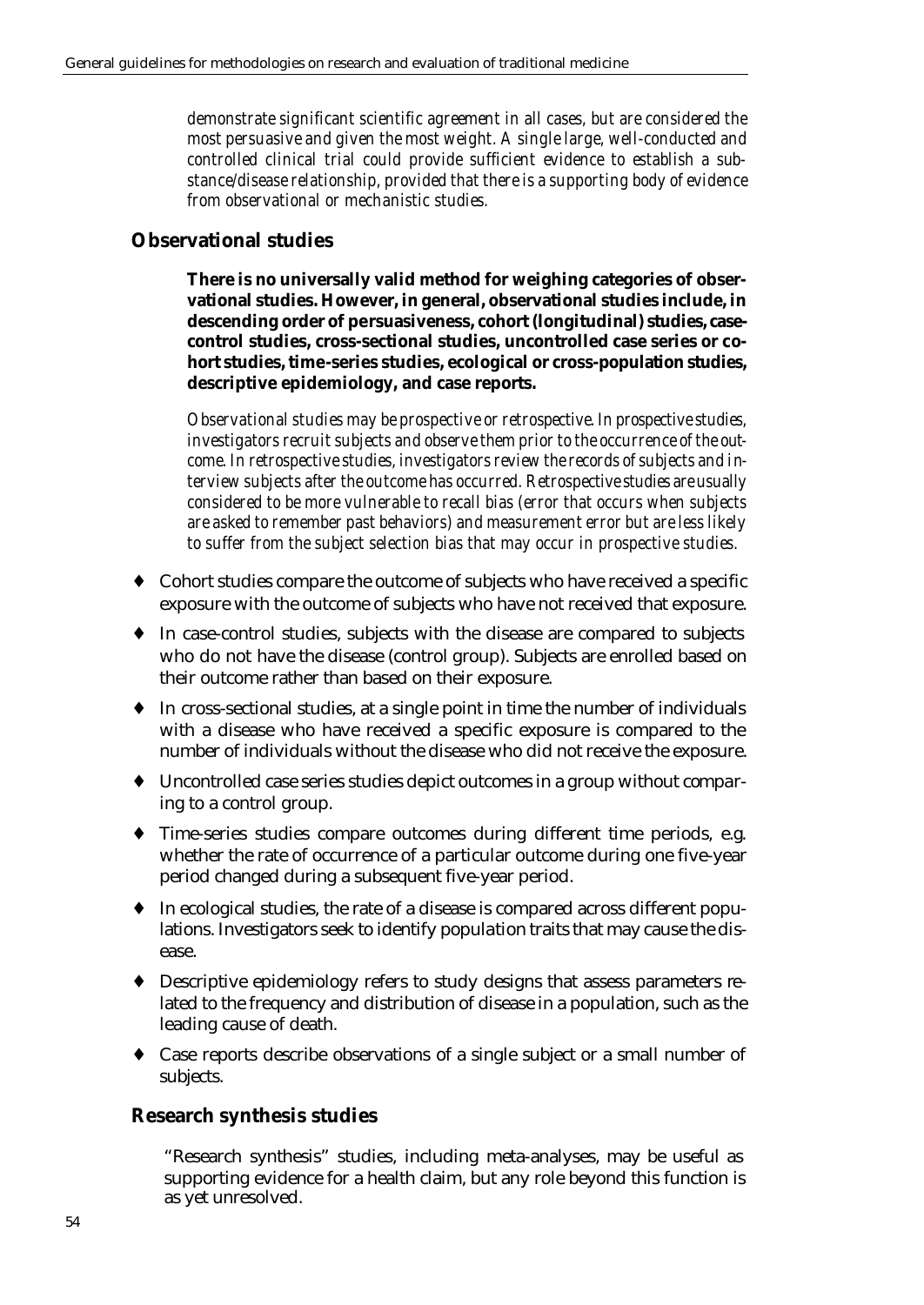*The appropriateness of research synthesis studies to establish substance/disease relationships is not known. This is especially true when observational data are entered into meta-analyses. Discussions on the topic have been published1–4, and there are on-going efforts to identify criteria and critical factors to consider in both conducting and using such analyses, but standardization of this methodology is still emerging. Therefore, in general, such analyses serve as supporting evidence rather than as primary evidence. To date, while meta-analyses have been reviewed as part of the health claim authorization process, no health claims have been authorized on the basis of meta-analysis studies alone.*

#### **References**

- 1) Sacks HS, Berrier J, Reitman D, Ancona-Berk VA, Chalmers T. Meta-analyses of randomized controlled trials. New England Journal of Medicine 1987;316:450–455.
- 2) Sacks HS, Berrier J, Reitman D, Pagano D, Chalmers TC. Meta-analysis of randomized controlled trials: an update. In: Balder WC, Mosteller F, eds. Medical Uses of Statistics, 2<sup>nd</sup> ed. pp 427–442. Boston, MA: NEJM Books, 1992.
- 3) Sacks HS. Meta-analyses of clinical trials. In: Perman JA, Rey J, eds. Clinical Trials in Infant Nutrition, Nestle Nutrition Workshop Series, Vol 40, pp 85–99. Philadelphia, PA: Vevey/Lippincott-Raven Publishers, 1998.
- 4) Hasselblad V, Mosteller F, Littenberg B, Chalmers TC, Hunick MG, Turner JA, et al. A survey of current problems in meta-analysis. Discussion from the Agency for Health Care Policy and Research Inter-PORT Work Group on Literature Review/Meta-Analysis. Medical Care 1995;33:202–220.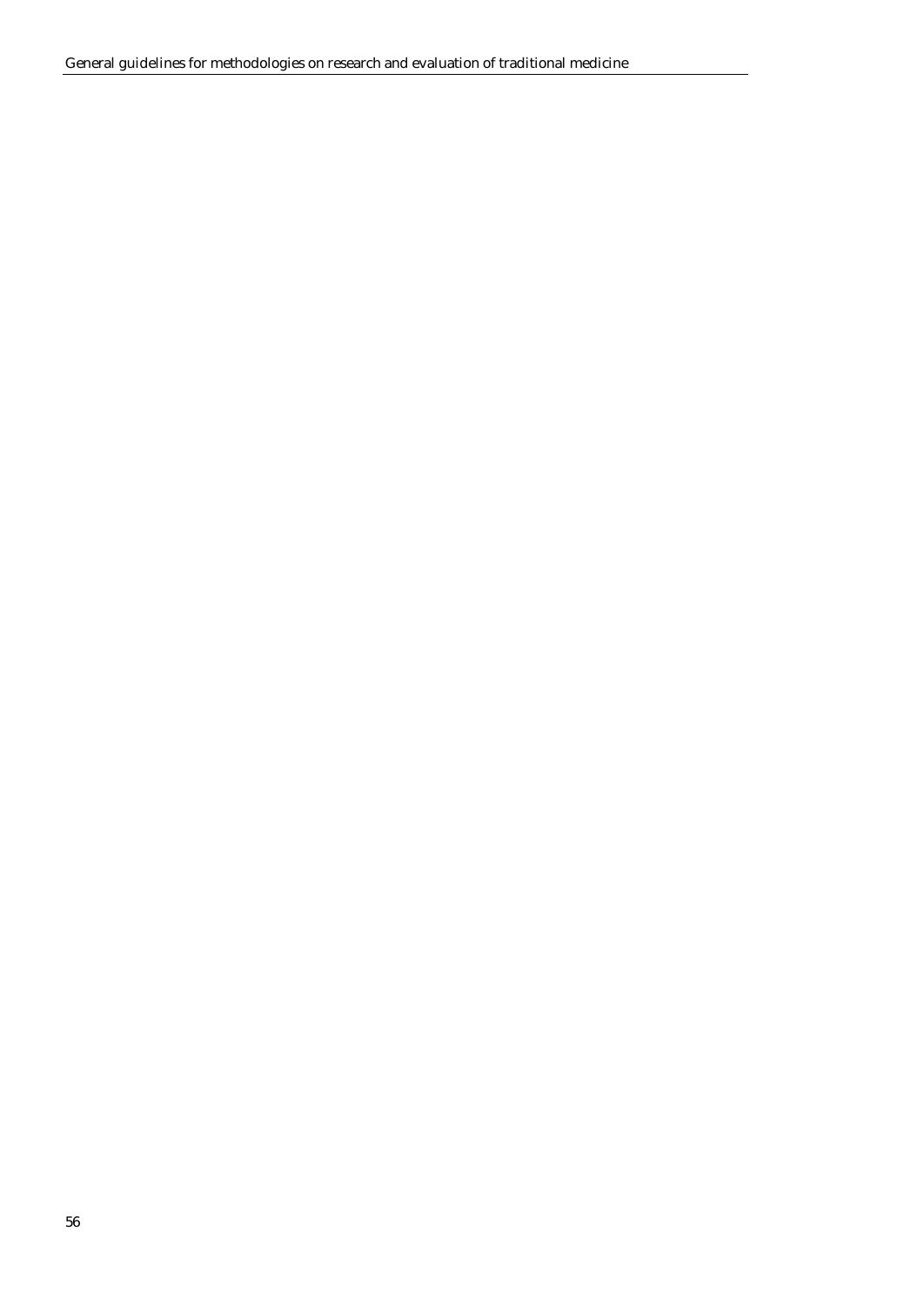# **Annex VIII. Guideline for Good Clinical Practice<sup>a</sup>**

## **Clinical trial protocol and protocol amendment(s)**

## **General information**

- 1. Protocol title, protocol identifying number, and date. Any amendment(s) should also bear the amendment number(s) and date(s).
- 2. Name and address of the sponsor and monitor (if other than the sponsor).
- 3. Name and title of the person(s) authorized to sign the protocol and the protocol amendment(s) for the sponsor.
- 4. Name, title, address, and telephone number(s) of the sponsor's medical expert (or dentist when appropriate) for the trial.
- 5. Name and title of the investigator(s) who is (are) responsible for conducting the trial, and the address and telephone number(s) of the trial site(s).
- 6. Name, title, address, and telephone number(s) of the qualified physician (or dentist, if applicable), who is responsible for all trial-site related medical (or dental) decisions (if other than investigator).
- 7. Name(s) and address(es) of the clinical laboratory(ies) and other medical and/or technical department(s) and/or institutions involved in the trial.

## **Background information**

 $\overline{a}$ 

- 1. Name and description of the investigational product(s).
- 2. A summary of findings from non-clinical studies that potentially have clinical significance and from clinical trials that are relevant to the trial.
- 3. Summary of the known and potential risks and benefits, if any, to human subjects.

<sup>a</sup> Adapted from the *ICH Harmonized tripartite guideline: guideline for Good Clinical Practice*  issued by the International Conference on Harmonization of Technical Requirements for Registration of Pharmaceuticals for Human Use, International Federation of Pharmaceutical Manufacturers Associations, PO Box 9, 1211 Geneva, Switzerland. Recommended for adoption on 1 May 1996 by the ICH Steering Committee.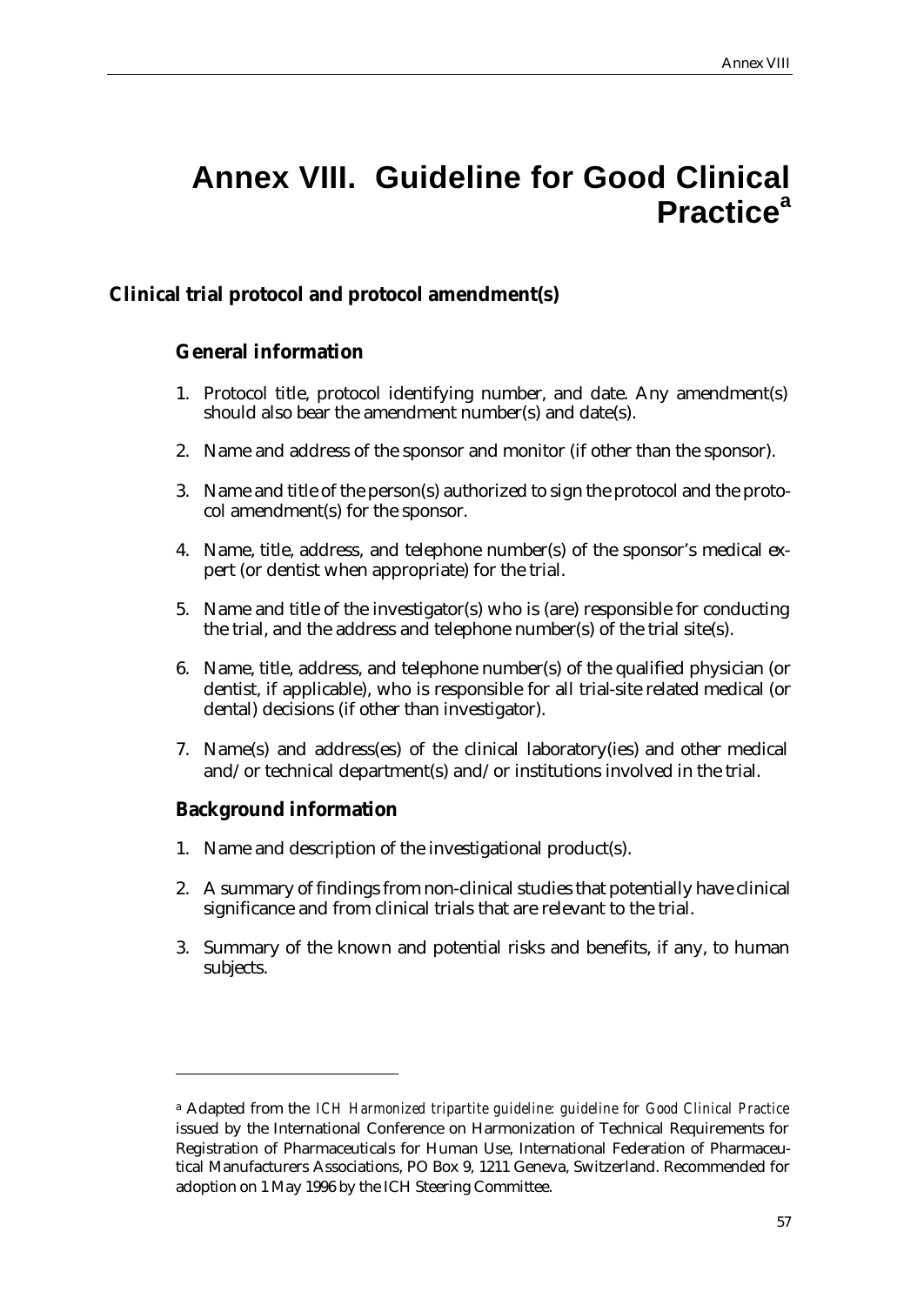- 4. Description of, and justification for, the route of administration, dosage, dosage regimen, and treatment period(s).
- 5. A statement that the trial will be conducted in compliance with the protocol, GCP and the applicable regulatory requirement(s).
- 6. Description of the population to be studied.
- 7. References to literature and data that are relevant to the trial, and that provide background for the trial.

## **Trial objectives and purpose**

A detailed description of the objectives and the purpose of the trial.

## **Trial design**

1. The scientific integrity of the trial and the credibility of the data from the trial depend substantially on the trial design. A description of the trial design, should include:

A specific statement of the primary endpoints and the secondary endpoints, if any, to be measured during the trial.

- 2. A description of the type/design of trial to be conducted (e.g. double-blind, placebo-controlled, parallel design) and a schematic diagram of trial design, procedures and stages.
- 3. A description of the measures taken to minimize/avoid bias, including:
	- (a) randomization
	- (b) blinding.
- 4. A description of the trial treatment(s) and the dosage and dosage regimen of the investigational product(s). Also include a description of the dosage form, packaging, and labelling of the investigational product(s).
- 5. The expected duration of subject participation, and a description of the sequence and duration of all trial periods, including follow-up, if any.
- 6. A description of the "stopping rules" or "discontinuation criteria" for individual subjects, parts of trial and entire trial.
- 7. Accountability procedures for the investigational product(s), including the placebo(s) and comparator(s), if any.
- 8. Maintenance of trial treatment randomization codes and procedures for breaking codes.
- 9. The identification of any data to be recorded directly on the case report forms (i.e. no prior written or electronic record of data), and to be considered to be source data.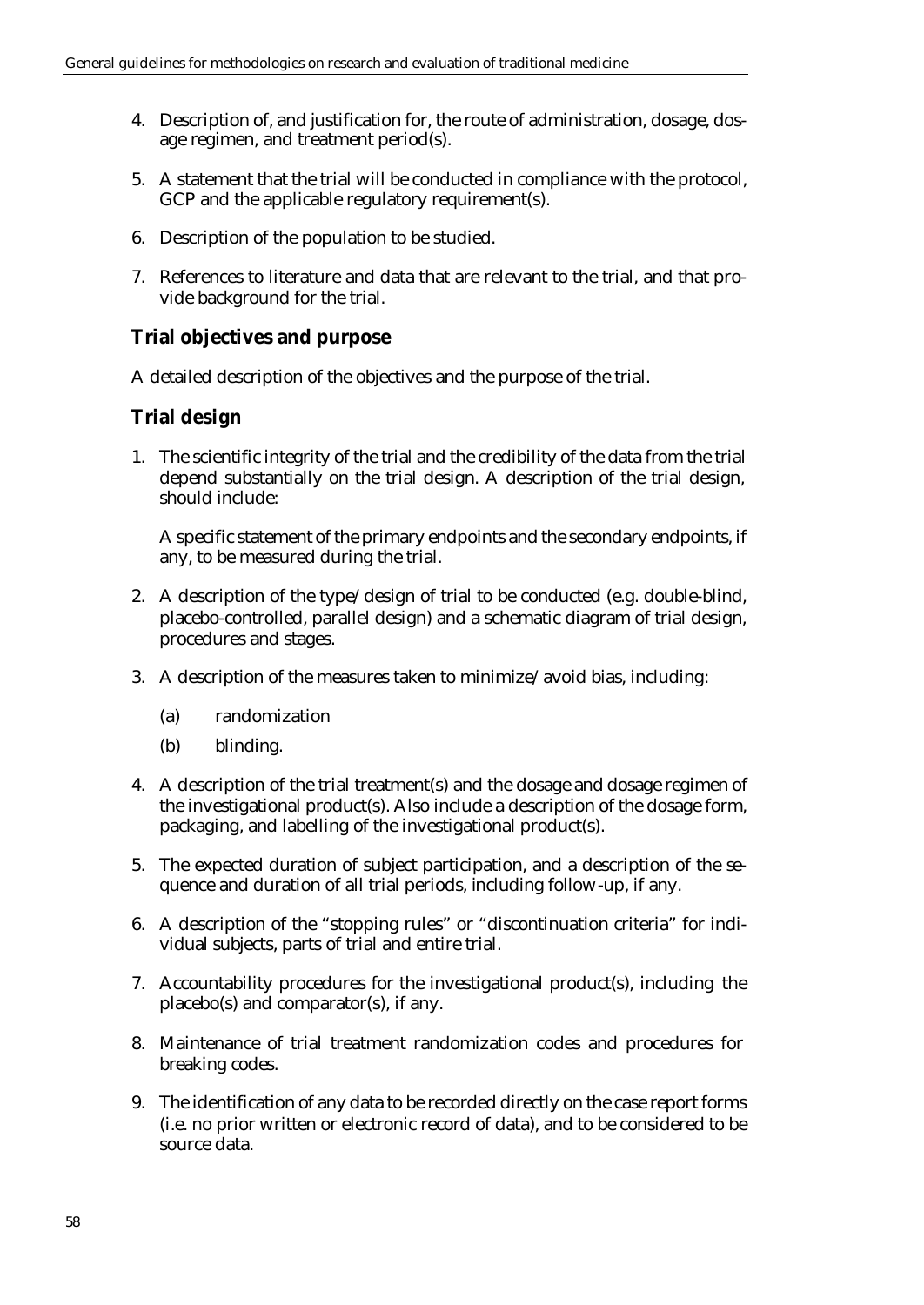## **Selection and withdrawal of subjects**

- 1. Subject inclusion criteria.
- 2. Subject exclusion criteria.
- 3. Subject withdrawal criteria (i.e. terminating investigational product treatment/trial treatment) and procedures specifying:
	- (a) when and how to withdraw subjects from the trial/investigational product treatment;
	- (b) the type and timing of the data to be collected for withdrawn subjects;
	- (c) whether and how subjects are to be replaced;
	- (d) the follow-up for subjects withdrawn from investigational product treatment/trial treatment.

## **Treatment of subjects**

- 1. The treatment(s) to be administered, including the name(s) of all the product(s), the dose(s), the dosing schedule(s), the route/mode(s) of administration, and the treatment period(s), including the follow-up period(s) for subjects for each investigational product treatment/trial treatment group/arm of the trial.
- 2. Medication(s)/treatment(s) permitted (including rescue medication) and not permitted before and/or during the trial.
- 3. Procedures for monitoring subject compliance.

## **Assessment of efficacy**

- 1. Specification of the efficacy parameters.
- 2. Methods and timing for assessing, recording, and analysing of efficacy parameters.

## **Assessment of safety**

- 1. Specification of safety parameters.
- 2. The methods and timing for assessing, recording, and analysing safety parameters.
- 3. Procedures for eliciting reports of and for recording and reporting adverse event and intercurrent illnesses.
- 4. The type and duration of the follow-up of subjects after adverse events.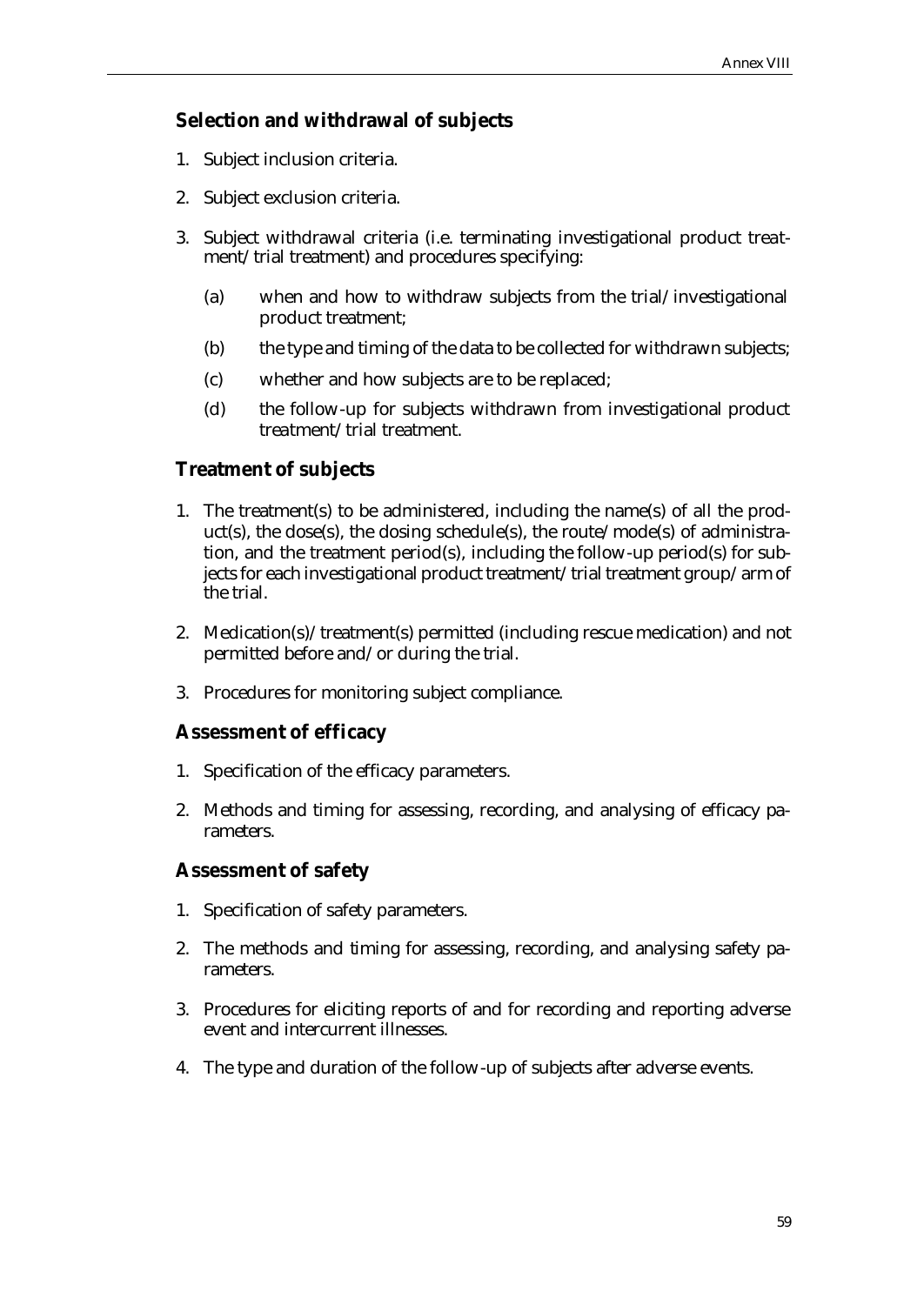# **Statistics**

- 1. A description of the statistical methods to be employed, including timing of any planned interim analysis(ses).
- 2. The number of subjects planned to be enrolled. In multicentre trials, the numbers of enrolled subjects projected for each trial site should be specified. Reason for choice of sample size, including reflections on (or calculations of) the power of the trial and clinical justification.
- 3. The level of significance to be used.
- 4. Criteria for the termination of the trial.
- 5. Procedure for accounting for missing, unused, and spurious data.
- 6. Procedures for reporting any deviation(s) from the original statistical plan (any deviation(s) from the original statistical plan should be described and justified in protocol and/or in the final report, as appropriate).
- 7. The selection of subjects to be included in the analyses (e.g. all randomized subjects, all dosed subjects, all eligible subjects, evaluable subjects).

#### **Direct access to source data/documents**

The sponsor should ensure that it is specified in the protocol or other written agreement that the investigator(s)/institution(s) will permit trial-related monitoring, audits, institutional review board/independent ethics committee review, and regulatory inspection(s), providing direct access to source data/documents.

## **Quality control and quality assurance**

## **Ethics**

Description of ethical considerations relating to the trial.

## **Data handling and record keeping**

#### **Financing and insurance**

Financing and insurance if not addressed in a separate agreement.

## **Publication policy**

Publication policy, if not addressed in a separate agreement.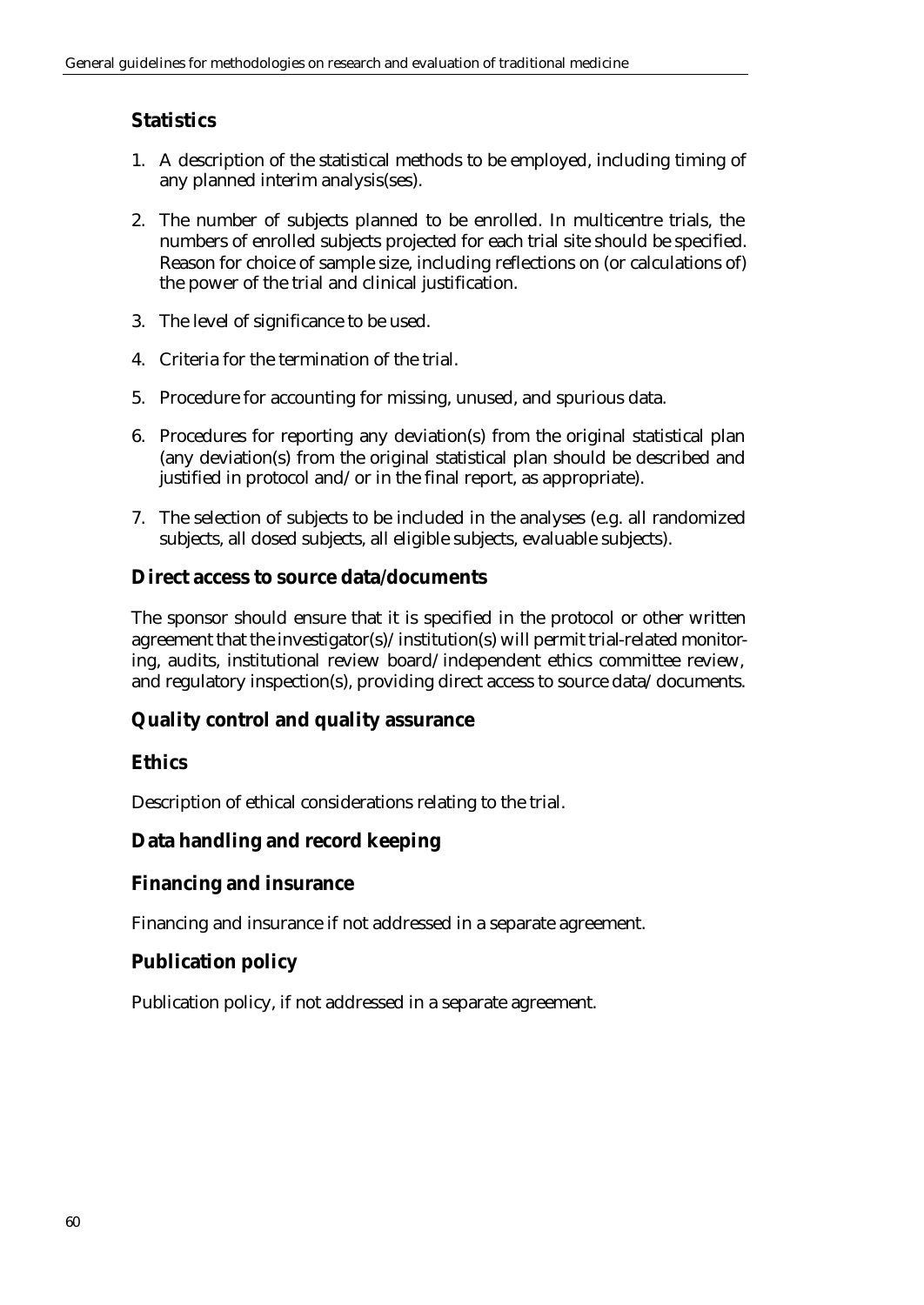# **ANNEX IX. WHO QOL (quality of life) user manual: facet definitions and response scales<sup>a</sup>**

#### **Introduction**

 $\overline{a}$ 

Each WHOQOL facet can be characterised as a description of a behaviour, a state of being, a capacity or potential or a subjective perception or experience. For example, pain is a subjective perception or experience; fatigue may be defined as a state; mobility may be defined either as a capacity (ability to move around) or as a behaviour (actual report of walking). A definition was written for each of the facets of quality of life covered by the WHOQOL assessment.

## **Overall Quality of Life and Health**

These questions examine the ways in which a person assesses his/her overall quality of life, health and well-being.

## **DOMAIN I - PHYSICAL DOMAIN**

#### **1. Pain and discomfort**

This facet explores unpleasant physical sensations experienced by a person and, the extent to which these sensations are distressing and interfere with life. Questions within the facet include the control the person has over the pain and the ease with which relief from pain can be achieved. The assumption is made that the easier the relief from pain, the less the fear of pain and its resulting effect on quality of life. Similarly changes in levels of pain may be more distressing than pain itself. Even when a person is not actually in pain, either through taking drugs or because the pain is by its very nature on and off (e.g. migraine), his/her quality of life may be affected by the constant threat of pain. It is acknowledged that people respond to pain differently, and differing tolerance and acceptance of pain is likely to affect its impact on quality of life.

Unpleasant physical sensations such as stiffness, aches, long-term or short-term pain, or itches are included. Pain is judged to be present if a person reports it to be so, even if there is no medical reason to account for it.

<sup>a</sup> Reproduced from *WHOQOL user manual*. Geneva, World Health Organization, 1998:61– 71 (unpublished document WHO/MNH/MHP/98.3; available on request from Programme on Mental Health, World Health Organization, 1211 Geneva 27, Switzerland).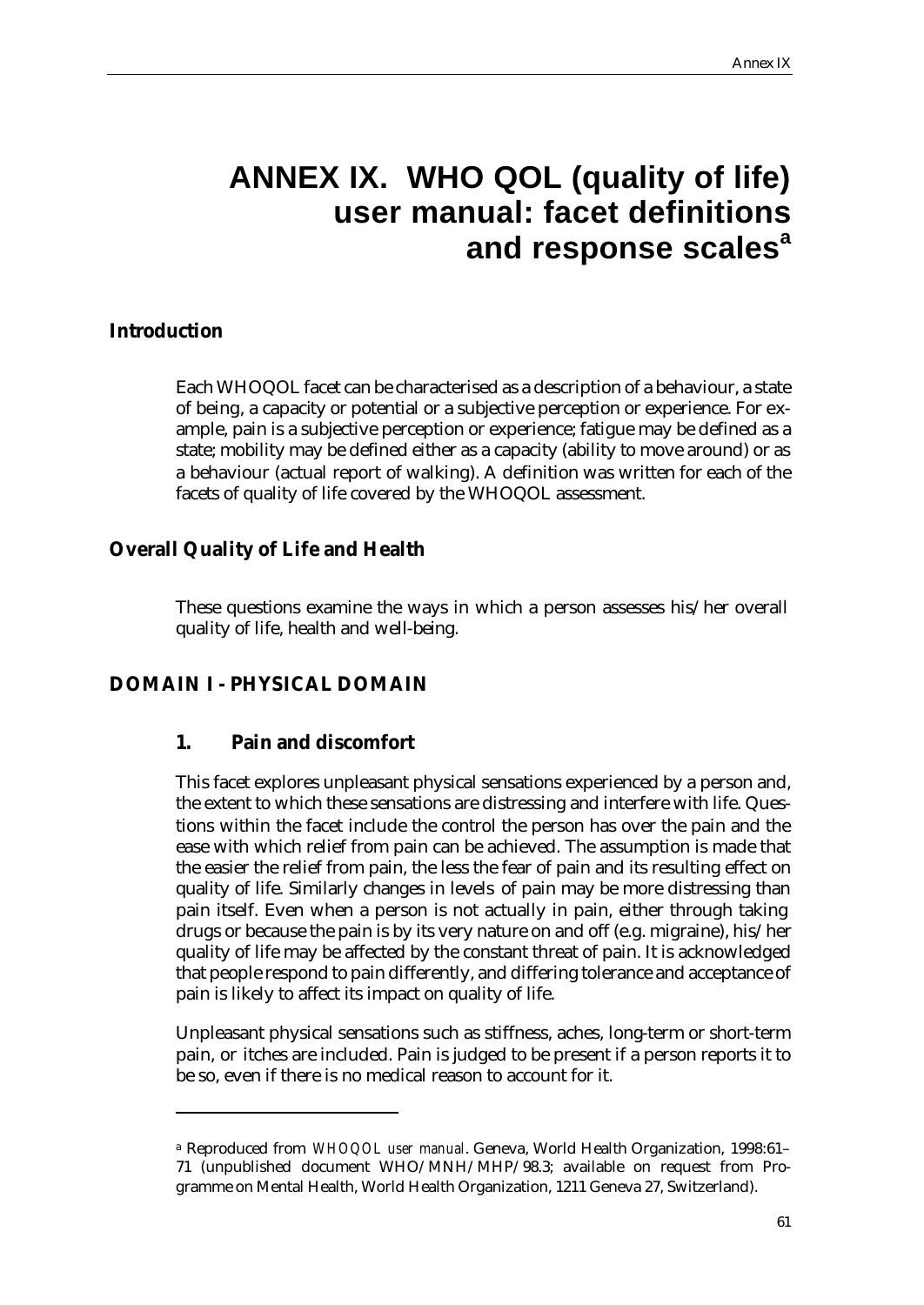# **2. Energy and fatigue**

This facet explores the energy, enthusiasm and endurance that a person has in order to perform the necessary tasks of daily living, as well as other chosen activities such as recreation. This may extend from reports of disabling tiredness to adequate levels of energy, to feeling really alive. Tiredness may result from any one of a number of causes, for example illness, problems such as depression, or over-exertion.

The impact of fatigue on social relationships, the increased dependence on others due to chronic fatigue and the reason for any fatigue are beyond the scope of questioning, although they are implicit to the questions in this facet and facets concerned specifically with daily activities and interpersonal relationships.

## **3. Sleep and rest**

This facet concerns how much sleep and rest, and problems in this area, affect the person's quality of life. Sleep problems might include difficulty going to sleep, waking up during the night, waking up early in the morning and being unable to go back to sleep and lack of refreshment from sleep.

The facet's focus is on whether sleep is disturbed or not; this can be for any reason, either to do with the person or to do with the environment.

The questions in this facet do not inquire into specific aspects of sleep such as waking up early in the morning or whether or not a person takes sleeping pills. The question of whether a person is dependent on substances (e.g. sleeping pills) to help him/her sleep is covered in a separate facet.

# **DOMAIN II - PSYCHOLOGICAL**

## **4. Positive feelings**

This facet examines how much a person experiences positive feelings of contentment, balance, peace, happiness, hopefulness, joy and enjoyment of the good things in life. A person's view of, and feelings about the future are seen as an important part of this facet. For many respondents this facet may be regarded as synonymous with quality of life. Negative feelings are not included as these are covered elsewhere.

## **5. Thinking, learning, memory and concentration**

This facet explores a person's view of his/her thinking, learning, memory, concentration and ability to make decisions. This incorporates the speed of thinking and clarity of thought. Questions disregard whether a person is alert, aware or awake, even though these underlie thinking, memory and concentration. It is acknowledged that some people with cognitive difficulties may have no insight into their difficulties, and in these cases proxy evaluations may be a necessary addition to the person's subjective evaluation. A similar problem may be a reluctance to admit to problems in this area among some respondents.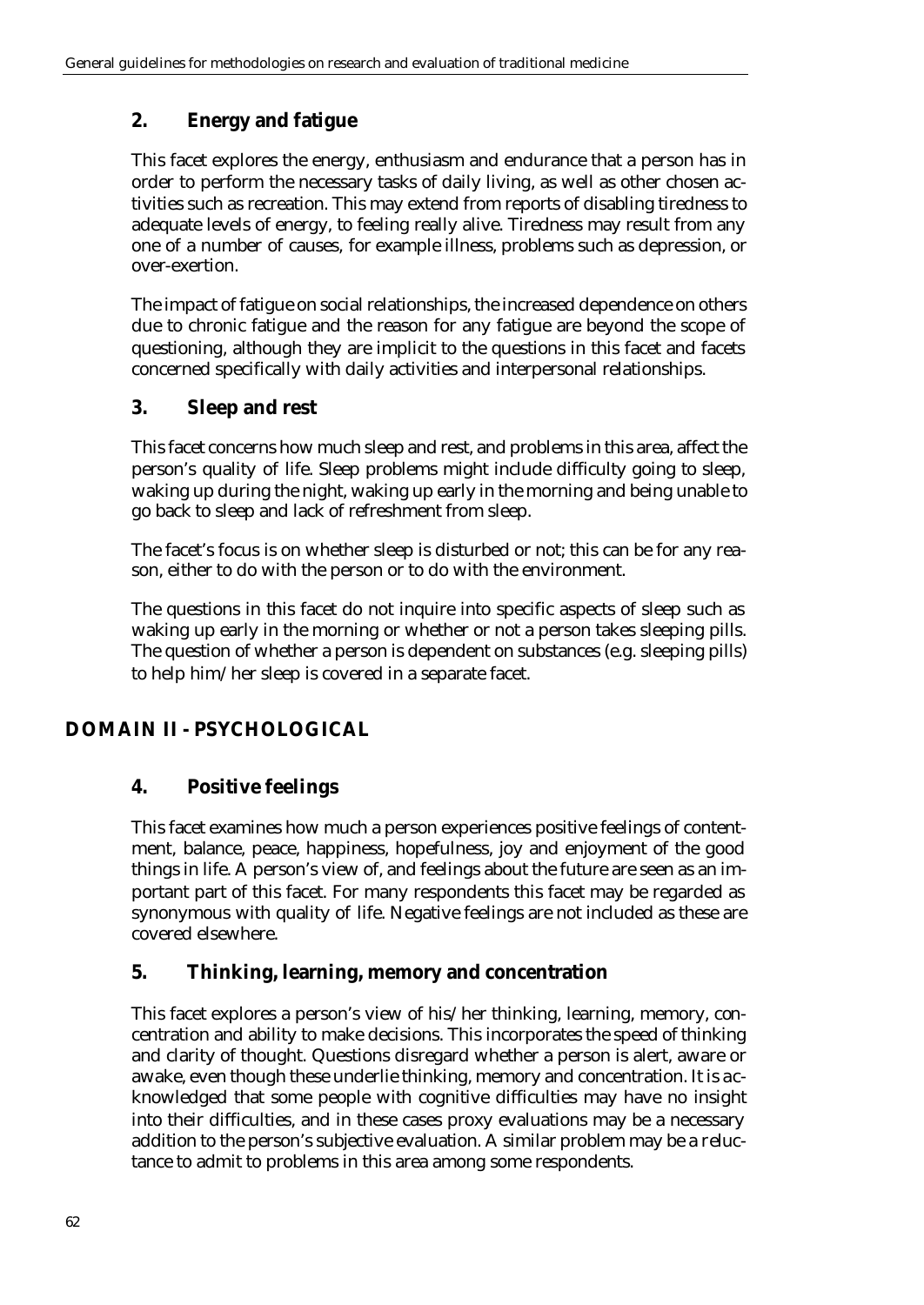## **6. Self-esteem**

This facet examines how people feel about themselves. This might range from feeling positive about themselves to feeling extremely negative about themselves. A person's sense of worth as a person is explored. The aspect of self esteem concerned with a person's feeling of self-efficacy, satisfaction with oneself and control is also included in the focus of this facet.

Questions are likely to include people's feelings about themselves in a range of areas: how they are able to get along with other people; their education; their appraisal of their ability to change or accomplish particular tasks or behaviours; their family relations; and their sense of dignity and self-acceptance. To some people self-esteem depends largely on how they function, whether at work, at home or how they are perceived and treated by others. In some cultures selfesteem is the esteem felt within the family rather than individual self-esteem. It is assumed that questions will be interpreted by respondents in ways that are meaningful and relevant to their position in life.

Questions do not include specific references to body image and social relationships as these are covered in different areas. However, the sense of self-worth that comes from these areas is intended to be covered by the questions though at a more general level. It is acknowledged that some people may find self-esteem difficult to talk about, and questions are framed trying to take this into account.

## **7. Body image and appearance**

This facet examines the person's view of his/her body. Whether the appearance of the body is seen in a positive or negative way is included in this facet. The focus is on the person's satisfaction with the way he/she looks and the effect it has on his/her self-concept. This includes the extent to which "perceived" or actual bodily impairments, if present, can be corrected (e.g. by make-up, clothing, artificial limbs, etc.).

How others respond to a person's appearance is likely to affect the person's body image very considerably. The phrasing of the questions aims to encourage respondents to answer how they really feel rather than how they feel they should respond. In addition they are phrased so as to be able to include a person who is happy with the way they look as well as someone who is severely physically handicapped.

## **8. Negative feelings**

This facet concerns how much a person experiences negative feelings, including despondency, guilt, sadness, tearfulness, despair, nervousness, anxiety and a lack of pleasure in life. The facet includes a consideration of how distressing any negative feelings are and their impact on the person's day-to-day functioning. Questions are framed so as to include people with quite disabling psychological difficulties such as severe depression, mania or panic attacks.

Questions do not include poor concentration, nor the relationship between negative affect and the person's social relationships because these are covered elsewhere. Nor do questions include any detailed assessment of the severity of the negative feelings.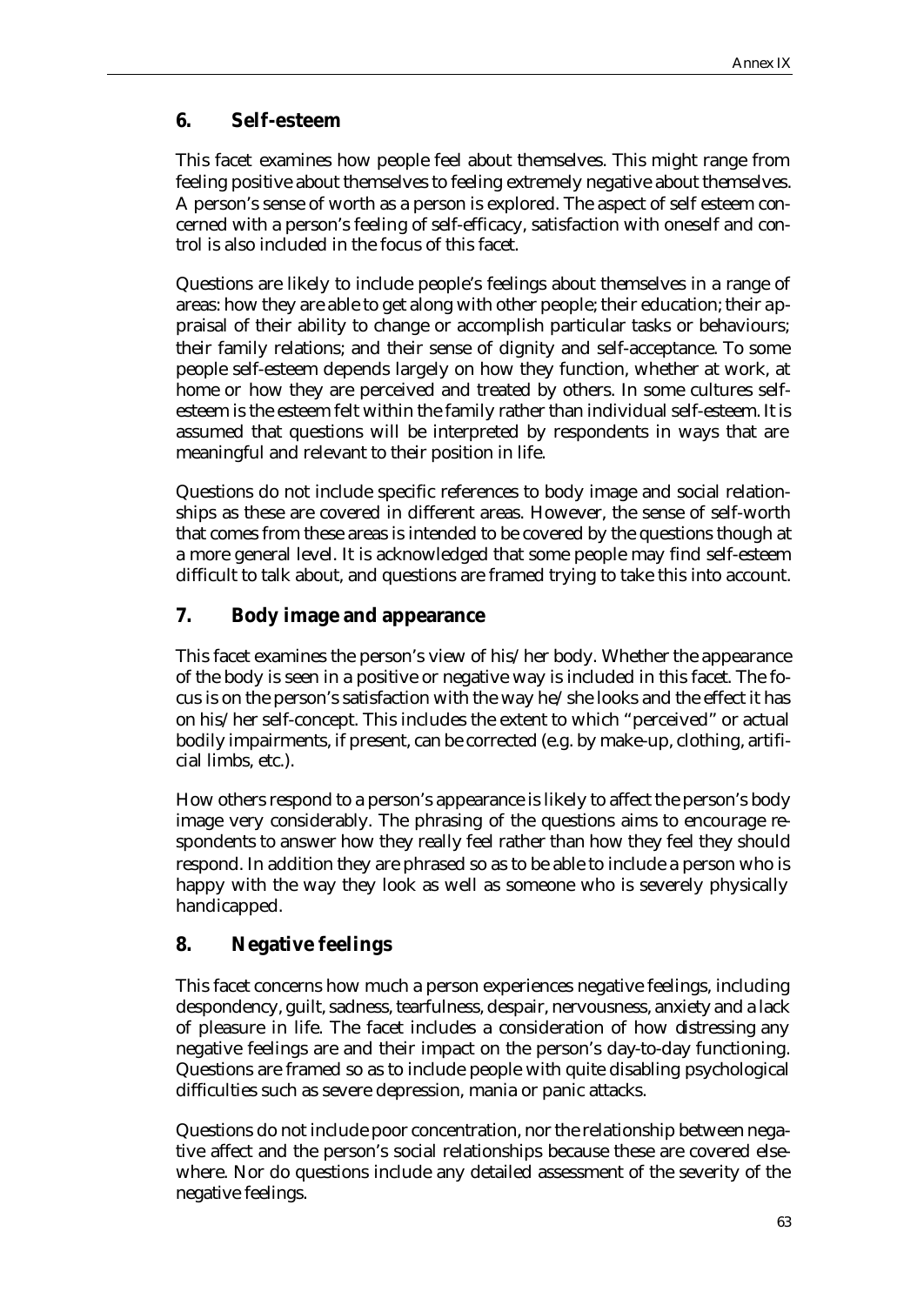## **DOMAIN III - LEVEL OF INDEPENDENCE**

## **9. Mobility**

This facet examines the person's view of his/her ability to get from one place to another, to move around the home, move around the work place, or to and from transportation services.

The focus is on the person's general ability to go wherever he/she wants to go without the help of others regardless of the means used to do so. The assumption is made that wherever a person is dependent to a significant extent for his/her mobility on another person this is likely to affect quality of life adversely. In addition, questions address people with mobility difficulties regardless of whether changes in their mobility were sudden or more gradual although it is acknowledged that this is likely to affect the impact on quality of life significantly.

A person's impairment does not necessarily affect his/her mobility. So for example someone using a wheelchair or walking frame may have satisfactory mobility in an adequately adapted home or workplace. Nor does this facet include transportation services (e.g. car, bus) as this is covered in a separate facet (Transport).

# **10. Activities of daily living**

The facet explores a person's ability to perform usual daily living activities. This includes self-care and caring appropriately for property. The focus is on a person's ability to carry out activities, which he/she is likely to need to perform on a day-to-day basis. The degree to which people are dependent on others to help them in their daily activities is also likely to affect their quality of life.

The questions do not include aspects of daily living which are covered in other areas; namely, specific activities affected by fatigue, sleep disturbances, depression, anxiety, mobility, and so on. Questions disregard whether a person has a home or a family.

## **11. Dependence on medication or treatments**

This facet examines a person's dependence on medication or alternative medicines (such as acupuncture and herbal remedies) for supporting his/her physical and psychological well-being. Medications may in some cases affect a person's quality of life in a negative way (e.g. side-effects of chemotherapy) whilst in other cases it may enhance the person's quality of life (e.g. cancer patients using pain killers).

This facet includes medical interventions that are not pharmacological but on which the person is still dependent, for example a pacemaker, artificial limb or colostomy bag. The questions do not include detailed enquiry into the type of medication.

## **12. Working capacity**

This facet examines a person's use of his or her energy for work. "Work" is defined as any major activity in which the person is engaged. Major activities might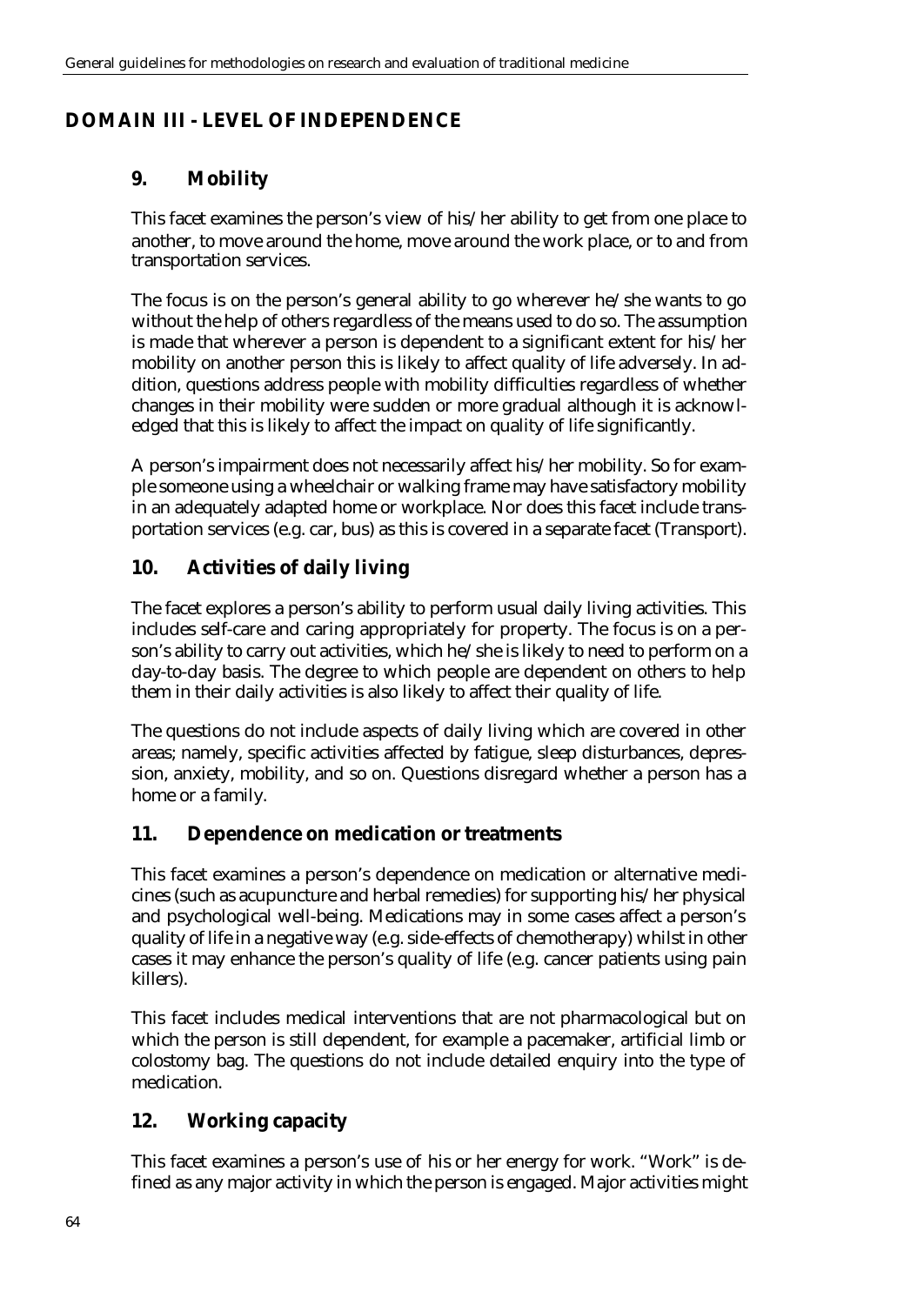include paid work, unpaid work, voluntary community work, full-time study, care of children and household duties. Because such questions refer to these possible types of major activities, the facet focuses on a person's ability to perform work, regardless of the type of work.

The questions do not include how people feel about the nature of the work that they do, nor do they include the quality of their work environment.

#### **DOMAIN IV - SOCIAL RELATIONSHIPS**

#### **13. Personal relationships**

This facet examines the extent to which people feel the companionship, love and support they desire from the intimate relationship(s) in their life. This facet also addresses commitment to and current experience of caring for and providing for other people.

This facet includes the ability and opportunity to love, to be loved and to be intimate with others both emotionally and physically. The extent to which people feel they can share moments of both happiness and distress with loved ones, and a sense of loving and being loved are included. The physical aspects of intimacy such as hugging and touch are also included. It is acknowledged, however, that this facet is likely to overlap considerably with the intimacy of sex that is covered in the facet Sexual activity.

The questions include how much satisfaction a person gets from, or has problems managing the burdens of caring for others. The possibility of this being both a positive as well as a negative experience is implicit to the facet.

This facet addresses all types of loving relationships, such as close friendships, marriages and both heterosexual and homosexual partnerships.

#### **14. Social support**

This facet examines how much a person feels the commitment, approval and availability of practical assistance from family and friends. Questions explore how much family and friends share in responsibility and work together to solve personal and family problems. The facet's focus is on how much the person feels he/she has the support of family and friends, in particular to what extent he/she might depend on this support in a crisis.

This includes how much the person feels he/she receives approval and encouragement from family and friends. The potentially negative role of family and friends in a person's life is included in this facet and questions are framed to allow negative effects of family and friends such as verbal and physical abuse to be recorded.

#### **15. Sexual activity**

This facet concerns a person's urge and desire for sex, and the extent to which the person is able to express and enjoy his/her sexual desire appropriately.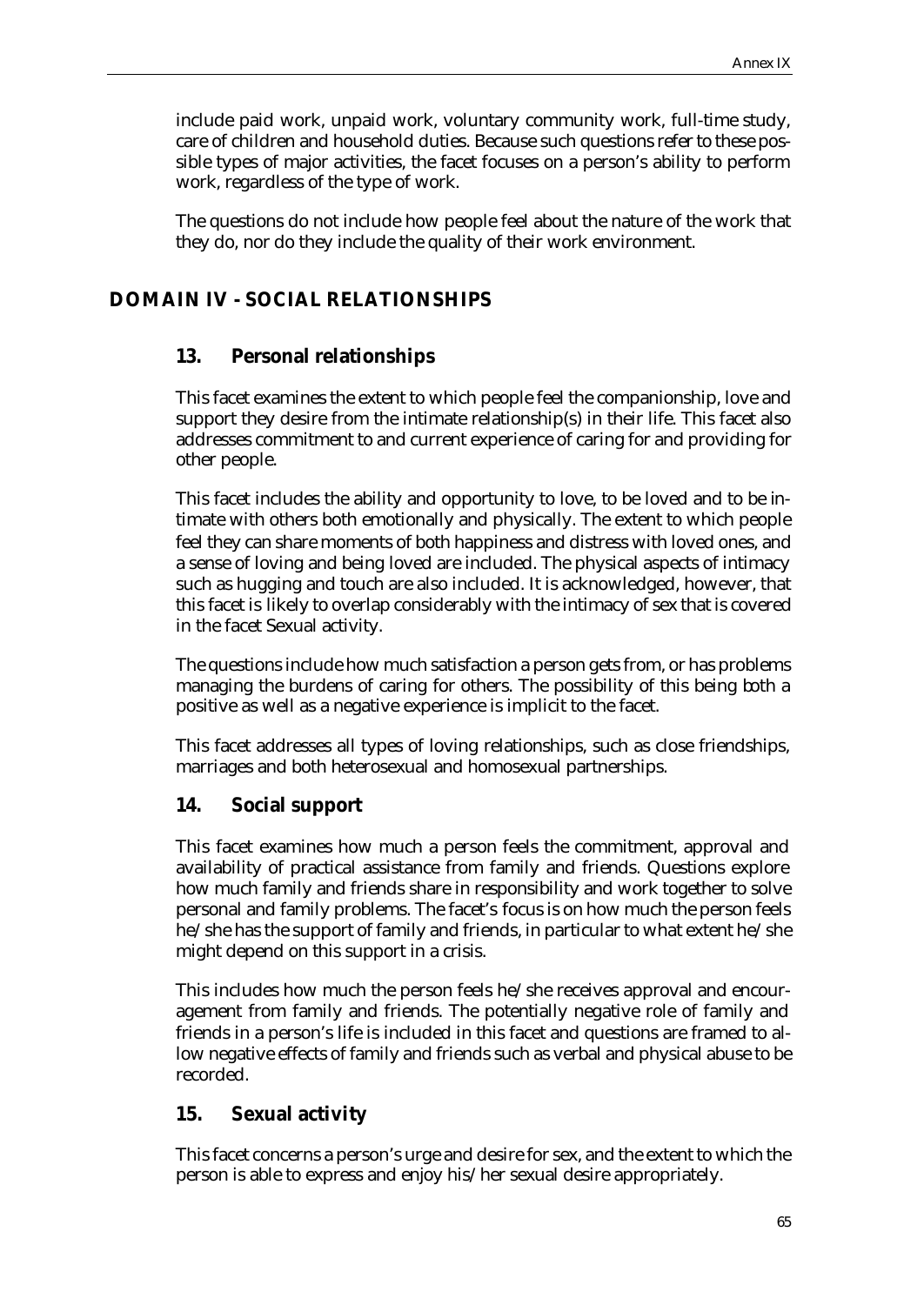Sexual activity and intimacy are for many people intertwined. Questions, however, enquire only about sex drive, sexual expression and sexual fulfilment, with other forms of physical intimacy being covered elsewhere. In some cultures fertility is central to this facet, and child bearing is an extremely valued role. This facet incorporates this aspect of sex in these cultures, and is likely to be interpreted in these terms in these cultures. Questions do not include the value judgements surrounding sex, and address only the relevance of sexual activity to a person's quality of life. Thus the person's sexual orientation and sexual practices are not seen as important in and of themselves: rather it is the desire for, expression of, opportunity for and fulfilment from sex that is the focus of this facet.

It is acknowledged that sexual activity is difficult to ask about, and it is likely that responses to these questions in some cultures may be more guarded. It is further anticipated that people of different ages and different gender will answer these questions differently. Some respondents may report little or no desire for sex without this having any adverse effects on their quality of life.

# **DOMAIN V - ENVIRONMENT**

## **16. Physical safety and security**

This facet examines the person's sense of safety and security from physical harm. A threat to safety or security might arise from any source such as other people or political oppression. As such this facet is likely to bear directly on the person's sense of freedom. Hence, questions are framed to allow answers that range from a person having the opportunities to live without constraints, to the person living in a state or neighbourhood that is oppressive and felt to be unsafe.

Questions include a sense of how much the person thinks that there are "resources" which protect or might protect his/her sense of safety and security. This facet is likely to have particular significance for certain groups, such as victims of disasters, the homeless, people in dangerous professions, relations of criminals, and victims of abuse.

Questions do not explore in depth the feelings of those who might be seriously mentally ill and perceive that their safety is threatened by "being persecuted by aliens", for example.

Questions focus on a person's own feeling of safety/lack of safety, security/insecurity in so far as these affect quality of life.

#### **17. Home environment**

This facet examines the principal place where a person lives (and, at a minimum, sleeps and keeps most of his/her possessions), and the way that this impacts on the person's life. The quality of the home would be assessed on the basis of being comfortable, as well as affording the person a safe place to reside.

Other areas which are included implicitly are: crowdedness; the amount of space available; cleanliness; opportunities for privacy; facilities available (such as electricity, toilet, running water); and the quality of the construction of the building (such as roof leaking and damp).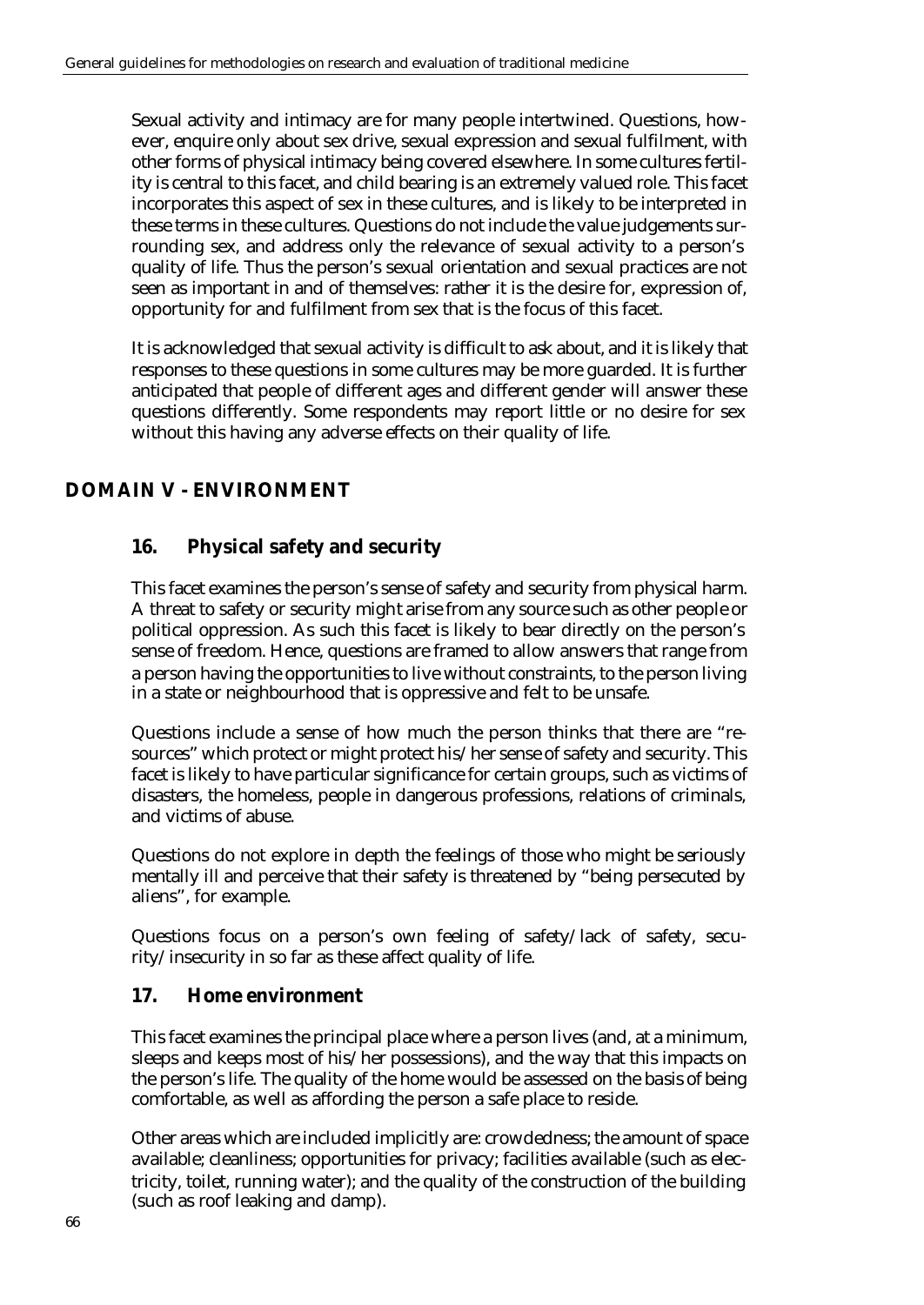The quality of the immediate neighbourhood around the home is important for quality of life, and questions include reference to the immediate neighbourhood. Questions are phrased so as to include the usual word for "home" i.e. where the person usually lives with his/her family. However, questions are phrased to include people who do not live in one place with their family, such as refugees, or people living in institutions. It would not usually be possible to phrase questions to allow homeless people to answer meaningfully.

## **18. Financial resources**

The facet explores the person's view of how his/her financial resources (and other exchangeable resources) and the extent to which these resources meet the needs for a healthy and comfortable life style. The focus is on what the person can afford or cannot afford which might affect quality of life.

The questions include a sense of satisfaction/dissatisfaction with those things that the person's income enables them to obtain. Questions include a sense of the dependence/independence provided by the person's financial resources (or exchangeable resources), and the feeling of having enough.

Assessment will occur regardless of the respondent's state of health or whether or not the person is employed. It is acknowledged that a person's perspective on financial resources as "enough", "meeting my needs", etc. is likely to vary greatly, and the questions are framed to allow this variation to be accommodated.

## **19. Health and social care: availability and quality**

The facet examines the person's view of the health and social care in the near vicinity. "Near" is the time it takes to get help.

Questions include how the person views the availability of health and social services as well as the quality and completeness of care that he/she receives or expects to receive should these services be required. Questions include volunteer community support (religious charities, temples...) which either supplements or may be the only available health care system in the person's environment. Questions include how easy/difficult it is to reach local health and social services and to bring friends and relatives to these facilities.

The focus is on the person's view of the health and social services. Questions do not ask about aspects of health care which have little personal meaning or relevance to the person who will be answering the question.

## **20. Opportunities for acquiring new information and skills**

This facet examines a person's opportunity and desire to learn new skills, acquire new knowledge, and feel in touch with what is going on. This might be through formal education programmes, or through adult education classes or through recreational activities, either in groups or alone (e.g. reading).

This facet includes being in touch and having news of what is going on, which for some people is broad (the "world news") and for others is more limited (vil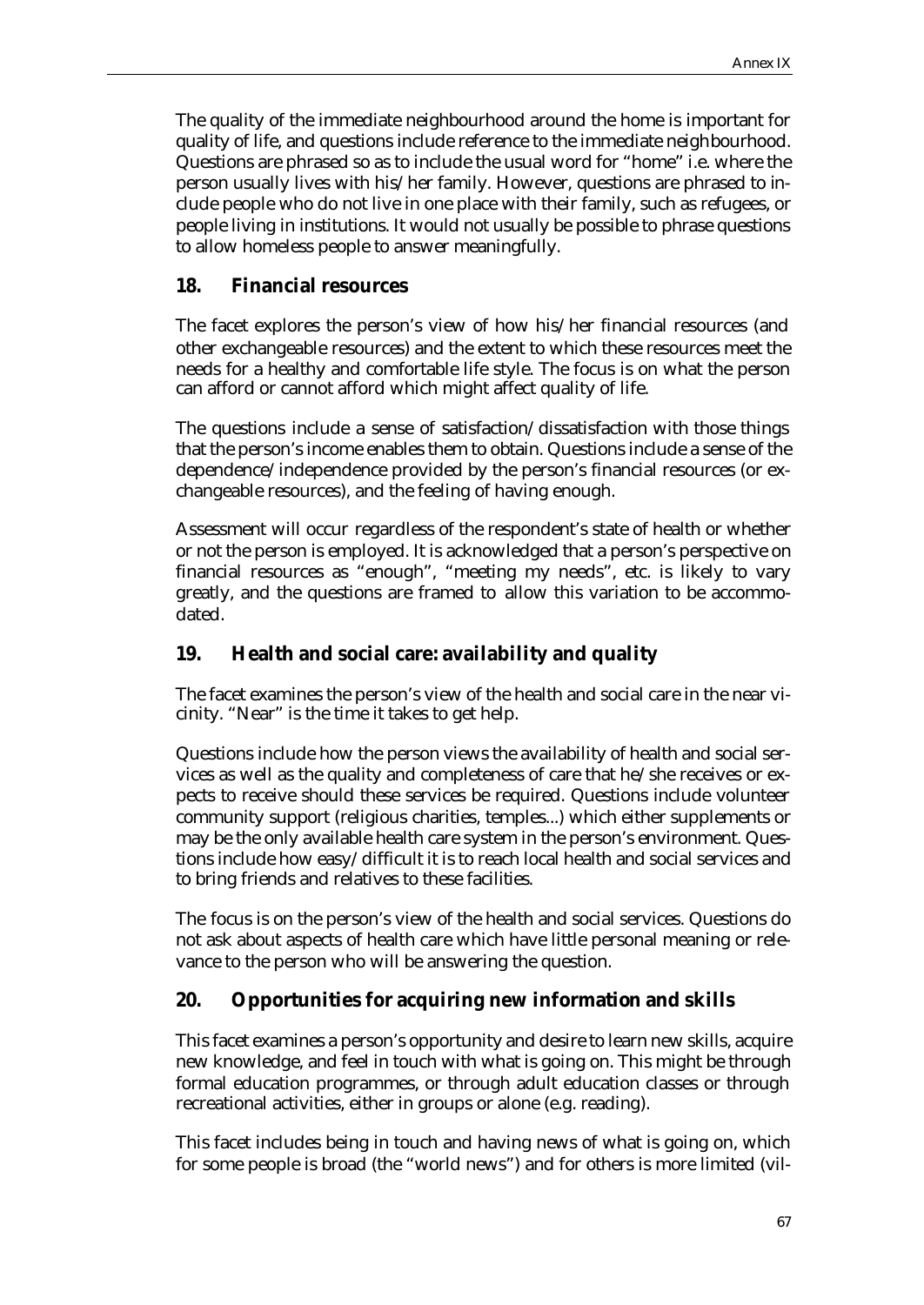lage gossip). Nevertheless, a feeling of being in touch with what is going on around them is important for many people and is included.

The focus is on a person's chances to fulfil a need for information and knowledge whether this refers to knowledge in an education sense, or to local, national or international news that has some relevance to the person's quality of life.

Questions are phrased in order to be able to capture these different aspects of acquiring new information and skills ranging from world news and local gossip to formal educational programmes and vocational training. It is assumed that questions will be interpreted by respondents in ways that are meaningful and relevant to their position in life.

# **21. Participation in and opportunities for recreation and leisure**

This facet explores a person's ability, opportunities and inclination to participate in leisure, pastimes and relaxation.

The questions include all forms of pastimes, relaxation and recreation. This might range from seeing friends, to sports, to reading, to watching television or spending time with the family, to doing nothing.

Questions focus on three aspects: the person's capacity for, opportunities for and enjoyment of recreation and relaxation.

# **22. Physical environment (pollution/noise/traffic/climate)**

This facet examines the person's view of his/her environment. This includes the noise, pollution, climate and general aesthetic of the environment and whether this serves to improve or adversely affect quality of life. In some cultures certain aspects of the environment may have a very particular bearing on quality of life, such as the central nature of the availability of water or air pollution.

This facet does not include *Home environment* or *Transport* as these are covered in separate facets.

## **23. Transport**

This facet examines the person's view of how available or easy it is to find and use transport services to get around.

Questions include any mode of transport that might be available to the person (bicycle, car, bus...). The focus is on how the available transport allows the person to perform the necessary tasks of daily life as well as the freedom to perform chosen activities.

Questions do not enquire into the type of transport, nor do they explore means that are used to get around in the home itself. In addition the personal mobility of the individual is not included because this is covered elsewhere (*Mobility*).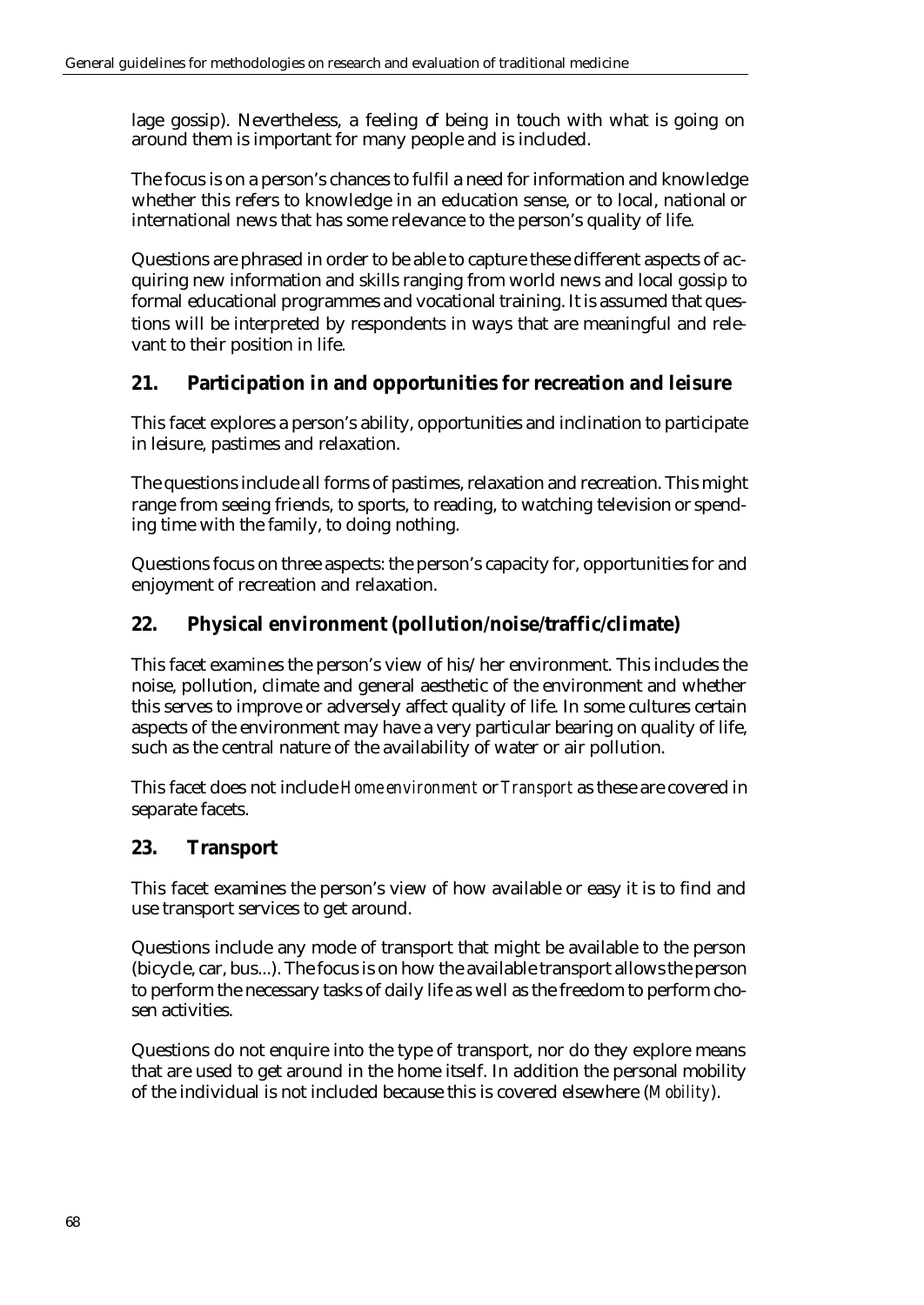### **DOMAIN VI - SPIRITUALITY/RELIGION/PERSONAL BELIEFS**

## **24. Spirituality/religion/personal beliefs**

This facet examines the person's personal beliefs and how these affect quality of life. This might be by helping the person cope with difficulties in his/her life, giving structure to experience, ascribing meaning to spiritual and personal questions, and more generally providing the person with a sense of well-being. This facet addresses people with differing religious beliefs (e.g. Buddhists, Christians, Hindus, Muslims), as well as people with personal and spiritual beliefs that do not fit within a particular religious orientation.

For many people religion, personal beliefs and spirituality are a source of comfort, well-being, security, meaning, sense of belonging, purpose and strength. However, some people feel that religion has a negative influence on their life. Questions are framed to allow this aspect of the facet to emerge.

#### **Response scales**

The questions that make up the WHOQOL-100 arose from a process designed to capture both the culture-specific interpretation of quality of life facets as well as language idiom. There was therefore, of necessity, some diversity in the nature and structure of the questions. Consequently, there was a trade-off between a minimum number of standardised question–response scale formats whilst still allowing an enquiry into difficult aspects of quality of life, and maintaining the unique face validity of the questions in the WHOQOL-100 in different cultures. To accommodate this there are four five-point response scales concerned with the intensity, capacity, frequency and evaluation of states or behaviours.

The **Intensity** response scale refers to the degree or extent to which a person experiences a state or situation e.g. the intensity of pain. Questions may also refer to the vigour or strength of a behaviour. The assumption is that the experience of a more intense state is associated with corresponding changes in quality of life. Example questions include: "Do you worry about any pain or discomfort?" and "Do you have any difficulties with sleeping?". One response scale is used to assess intensity. In English, the anchors on the scale are "Not at all" and "Extremely" or "An extreme amount".

The **Capacity** response scale refers to a capacity for a feeling, state or behaviour. The assumption is that a more complete capacity is associated with corresponding changes in quality of life. Example questions include: "Do you have enough energy for everyday life?" and "To what extent are you able to carry out your daily activities?". In English, the anchor points are "Not at all" and "Completely".

The **Frequency** response scale pairings refer to the number, frequency, commonness, or rate of a state or behaviour. The time frame is crucial to these questions, such that the frequency refers to its frequency in the specified time period. The assumption is that a greater number of occurrences of the state or behaviour is associated with corresponding changes in quality of life. Example questions are: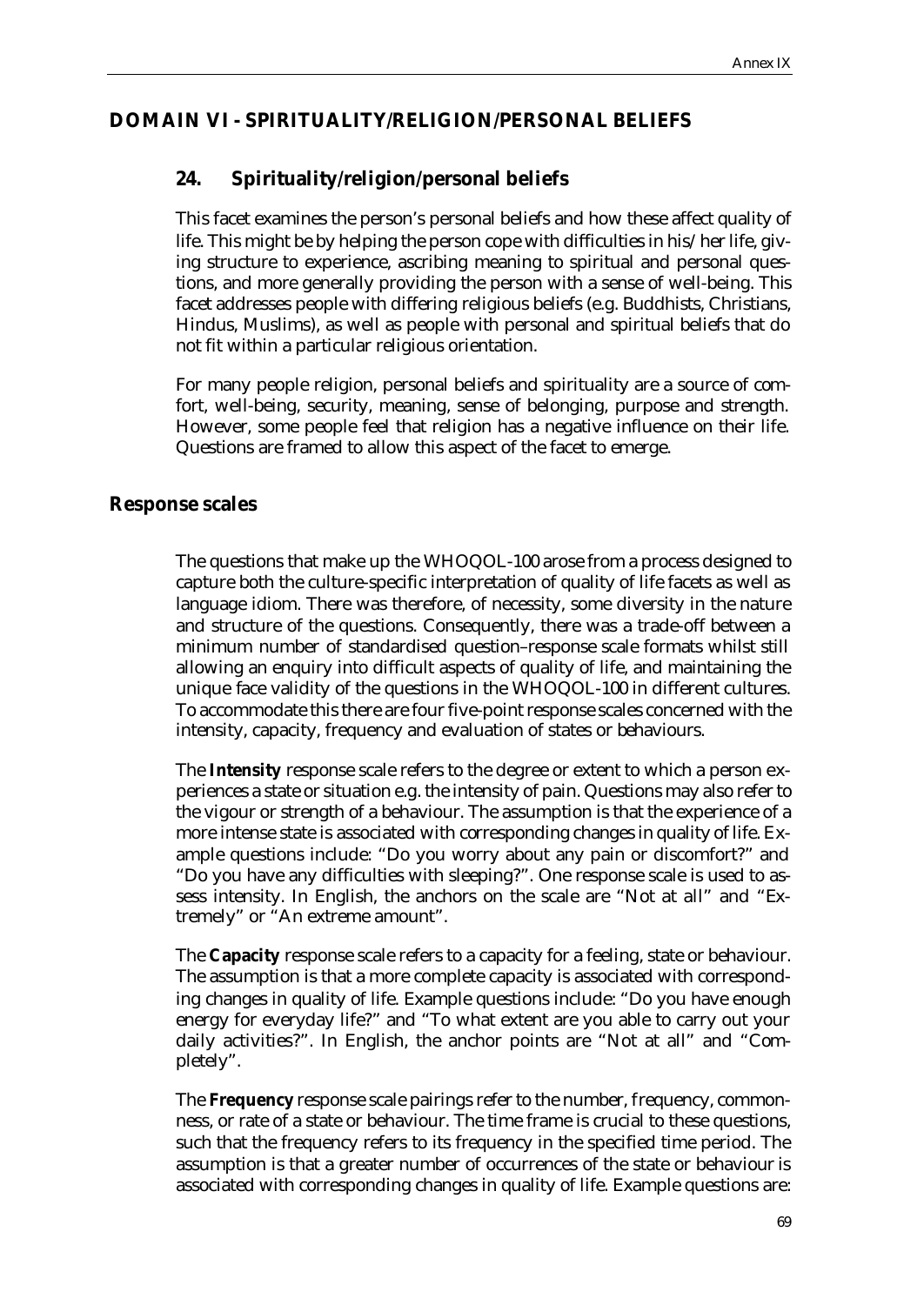"How often do you have negative feelings, such as blue mood, despair, anxiety, depression?" and "How often do you suffer (physical) pain?" In English, the anchor points are "Never" and "Always".

The **Evaluation** response scale refers to the appraisal of a state, capacity or behaviour. The assumption is that a more positive evaluation is associated with a corresponding increase in the respondent's quality of life. Example questions are: "How satisfied are you with your capacity for work?" and "How satisfied are you with your personal relationships?" Several evaluation scales are employed. In English, the anchor points are "Very unhappy" – "Very happy"; "Very dissatisfied" – "Very satisfied"; and "Very poor" – "Very good". This response scale differs from the intensity, frequency and capacity scales in that it has as a neutral midpoint and the anchor points are not extreme points, to maximise full usage of the scale. In several languages (e.g. Croatian and Dutch) the distinction between the two question stems "How satisfied...?" and "How happy...?" does not translate and all of these questions and response scales therefore become "How satisfied...?"

Response scales have been derived for each of the WHOQOL-100's language versions according to a standardised methodology. Ensuring equivalence in response scales required a methodology that goes beyond translation of standardised English language scale descriptors. Although endpoints such as "Never" and "Always" are universal, shades of meaning between endpoints (e.g. "sometimes") are more ambiguous, difficult to translate, and subject to cultural variation in their interpretation. To ensure equivalence across WHOQOL field centres, a methodology was used which specified the anchor points for each of the four types of 5-point response scales (Evaluation, Intensity, Capacity and Frequency), and a scale metric which intermediate descriptors should fit. That is, descriptors for each of the response scales were derived to find words/terms falling at 25%, 50% and 75% points between the two anchors.

This methodology ensured first that response scales were not simply translated from a source language with all the problems associated with this process. Second, it secured a high degree of scalar equivalence between languages, which was supported by subsequent bilingual review. Third, it ensured equidistance between descriptors on the scales. The method whereby response scales were derived is described more fully elsewhere (Szabo, S., Orley, J. and Saxena, S. On behalf of the WHOQOL Group, 1997).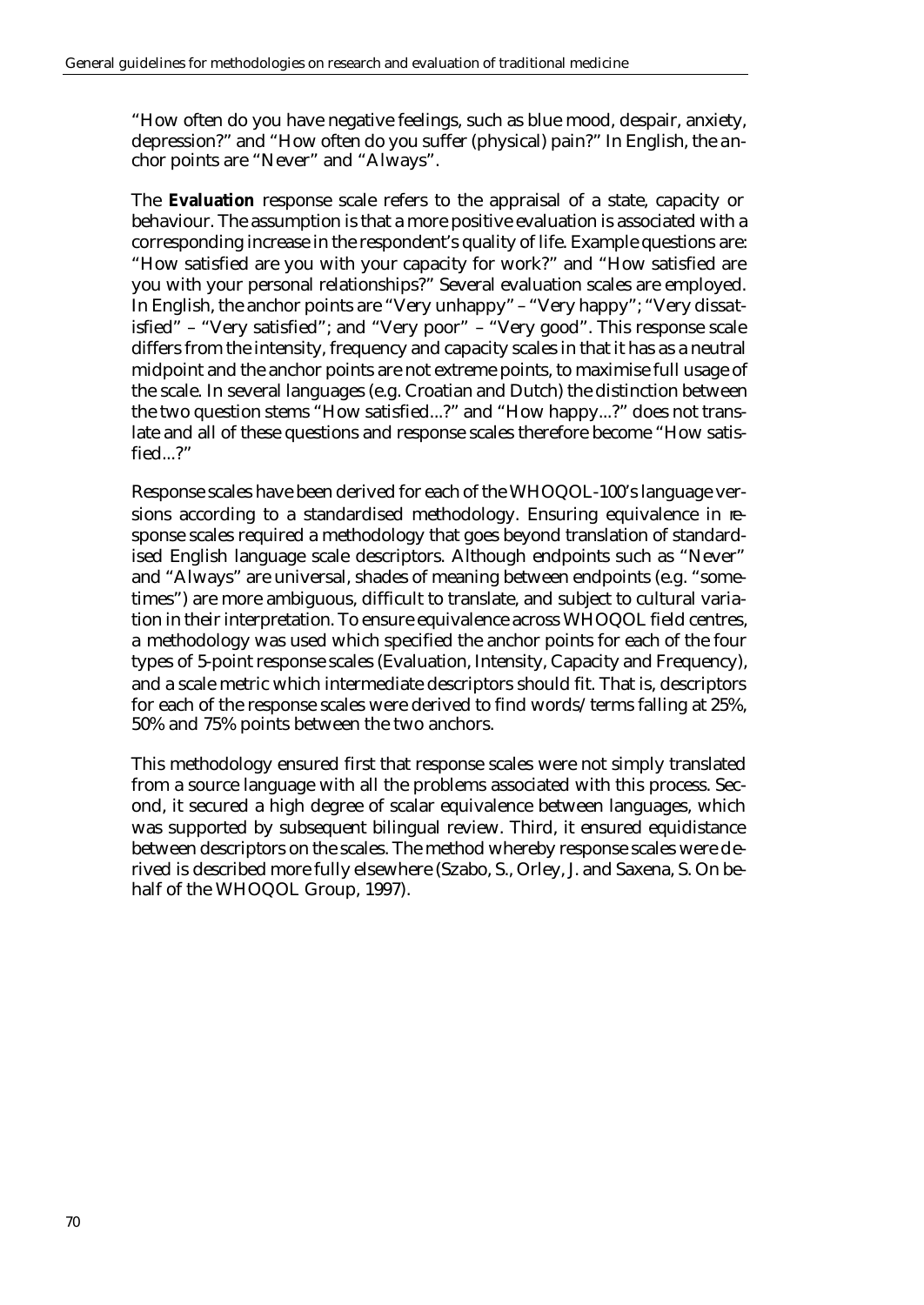# **Annex X. Participants in the WHO Consultation on Methodologies for Research and Evaluation of Traditional Medicine**

# **Hong Kong Special Administrative Region of China (Hong Kong SAR), 11–14 April 2000**

Dr Linda Anderson, Department of Health, Medicines Control Agency, London, UK

Dr David Briggs, Office of Complementary Medicines, Therapeutic Goods Administration, Commonwealth Department of Health and Family Services, Woden, Australia

Dr Francesco Cardini, Verona, Italy

Dr Margaret F.C. Chan, Department of Health, Hong Kong SAR

Dr Peter Chan, Office of Natural Health Products, Health Canada, Ottawa, Canada

Ms Smt Shailaja Chandra, Department of Indian Systems of Medicine and Homoeopathy, Ministry of Health and Family Welfare, New Delhi, India

Professor Il-Moo Chang, WHO Collaborating Centre for Traditional Medicine, Natural Products Research Institute, Seoul National University, Seoul, Republic of Korea

Professor Ranjit Roy Chaudhury, National Institute of Immunology, New Delhi, India

Dr A. Majid Cheraghali, National Quality Control Lab for Food and Drugs, Ministry of Health and Medical Education, Tehran, Islamic Republic of Iran

Professor Harry H.S. Fong, WHO Collaborating Centre for Traditional Medicine, College of Pharmacy, The University of Illinois at Chicago, Chicago, IL, USA

Professor Fung Kwok-pui, Department of Biochemistry, The Chinese University of Hong Kong, Hong Kong SAR

Professor Emil Gabrielyan, Drug and Medical Technology Agency (MHRA), Ministry of Health, Yerevan, Armenia

Dr Benjamin Gilbert, Institute of Pharmaceutical Technology, Rio de Janeiro, Brazil

Dr Lynton G.F. Giles, Townsville General Hospital, Townsville, Australia

Dr Motasim Habibullah, Zayed Complex for Herbal Research and Traditional Medicine, Ministry of Health, Abu Dhabi, United Arab Emirates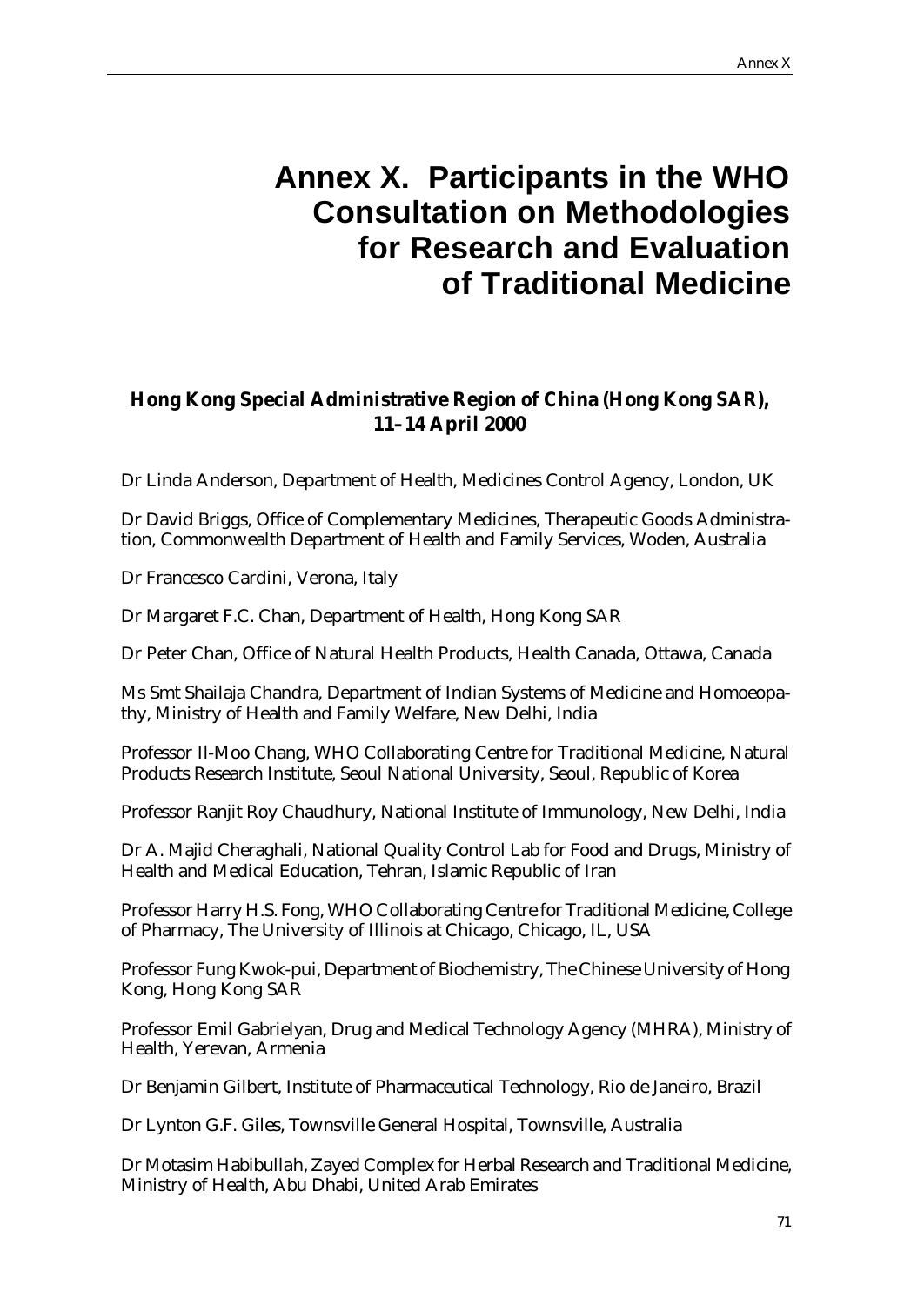Dr Konstantin Keller, Federal Institute for Drugs and Medical Devices, Federal Health Office, Bonn, Germany

Dr Eftychios Kkolos, Pharmaceutical Services, Ministry of Health, Nicosia, Cyprus

Mr Kwan Sik-yiu, Hong Kong Government Laboratory, Hong Kong SAR

Professor Lai Shilong, National Centre for Training of Design, Measurement, Evaluation in Clinical Research, Guangzhou University of Traditional Chinese Medicine, Guangzhou, China

Dr Ping Yan Lam, Department of Health, Hong Kong SAR

Professor Lam Tai Hing, Department of Community Medicine and Unit for Behavioural Sciences, The University of Hong Kong, Hong Kong SAR

Professor Lin Rui Chao, Division of Chinese Materia Medica and Natural Products, National Institute for the Control of Pharmaceutical and Biological Products, State Drug Administration, Beijing, China

Mr Isaac B. Mayeng, Medicine Administration, Complementary Medicines, Medicines Control Council, Department of Health, Pretoria, South Africa

Dr Richard Nahin, WHO Collaborating Centre for Traditional Medicine, The National Center for Complementary and Alternative Medicine, National Institutes of Health, Bethesda, MD, USA

Professor G. E. Osuide, National Agency for Food and Drug Administration and Control, Abuja, Nigeria

Professor Tamás Paál, National Institute of Pharmacy, Budapest, Hungary

Dr Ketut Ritiasa, Traditional Drug Control, Directorate General of Drug and Food Control, Ministry of Health, Jakarta, Indonesia

Dr Motoyoshi Satake, Division of Pharmacognosy and Phytochemistry, National Institute of Health Sciences, Ministry of Health and Welfare, Tokyo, Japan

Dr Antoine Sawaya, Pharmaceutical Quality Department, French Agency of Health Products, Saint Denis, France

Professor Umberto Solimene, WHO Collaborating Centre for Traditional Medicine, Centre of Research in Bioclimatology, Biotechnologies and Natural Medicine, State University of Milan, Milan, Italy

Dr Pennapa Subcharoen, National Institute of Thai Traditional Medicine, Department of Medical Services, Ministry of Public Health, Nonthaburi, Thailand

Professor Zhu-fan Xie, Institute for Integration of Traditional Chinese and Western Medicine, First Hospital, Beijing Medical University, Beijing, China

Professor Yang Weiyi, School of Traditional Chinese Medicine, Faculty of Science, Hong Kong Baptist University, Hong Kong SAR